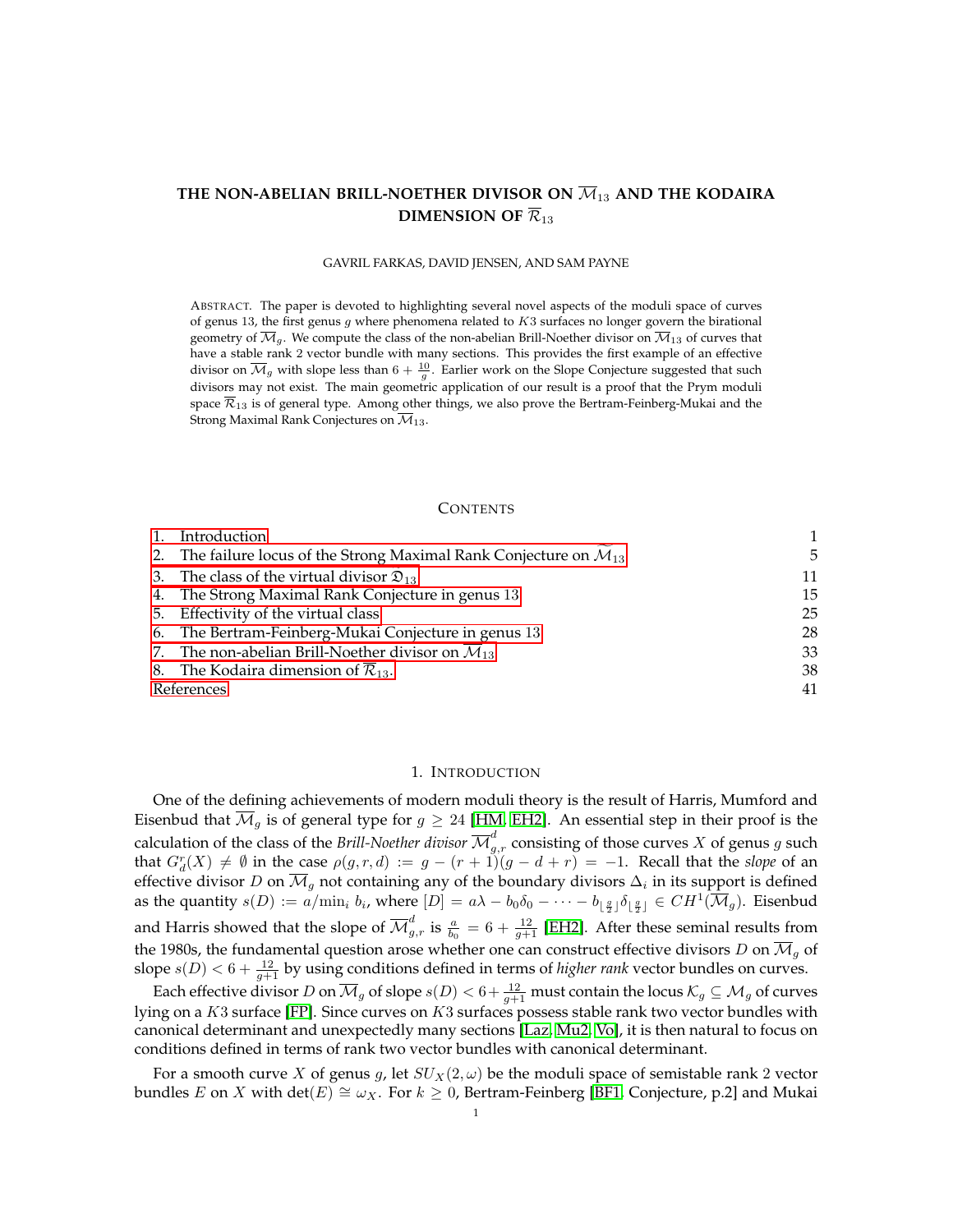[\[Mu2,](#page-41-4) Problem 4.8] conjectured that for a general curve X the rank 2 Brill-Noether locus

<span id="page-1-3"></span>
$$
SU_X(2,\omega,k) := \left\{ E \in SU_X(2,\omega_X) : h^0(X,E) \ge k \right\}
$$

has dimension  $\beta(2,g,k) := 3g - 3 - {k+1 \choose 2}.$  For a general curve  $X$  the *Mukai-Petri map* 

(1) 
$$
\mu_E: \text{Sym}^2 H^0(X, E) \to H^0(X, \text{Sym}^2(E))
$$

is injective for each  $E \in SU_X(2,\omega)$  [\[T2\]](#page-41-6). As a consequence,  $SU_X(2,\omega,k)$  has the expected dimension  $\beta(2,g,k)$ , if it is nonempty. There are numerous partial results on the non-emptiness of  $SU_X(2,\omega,k)$ [\[LNP,](#page-41-7) [T1,](#page-41-8) [Zh\]](#page-42-1), although still no proof in full generality.

Assume now  $3g - 3 = \binom{k+1}{2}$ . Then generically  $SU_X(2, \omega, k)$  consists of finitely many vector bundles, if it is nonempty. We consider the *non-abelian* Brill-Noether divisor  $MP<sub>g</sub>$  on  $M<sub>g</sub>$  consisting of curves [X] for which there exists  $E \in SU_X(2, \omega_X, k)$  such that the Mukai-Petri map  $\mu_E$  is not an isomorphism. In this paper, we focus on the first genuinely interesting  $case<sup>1</sup>$  $case<sup>1</sup>$  $case<sup>1</sup>$ 

$$
g = 13 \quad \text{and} \quad k = 8.
$$

Our first main result proves this case of the Bertram-Feinberg-Mukai Conjecture and computes the class of the closure of the non-abelian Brill-Noether divisor.

<span id="page-1-2"></span>**Theorem 1.1.** *A general curve* X of genus 13 *carries precisely three stable vector bundles*  $E \in SU_X(2, \omega, 8)$ *. The closure in*  $\overline{M}_{13}$  *of the non-abelian Brill-Noether divisor on*  $M_{13}$ 

$$
\mathcal{MP}_{13} := \left\{ [X] \in \mathcal{M}_{13} : \exists E \in \mathcal{SU}_X(2,\omega,8) \text{ with } \mu_E \colon \text{Sym}^2 H^0(E) \xrightarrow{\cong} H^0(\text{Sym}^2(E)) \right\}
$$

*has slope equal to*

$$
s([\overline{\mathcal{MP}}_{13}]) = \frac{4109}{610} = 6.735... < 6 + \frac{10}{13} = 6.769...
$$

To explain the significance of this result, we recall that several infinite series of examples of divisors on  $\overline{\mathcal{M}}_g$  for  $g\geq 10$  with slope less than  $6+\frac{12}{g+1}$  have been constructed in [\[FP,](#page-41-2) [F,](#page-41-9) [Kh,](#page-41-10) [FJP\]](#page-41-11), using syzygies on curves. Quite remarkably, the slopes  $s(D)$  of all these divisors D on  $\overline{\mathcal{M}}_q$  satisfy

<span id="page-1-1"></span>
$$
6 + \frac{10}{g} \le s(D) < 6 + \frac{12}{g+1}.
$$

The slope  $6+\frac{12}{g+1}$  appears as both the slope of the Brill-Noether divisors  $\overline{\cal M}_{g,r}^d$ , and as the slope of a Lefschetz pencil of curves of genus g on a K3 surface. Similarly,  $6 + \frac{10}{g}$  is the slope of the family of curves  $\{X_t'\}_{t\in\mathbb{P}^1}$  in  $\Delta_0\subseteq\overline{\mathcal M}_g$  obtained from a Lefschetz pencil  $\{X_t\}_{t\in\mathbb{P}^1}$  of curves of genus  $g-1$  on a K3 surface S by identifying two sections corresponding to base points of the pencil. The natural question has been therefore raised in [\[CFM,](#page-41-12) p.2], whether a slight weakening of the Harris-Morrison Slope Conjecture [\[HMo\]](#page-41-13) remains true and the inequality

$$
(2) \t s(D) \ge 6 + \frac{10}{g}
$$

holds for every effective divisor D on  $\overline{M}_q$ . Results from [\[FP,](#page-41-2) [Ta\]](#page-41-14) imply that inequality [\(2\)](#page-1-1) holds for all  $g \le 12$ . In particular, the divisor  $\overline{\mathcal{K}}_{10}$  on  $\overline{\mathcal{M}}_{10}$  consisting of curves lying on  $K3$  surfaces, which was shown in [\[FP\]](#page-41-2) to be the original counterexample to the Slope Conjecture, satisfies  $s(\overline{K}_{10}) = 7 = 6 + \frac{10}{g}$ . On  $\overline{\mathcal{M}}_{12}$ , since a general curve of genus 11 lies on a  $K3$  surface, it follows that the pencils  $\{X_t'\}_{t\in\mathbb{P}^1}$ cover the boundary divisor  $\Delta_0 \subseteq \overline{\mathcal{M}}_{12}$ , and consequently the inequality [\(2\)](#page-1-1) holds. Therefore 13 is the smallest genus where inequality [\(2\)](#page-1-1) can be tested, and Theorem [1.1](#page-1-2) provides a negative answer to the question posed in [\[CFM\]](#page-41-12).

<span id="page-1-0"></span> $^1$ It is left to the reader to show that in the previous cases  $k=5,6$ , the corresponding divisors  $\mathcal{MP}_6$  and  $\mathcal{MP}_8$  are supported on the loci, in  $\mathcal{M}_6$  and  $\mathcal{M}_8$  respectively, of curves failing the Petri Theorem.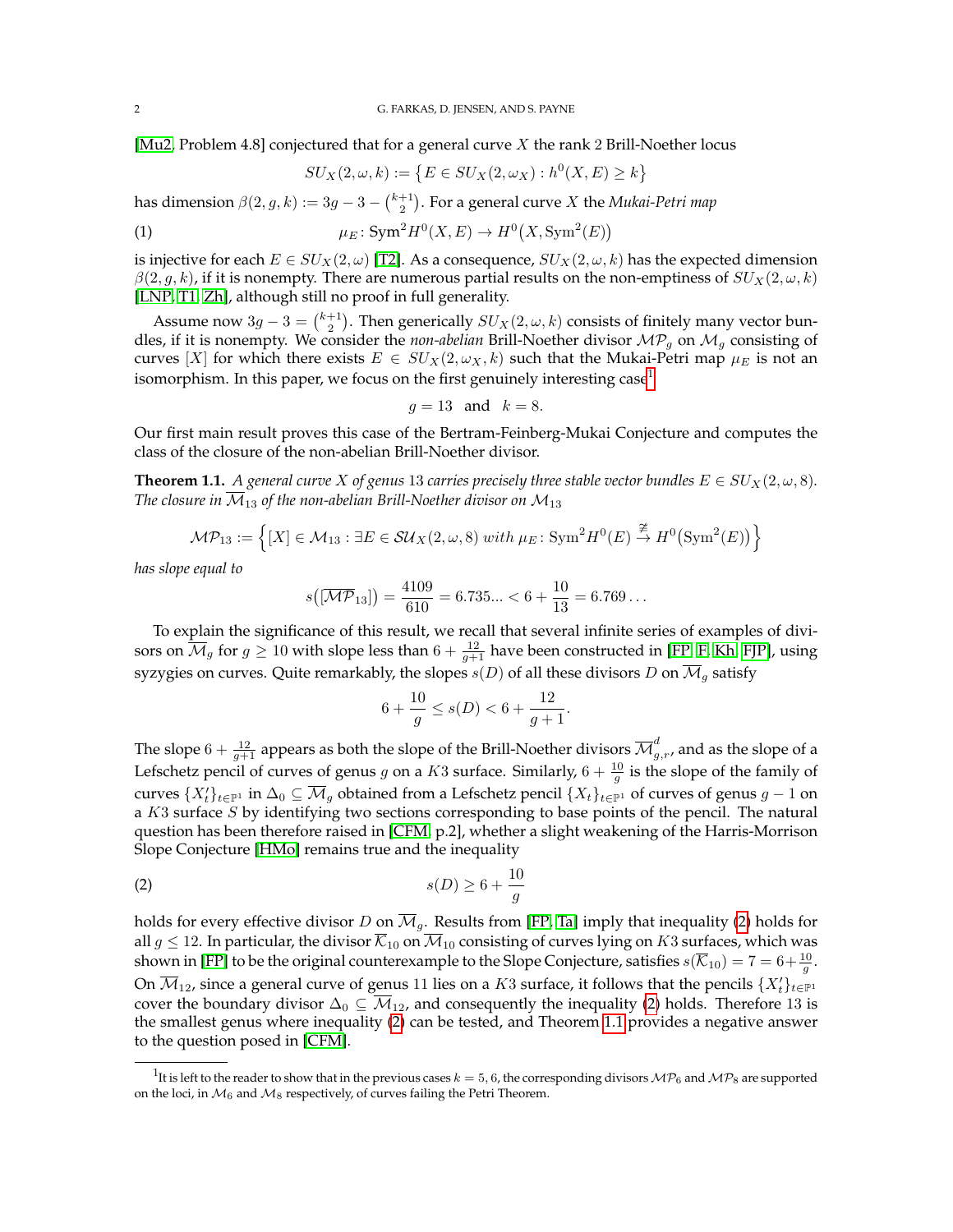1.1. **The Kodaira dimension of the Prym moduli space**  $\overline{\mathcal{R}}_{13}$ . One application of Theorem [1.1](#page-1-2) concerns the birational geometry of the moduli space  $\overline{\mathcal{R}}_q$  of Prym curves of genus g. The Prym moduli space  $\mathcal{R}_q$  classifying pairs  $[X, \eta]$ , where X is a smooth curve of genus g and  $\eta$  is a 2-torsion point in Pic $^{0}(X)$ , has been classically used to parametrize moduli of abelian varieties via the Prym map  $\mathcal{R}_q \to \mathcal{A}_{q-1}$  [\[B\]](#page-41-15). The Deligne-Mumford compactification  $\overline{\mathcal{R}}_q$  is uniruled for  $g \leq 8$  (see [\[FV\]](#page-41-16) and references therein), and was previously known to be of general type for  $g \ge 14$  and  $g \ne 16$  [\[FL,](#page-41-17) [Br\]](#page-41-18).

### <span id="page-2-0"></span>**Theorem 1.2.** *The Prym moduli space*  $\overline{\mathcal{R}}_{13}$  *is of general type.*

In particular, 13 is the smallest genus g for which it is known that  $\overline{\mathcal{R}}_g$  is of general type. The proof of Theorem [1.2](#page-2-0) takes full advantage of Theorem [1.1.](#page-1-2) It also uses the *universal theta divisor* Θ13, defined as the locus of Prym curves  $[X, \eta] \in \mathcal{R}_{13}$  for which there exists a vector bundle  $E \in SU_X(2, \omega, 8)$  such that  $H^0(X, E \otimes \eta) \neq 0$ . In an indirect way (to be explained later), we calculate the class  $[\overline{\Theta}_{13}]$  of the closure of  $\Theta_{13}$  inside  $\overline{\mathcal{R}}_{13}$  and show that

(3) 
$$
K_{\overline{\mathcal{R}}_{13}} \in \mathbb{Q}_{>0} \Big\langle \lambda, [\overline{\Theta}_{13}], [\overline{D}_{13:2}],
$$
 boundary divisors $\Big\rangle$ ,

where  $D_{13:2}$  is the effective divisor on  $\mathcal{R}_{13}$  introduced in [\[FL\]](#page-41-17) consisting of Prym curves  $[X, \eta]$  for which  $\eta$  can be written as the difference of two effective divisors of degree 6 on X. Since  $\lambda$  is big, it follows that  $K_{\overline{\mathcal{R}}_{13}}$  is also big. Theorem [1.2](#page-2-0) follows, since the singularities of  $\overline{\mathcal{R}}_g$  do not impose adjunction conditions [\[FL\]](#page-41-17).

1.2. **The Strong Maximal Rank Conjecture on**  $\overline{\mathcal{M}}_{13}$ . The proofs of both Theorems [1.1](#page-1-2) and [1.2](#page-2-0) are indirect and proceed through a study of the failure locus of the Strong Maximal Rank Conjecture [\[AF\]](#page-41-19) on  $\overline{\mathcal{M}}_{13}$ . For a general curve X of genus 13 the Brill-Noether locus  $W^5_{16}(X)$  is 1-dimensional, and  $W^6_{16}(X) = \emptyset$ . Counting dimensions shows that the multiplication map

$$
\phi_L \colon \text{Sym}^2 H^0(X, L) \to H^0(X, L^{\otimes 2})
$$

has at least a one-dimensional kernel, since  $h^0(X, L^{\otimes 2}) \ = \ 2 \deg(L) + 1 - g \ = \ 20$ . The space of pairs  $[X, L]$  such that  $\text{Ker}(\phi_L)$  is at least 2-dimensional therefore has expected codimension 2 in the parameter space  $\mathfrak{G}^5_{16}$  of all such pairs  $[X,L].$  Since the fibres of the map  $\sigma\colon\mathfrak{G}^5_{16}\to \mathcal{M}_{13}$  are in general 1-dimensional, the push-forward of this locus is expected to be a divisor on  $M_{13}$ .

Our next result verifies this case of the Strong Maximal Rank Conjecture and computes the class of the closure of the divisorial part of the failure locus. This is essential input for the calculation of the non-abelian Brill-Noether divisor class in Theorem [1.1](#page-1-2) and hence for the proof of Theorem [1.2.](#page-2-0)

<span id="page-2-1"></span>**Theorem 1.3.** *The locus of curves*  $[X] \in M_{13}$  *carrying a line bundle*  $L \in W_{16}^5(X)$  *such that the multipli*cation map  $\phi_L \colon \mathrm{Sym}^2 H^0(X, L) \to H^0(X, L^{\otimes 2})$  is not surjective is a proper subvariety of  $\mathcal{M}_{13}$ , having a *divisorial part*  $\mathfrak{D}_{13}$ *, whose closure closure in*  $\overline{\mathcal{M}}_{13}$  *has slope* 

$$
s(\overline{\mathfrak{D}}_{13}) = \frac{5059}{749} = 6.754... < 6 + \frac{10}{13}
$$

.

The proof of Theorem [1.3](#page-2-1) takes full advantage of the techniques we developed in [\[FJP\]](#page-41-11) in the course of our work on  $\overline{\mathcal{M}}_{22}$  and  $\overline{\mathcal{M}}_{23}$ . To that end, we split Theorem [1.3](#page-2-1) in two parts.

We consider the proper moduli stack  $\sigma \colon \widetilde{\mathfrak{G}}_{16}^5 \to \mathfrak{M}_{13}$ , where  $\mathfrak{M}_{13}$  is a suitable moduli stack of treelike curves of genus 13 equal to  $\mathfrak{M}_{13} \cup \Delta_0 \cup \Delta_1$  in codimension one (see §[2](#page-4-0) for a precise definition). We then construct a morphism of two vector bundles over  $\tilde{\mathfrak{G}}_{16}^5$  globalizing the multiplication maps  $\phi_L$  considered before. The degeneracy locus  $\mathfrak U$  of this morphism, due to its determinantal nature, carries a virtual class  $[\mathfrak{U}]^\text{virt}$  of codimension  $2$  inside  $\tilde{\mathfrak{G}}_{16}^5$ . Set

$$
[\widetilde{\mathfrak{D}}_{13}]^{\text{virt}} := \sigma_*([\mathfrak{U}]^{\text{virt}}) \in CH^1(\widetilde{\mathcal{M}}_{13}).
$$

<span id="page-2-2"></span>**Theorem 1.4.** *The following relation for the virtual class*  $[\mathfrak{D}_{13}]$ <sup>virt</sup> *holds:* 

$$
[\widetilde{\mathfrak{D}}_{13}]^{\text{virt}} = 3(5059 \lambda - 749 \delta_0 - 3929 \delta_1) \in CH^1(\widetilde{\mathcal{M}}_{13}).
$$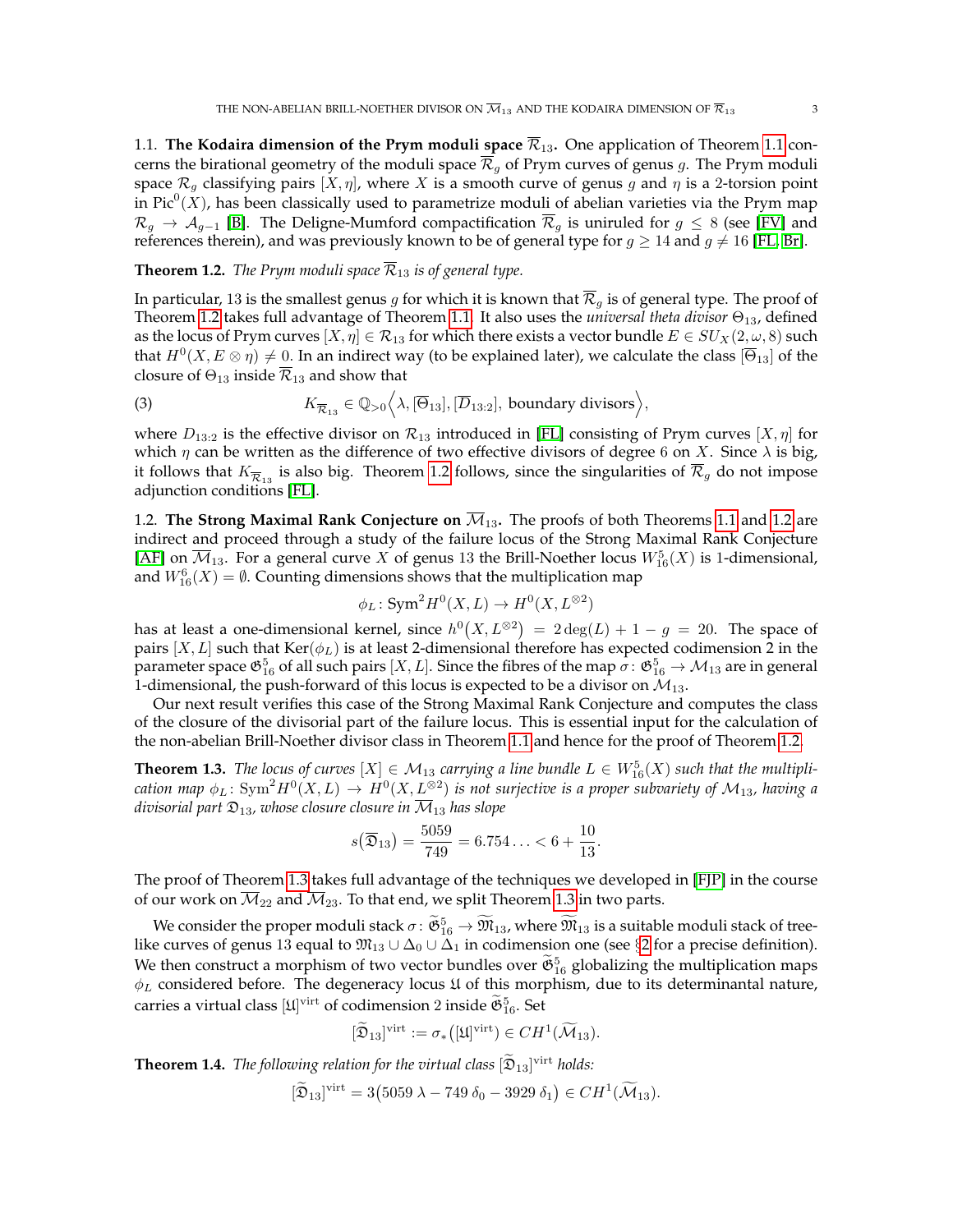That the degeneracy locus  $\mathfrak U$  does not map onto  $\mathcal M_{13}$  is a particular case of the *Strong Maximal Rank Conjecture* of [\[AF\]](#page-41-19). We prove this case, along with a stronger result that guarantees that the virtual class  $[\mathfrak{D}_{13}]$ <sup>virt</sup> is effective, using tropical geometry. In particular, we use the method of tropical independence on chains of loops, as introduced in [\[JP1,](#page-41-20) [JP2\]](#page-41-21). Our construction of the required tropical independences is similar to the one used in our proof that  $\overline{M}_{22}$  and  $\overline{M}_{23}$  are of general type, with one important innovation. In [\[FJP\]](#page-41-11), we were able to ignore certain loops called lingering loops. Here, this seems impossible; there are too few non-lingering loops. This difficulty shows up already in the simplest combinatorial case, which we call the vertex avoiding case; for a discussion of how we resolve this difficulty, see Remarks [4.3](#page-16-0) and [4.9.](#page-18-0)

<span id="page-3-0"></span>**Theorem 1.5.** For a general curve  $[X] \in M_{13}$  the map  $\phi_L$ : Sym<sup>2</sup> $H^0(X, L) \to H^0(X, L^{\otimes 2})$  is surjective for all  $L \in W^5_{16}(X)$ . Furthermore, there is no component of the degeneracy locus  $\mathfrak U$  mapping with positive *dimensional fibres onto a divisor in*  $\widetilde{M}_{13}$ *.* 

Theorem [1.5](#page-3-0) implies that  $\mathfrak{D}_{13}$ , defined as the divisorial part of  $\sigma(\mathfrak{U})$ , represents the class  $[\mathfrak{D}_{13}]^{\text{virt}}$ . Together with Theorem [1.4,](#page-2-2) this completes the proof of Theorem [1.3.](#page-2-1)

The existence of effective divisors of exceptionally small slope on  $\overline{\mathcal{M}}_{13}$  has direct applications to the birational geometry of the moduli space  $\overline{\mathcal{M}}_{g,n}$  of *n*-pointed stable curves of genus g.

<span id="page-3-2"></span>**Theorem 1.6.** *The moduli space*  $\overline{M}_{13,n}$  *is of general type for*  $n \geq 9$ *.* 

This improves on Logan's result that  $\overline{M}_{13,n}$  is of general type for  $n \geq 11$  [\[Log\]](#page-41-22). It is known that  $\overline{\mathcal{M}}_{13,n}$  is uniruled for  $n \leq 4$ ; see [\[AB\]](#page-41-23) and references therein.

1.3. **The divisor** D<sup>13</sup> **and rank two Brill-Noether loci.** The link between Theorems [1.1](#page-1-2) and [1.3](#page-2-1) involves a reinterpretation of the divisor  $\mathfrak{D}_{13}$  in terms of rank 2 Brill-Noether theory. Let  $\mathcal{SU}_{13}(2,\omega,8)$ denote the moduli space of pairs  $[X, E]$ , where  $[X] \in \mathcal{M}_{13}$  and  $E \in SU_X(2, \omega, 8)$ . Consider the forgetful map

$$
\vartheta \colon \mathcal{SU}_{13}(2,\omega,8) \to \mathcal{M}_{13}, \quad [X,E] \mapsto [X].
$$

We will show that  $\vartheta$  is a generically finite map of degree 3 (Theorem [6.5\)](#page-32-0) and that  $SU_{13}(2,\omega,8)$  is unirational (Corollary [6.3\)](#page-30-0). The fact that  $\overline{\mathcal{M}}_{13}$  possesses a modular cover  $\vartheta$  of such small degree is surprising; we do not know of parallels for other moduli spaces  $\mathcal{M}_g$ .

We now fix a pair  $[X, E] \in SU_{13}(2, \omega, 8)$  and consider the determinant map

$$
d\colon \bigwedge^2 H^0(X,E) \to H^0(X,\omega_X).
$$

It turns out that for a general  $[X, E]$  as above, E is globally generated and the map d is surjective. In particular,  $\mathbb{P}(\text{Ker}(d)) \subseteq \mathbb{P}(\bigwedge^2 H^0(X, E)) \cong \mathbb{P}^{27}$  is a 14-dimensional linear space. Since  $h^0(X, \omega_X) =$  $2h^0(X, E) - 3$ , it follows that the set of pairs  $[X, E]$  satisfying the condition

(4) 
$$
\mathbb{P}(\text{Ker}(d)) \cap G(2, H^0(X, E)) \neq \emptyset
$$

(the intersection being taken inside  $\mathbb{P}(\bigwedge^2H^0(X,E)))$  is expected to be a divisor on  ${\cal S}{\cal U}_{13}(2,\omega,8)$ , and its image under projection by the generically finite map  $\vartheta$  is expected to be also a divisor on  $\mathcal{M}_{13}$ . We refer to this locus as the *resonance divisor* Res13, inspired by the algebraic definition of the *resonance variety*, see [\[AFPRW,](#page-41-24) Definition 2.4] and references therein.

<span id="page-3-1"></span>**Theorem 1.7.** *The closure of the resonance divisor in*  $M_{13}$ 

$$
\mathfrak{Res}_{13} := \left\{ [X] \in \mathcal{M}_{13} : \exists E \in \mathcal{SU}_X(2,\omega,8) \text{ with } \mathbb{P}(\text{Ker}(d)) \cap G(2,H^0(X,E)) \neq \emptyset \right\}
$$

*is an effective divisor in*  $\overline{\mathcal{M}}_{13}$ . One has the following equality of divisors on  $\overline{\mathcal{M}}_{13}$ 

$$
\overline{\mathfrak{Res}}_{13}=\overline{\mathfrak{D}}_{13}+3\cdot\overline{\mathcal{M}}_{13,7}^1.
$$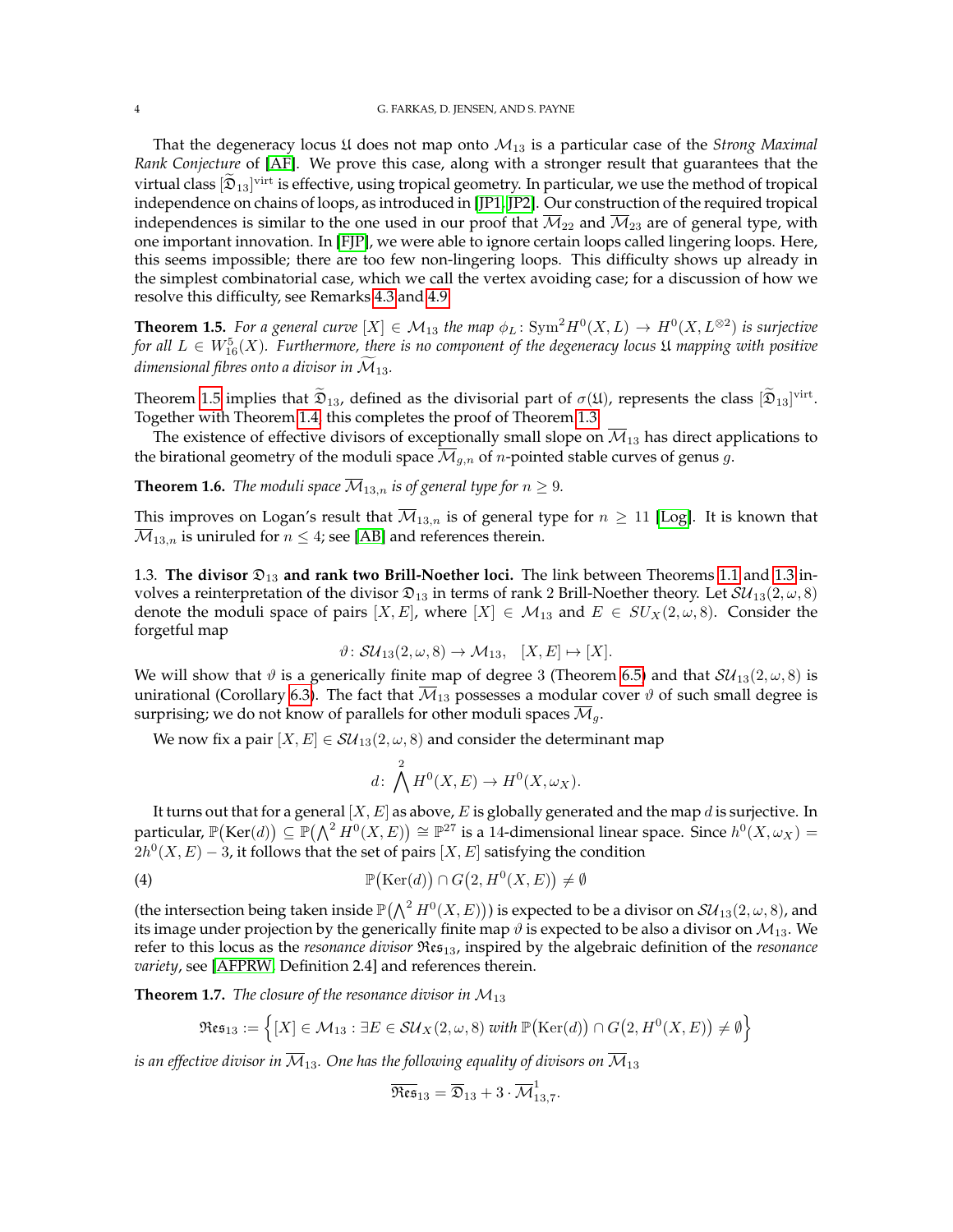Here, we recall that  $\overline{\mathcal{M}}_{1}^{1}$  $\frac{1}{13,7}$  is the Hurwitz divisor of heptagonal curves on  $\mathcal{M}_{13}$  whose class is computed in [\[HM\]](#page-41-0). The set-theoretic inclusion  $\mathcal{M}^1_{13,7} \subseteq \mathfrak{Res}_{13}$  is relatively straightforward. The multiplicity 3 with which  $\overline{\mathcal{M}}^1_{13,7}$  appears in  $\mathfrak{Res}_{13}$  is explained by an excess intersection calculation carried out in §[7](#page-33-0) and confirms once more that the degree of the map  $\vartheta$ :  $SU_{13}(2,\omega,8) \rightarrow \mathcal{M}_{13}$  is 3.

We conclude this introduction by explaining the connection between the resonance divisor  $\Re \epsilon_{13}$ and Theorems [1.1](#page-1-2) and [1.3.](#page-2-1) On the one hand, using [\[FR\]](#page-41-25) the class [ $\Re \epsilon_{13}$ ] of the closure of  $\Re \epsilon_{13}$  in  $\widetilde{M}_{13}$  can be computed in terms of the generators of  $CH^1(\widetilde{M}_{13})$  and a tautological class  $\vartheta_*(\gamma)$ , where  $\gamma$  is the push-forward of the second Chern class of the (normalized) universal rank 2 vector bundle on the universal curve over a suitable compactification of  $SU_{13}(2,\omega,8)$ ; see Definition [7.3](#page-34-0) for details. On the other hand, Theorem [1.7](#page-3-1) yields an explicit description of  $\Re \epsilon_{13}$ . By combining this description with Theorem [1.3,](#page-2-1) we obtain a *second* calculation for the class [ $\Rees_{13}$ ]. In this way, we indirectly determine the tautological class  $\vartheta_*(\gamma)$ , see Proposition [7.7.](#page-36-0) Once the class of  $[\Re \epsilon_{13}]$  is known, the calculation of the class of the non-abelian Brill-Noether divisor  $[\mathcal{MP}_{13}]$  (Theorem [1.1\)](#page-1-2) and that of the universal Theta divisor  $[\Theta_{13}]$  on  $\mathcal{R}_{13}$  (Theorems [1.2](#page-2-0) and [8.3\)](#page-39-0) follow from Grothendieck-Riemann-Roch calculations, after checking suitable transversality assumptions.

**Acknowledgments:** We had interesting discussions with P. Newstead and A. Verra related to this circle of ideas. Farkas was partially supported by the DFG Grant *Syzygien und Moduli* and by the ERC Advanced Grant SYZYGY. Jensen was partially supported by NSF grant DMS–2054135. Payne was partially supported by NSF grants DMS–2001502 and DMS–2053261. This project has received funding from the European Research Council (ERC) under the European Union Horizon 2020 research and innovation program (grant agreement No. 834172).

# 2. THE FAILURE LOCUS OF THE STRONG MAXIMAL RANK CONJECTURE ON  $\widetilde{\mathcal{M}}_{13}$

<span id="page-4-0"></span>We denote by  $\overline{\mathfrak{M}}_g$  the moduli stack of stable curves of genus  $g \geq 2$  and by  $\overline{\mathcal{M}}_g$  the associated coarse moduli space. We work throughout over an algebraically closed field  $K$  of characteristic  $0$  and the Chow groups that we consider are with rational coefficients. Via the isomorphism  $CH^*(\overline{\mathfrak{M}}_g) \cong$  $CH^*(\overline{\mathcal M}_g)$ , we routinely identify cycle classes on  $\overline{\mathfrak M}_g$  with their push forward to  $\overline{\mathcal M}_g.$  Recall that for  $g\geq 3$  the group  $CH^1(\overline{\mathcal M}_g)$  is freely generated by the Hodge class  $\lambda$  and by the classes of the boundary divisors  $\tilde{\delta}_i = [\Delta_i]$ , for  $i = 0, \ldots, \lfloor \frac{g}{2} \rfloor$ .

In this section, we realize the virtual divisor class  $[\mathfrak{D}_{13}]$ <sup>virt</sup> as the push forward of the virtual class of a codimension 2 determinantal locus inside the moduli space  $\tilde{\mathfrak{G}}_{16}^5$  of limit linear series of type  $\mathfrak{g}_{16}^5$ over an open substack  $\overline{\mathfrak{M}}_{13}$  of  $\overline{\mathfrak{M}}_{13}$ , that differs from  $\mathfrak{M}_{13}\cup \Delta_0\cup \Delta_1$  outside a subset of codimension 2. We will use standard terminology from the theory of limit linear series [\[EH1\]](#page-41-26), and begin by recalling a few of the basics.

**Definition 2.1.** Let X be a smooth curve of genus g with  $\ell = (L, V) \in G_d^r(X)$  a linear series. The *ramification sequence* of  $\ell$  at a point  $q \in X$  is denoted

$$
\alpha^{\ell}(q) : \alpha_0^{\ell}(q) \leq \cdots \leq \alpha_r^{\ell}(q).
$$

This is obtained from the *vanishing sequence*  $a^{\ell}(q)$  :  $a^{\ell}_0(q)$  <  $\cdots$  <  $a^{\ell}_r(q) \leq d$  of  $\ell$  at  $q$ , by setting  $\alpha_i^\ell(q):=a_i^\ell(q)-i$ , for  $i=0,\ldots,r.$  The *ramification weight* of  $q$  with respect to  $\ell$  is  $\mathrm{wt}^\ell(q):=\sum_{i=0}^r\alpha_i^\ell(q).$ We define  $\rho(\ell, q) := \rho(g, r, d) - \text{wt}^{\ell}(q)$ .

A *generalized limit linear series* on a tree-like curve X of genus g consists of a collection

$$
\ell = \{ (L_C, V_C) : C \text{ is a component of } X \},
$$

where  $L_C$  is a rank 1 torsion free sheaf of degree d on  $C$  and  $V_C \subseteq H^0(C, L_C)$  is an  $(r+1)$ -dimensional space of sections satisfying compatibility conditions on the vanishing sequences at the nodes of  $X$ , see [\[EH2,](#page-41-1) p. 364]. Let  $\overline{\vec{G}}^r_d$  $d(X)$  be the variety of generalized limit linear series of type  $\mathfrak{g}^r_d$  on  $X.$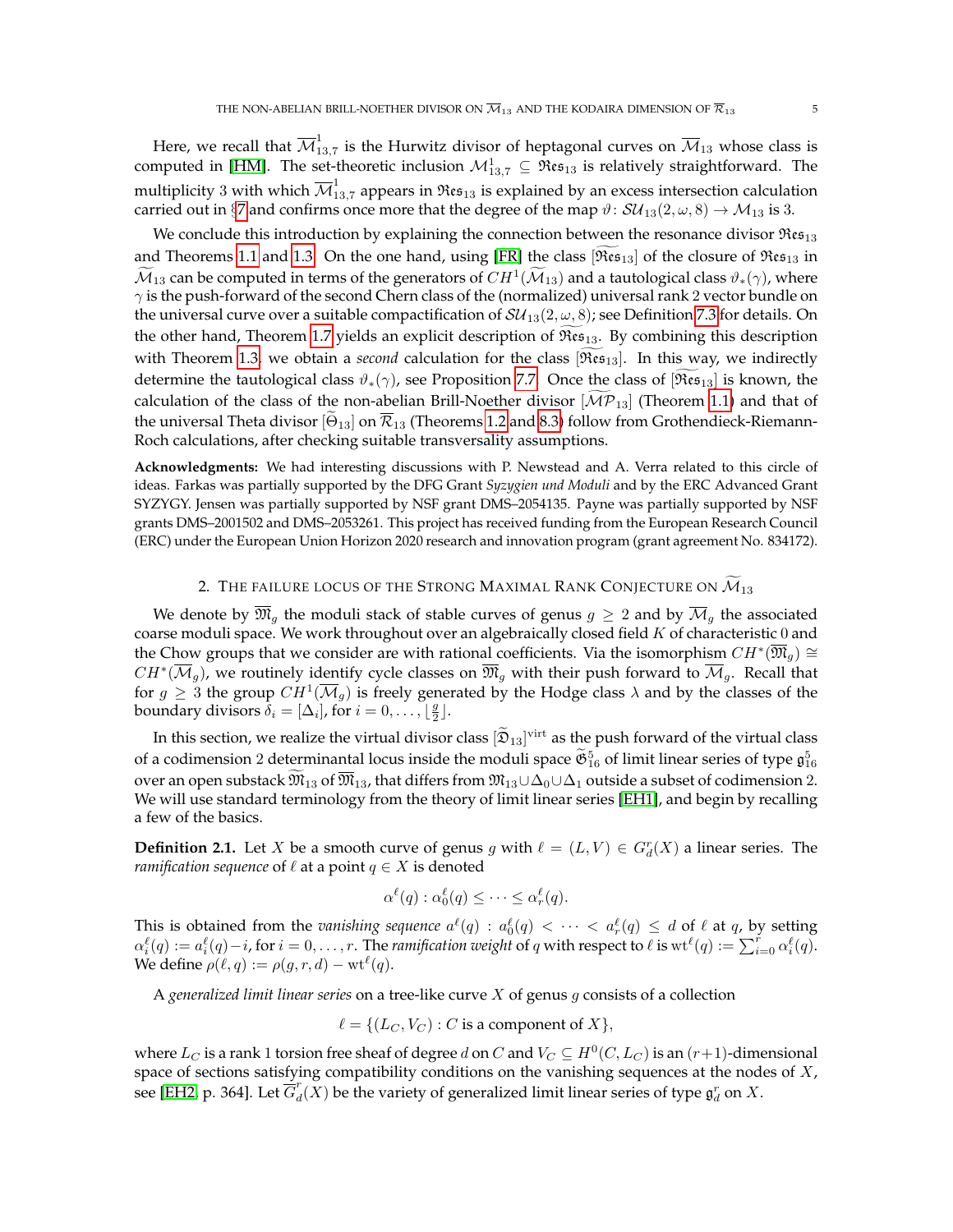In this section we set

(5) 
$$
g = 13, r = 5, d = 16.
$$

Although we are mainly interested in the case  $g = 13$ , some of the constructions are set up for an arbitrary genus  $g$ , making it easier to refer to results from [\[FJP\]](#page-41-11).

We denote by  $\mathcal{M}^5_{13,15}$  the subvariety of  $\mathcal{M}_{13}$  parametrizing curves  $X$  such that  $W^5_{15}(X) \neq \emptyset$ . As explained in [\[FJP,](#page-41-11) §3], we have  $\mathrm{codim}(\mathcal{M}_{13,5}^5,\mathcal{M}_{13})\geq 2$ .

Let  $\Delta_1^{\circ} \subseteq \Delta_1 \subseteq \overline{\mathcal{M}}_g$  be the locus of curves  $[X \cup_y E]$ , where  $X$  is a smooth curve of genus  $g-1$ and  $[E, y] \in \overline{\mathcal{M}}_{1,1}$  is an arbitrary elliptic curve. The point of attachment  $y \in X$  is chosen arbitrarily. Furthermore, let  $\Delta_0^\circ\subseteq\Delta_0\subseteq\overline{\mathcal M}_g$  be the locus of curves  $[X_{yq}:=X/y\sim q]\in\Delta_0$ , where  $[X,q]$  is a smooth curve of genus  $g - 1$  and  $y \in X$  is an arbitrary point, together with their degenerations  $[X \cup_q E_\infty]$ , where  $E_\infty$  is a rational nodal curve (that is,  $E_\infty$  is a nodal elliptic curve and  $j(E_\infty) = \infty$ ). Points of this form comprise the intersection  $\Delta_0^\circ \cap \Delta_1^\circ.$  We define the following open subset of  $\overline{\mathcal M}_g$ :

$$
\overline{\mathcal{M}}_g^\circ := \mathcal{M}_g \cup \Delta_0^\circ \cup \Delta_1^\circ.
$$

Along the lines of [\[FJP,](#page-41-11) §3], we introduce an even smaller open subspace of  $\overline{\mathcal{M}}_q$  over which the calculation of  $[\mathfrak{D}_{13}]^{\text{virt}}$  can be completed. Let  $\mathcal{T}_0 \subset \Delta_0^{\circ}$  be the locus of curves  $[X_{yq} := X/y \sim q]$  where either  $\overline{G}^{r+1}_d$  $\int_{d}^{r+1}(X)\neq\emptyset$  or  $\overline{G}_{d}^{r}$  $d_{d-2}^r(X) \neq \emptyset$ . Similarly, let  $\mathcal{T}_1 \subseteq \Delta_1^\circ$  be the locus of curves  $[X \cup_y E]$ , where  $X$ is a smooth curve of genus  $g-1$  such that  $G_d^{r+1}(X) \neq \emptyset$  or  $G_{d-2}^r(X) \neq \emptyset$ . We set

$$
\widetilde{\mathcal{M}}_g := \overline{\mathcal{M}}_g^{\circ} \setminus \Big( \overline{\mathcal{M}}_{g, d-1}^r \cup \mathcal{T}_0 \cup \mathcal{T}_1 \Big).
$$

We define  $\tilde{\Delta}_0 := \tilde{M}_g \cap \Delta_0 \subseteq \Delta_0^\circ$  and  $\tilde{\Delta}_1 := \tilde{M}_g \cap \Delta_1 \subseteq \Delta_1^\circ$ . Note that  $\tilde{M}_g$  and  $M_g \cup \Delta_0 \cup \Delta_1$ agree away from a set of codimension 2 in each. We identify  $CH^1(\widetilde{\mathcal{M}}_g) \cong \mathbb{Q}\langle \lambda, \delta_0, \delta_1 \rangle$ , where  $\lambda$  is the Hodge class,  $\delta_0 := [\Delta_0]$  and  $\delta_1 := [\Delta_1]$ .

2.1. **Stacks of limit linear series.** Let  $\mathfrak{S}_d^r$  be the stack of pairs  $[X, \ell]$ , where  $[X] \in \mathcal{M}_g$  and  $\ell$  is a (generalized) limit linear series of type  $g_d^r$  on the tree-like curve X. We consider the proper projection

$$
\sigma\colon \widetilde{\mathfrak G}^r_d\to \widetilde{\mathfrak M}_g.
$$

Over a curve  $[X\cup_y E]\in \tilde{\Delta}_1$ , we identify  $\sigma^{-1}([X\cup_y E])$  with the variety of (generalized) limit linear series  $\ell = (\ell_X, \ell_E) \in \overline{G}_d^r$  $d_d^T(X \cup_y E)$ . The fibre  $\sigma^{-1}([X_{yq}])$  over an irreducible curve  $[X_{yq}] \in \tilde{\Delta}_0 \setminus \tilde{\Delta}_1$ , is canonically identified with the variety  $\overline{W}_d^r$  $d_{d}(X_{yq})$  of rank 1 torsion free sheaves L on  $X_{yq}$  having degree  $d(L) = d$  and  $h^0(X_{yq}, L) \ge r + 1$ .

Let  $\widetilde{\mathfrak{C}}_g \to \widetilde{\mathfrak{M}}_g$  be the universal curve, and let  $p_2 \colon \widetilde{\mathfrak{C}}_g \times_{\widetilde{\mathfrak{M}}_g} \widetilde{\mathfrak{G}}_d^r \to \widetilde{\mathfrak{G}}_d^r$  be the projection map. We denote by  $\mathfrak{Z} \subseteq \widetilde{\mathfrak{C}}_g \times_{\widetilde{\mathfrak{M}}_g} \widetilde{\mathfrak{G}}_d^r$  the codimension 2 substack consisting of pairs  $[X_{yq}, L, z]$ , where  $[X_{yq}] \in \Delta_0^{\circ}$ , the point *z* is the node of  $X_{yq}$  and  $L \in \overline{W}_d^r$  $d^r_d(X_{yq})\setminus W^r_d(X_{yq})$  is a *non-locally free* torsion free sheaf. Let

$$
\epsilon\colon\widehat{\mathfrak{C}}_g:=\operatorname{Bl}_{\mathfrak{Z}}\!\left(\widetilde{\mathfrak{C}}_g\times_{\widetilde{\mathfrak{M}}_g}\widetilde{\mathfrak{G}}_d^r\right)\to \widetilde{\mathfrak{C}}_g\times_{\widetilde{\mathfrak{M}}_g}\widetilde{\mathfrak{G}}_d^r
$$

be the blow-up of this locus, and we denote the induced universal curve by

$$
\wp:=p_2\circ\epsilon:\widehat{\mathfrak{C}}_g\rightarrow\widetilde{\mathfrak{G}}^r_d.
$$

The fibre of  $\wp$  over a point  $[X_{yq}, L] \in \widetilde{\Delta}_0$ , where  $L \in \overline{W}^r_d$  $d^r_d(X_{yq})\setminus W^r_d(X_{yq})$ , is the semistable curve  $X \cup_{\{y,q\}} R$  of genus g, where R is a smooth rational curve meeting X transversally at y and q.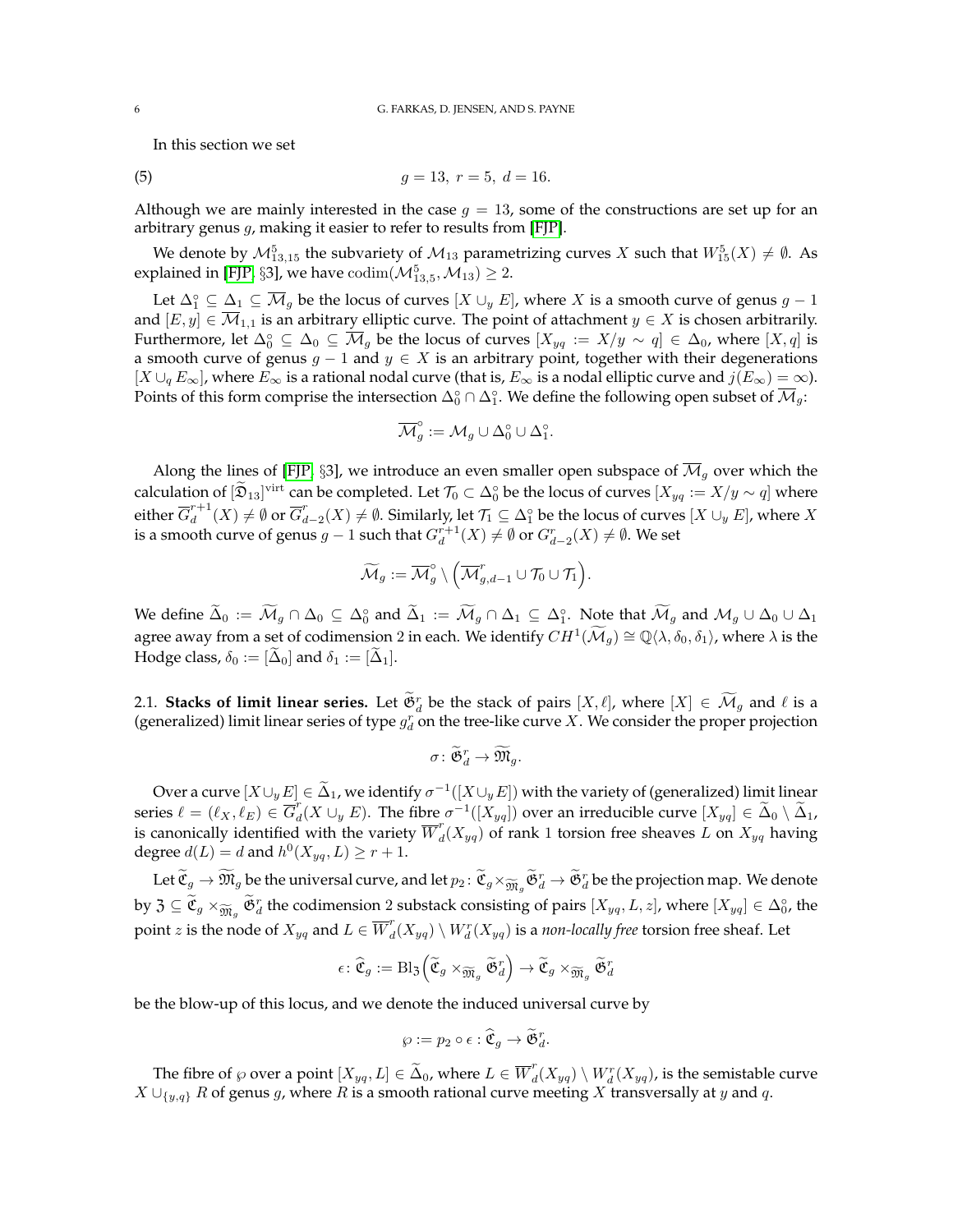2.2. **A degeneracy locus inside**  $\tilde{\mathfrak{G}}_{16}^5$ . In order to define the degeneracy locus on  $\tilde{\mathfrak{G}}_{16}^5$  whose pushforward produces  $[\mathfrak{D}_{13}]^{\text{virt}}$ , we first choose a Poincaré line bundle  $\mathcal L$  over the universal curve  $\mathfrak{C}_g$  with the following properties:

(i) If  $[X \cup_y E] \in \widetilde{\Delta}_1$  and  $\ell = (\ell_X, \ell_E) \in \overline{G}_d^r$  $d_{d}(X \cup E)$  is a limit linear series, then  $\mathcal{L}_{|[X\cup_y E,\ell]} \in \text{Pic}^d(X) \times \text{Pic}^0(E).$ 

(ii) For a point 
$$
t = [X_{yq}, L]
$$
, where  $[X_{yq}] \in \tilde{\Delta}_0$  and  $L \in \overline{W}_d^r(X_{yq}) \setminus W_d^r(X_{yq})$ , thus  $L = \nu_*(A)$  for some  $A \in W_{d-1}^r(X)$ , we have  $\mathcal{L}_{|X} \cong A$  and  $\mathcal{L}_{|R} \cong \mathcal{O}_R(1)$ . Here,  $\wp^{-1}(t) = X \cup R$ , whereas  $\nu: X \to X_{yq}$  is the normalization map.

We now introduce the following two sheaves over  $\tilde{\mathfrak{G}}^r_d$ 

$$
\mathcal{E} := \wp_*(\mathcal{L}) \text{ and } \mathcal{F} := \wp_*(\mathcal{L}^{\otimes 2}).
$$

Both  $\mathcal E$  and  $\mathcal F$  are locally free; the proof by local analysis in [\[FJP,](#page-41-11) Proposition 3.6] goes through essentially without change.

There is a sheaf morphism over  $\mathfrak{G}^5_{16}$  globalizing the multiplication of sections

(6) 
$$
\phi\colon \mathrm{Sym}^2(\mathcal{E})\to \mathcal{F}.
$$

We denote by  $\mathfrak{U} \subseteq \mathfrak{G}_{16}^5$  the locus where  $\phi$  is not surjective (equivalently, where  $\phi^\vee$  is not injective). Due to its determinantal nature,  $\mathfrak U$  carries a virtual class in the expected codimension 2.

<span id="page-6-0"></span>**Definition 2.2.** We define the virtual divisor class  $[\tilde{\mathfrak{D}}_{13}]^{\text{virt}} := \sigma_*([\mathfrak{U}]^{\text{virt}})$  as

$$
[\widetilde{\mathfrak{D}}_{13}]^{\text{virt}} := \sigma_* \Big( c_2(\text{Sym}^2(\mathcal{E})^{\vee} - \mathcal{F}^{\vee}) \Big) \in CH^1(\widetilde{\mathfrak{M}}_{13}).
$$

If  $\mathfrak U$  has pure codimension 2, then  $\mathfrak{D}_{13}$  is a divisor on  $\mathcal M_{13}$  and  $[\mathfrak{D}_{13}]$ <sup>virt</sup> =  $[\mathfrak{D}_{13}]$ . The following corollary provides a local description of the morphism  $\phi$ .

**Corollary 2.3.** *The morphism*  $\phi$ :  $\text{Sym}^2(\mathcal{E}) \to \mathcal{F}$  *has the following description on fibres:*  $(i)$  *For*  $[X, L]$  ∈  $\mathfrak{S}_{d}^{r}$ , with  $[X]$  ∈  $\mathcal{M}_g \setminus \mathcal{M}_{g,d-1}^{r}$  smooth, the fibres are

 $\mathcal{E}_{(X,L)} = H^0(X,L)$  and  $\mathcal{F}_{(X,L)} = H^0(X,L^{\otimes 2}),$ 

and  $\phi_{(X,L)}: \mathrm{Sym}^2 H^0(X,L) \to H^0(X,L^{\otimes 2})$  is the usual multiplication map of global sections.

(*ii*) *Suppose*  $t = (X \cup_y E, \ell_X, \ell_E) \in \sigma^{-1}(\tilde{\Delta}_1)$ , where X is a curve of genus  $g - 1$ , E is an elliptic *curve and*  $\ell_X = |L_X|$  *is the X-aspect of the corresponding limit linear series with*  $L_X \in W_d^r(X)$  *such that*  $h^0(X, L_X(-2y)) \ge r$ . If  $L_X$  has no base point at y, then

$$
\mathcal{E}_t = H^0(X, L_X) \cong H^0(X, L_X(-2y)) \oplus K \cdot u \text{ and } \mathcal{F}_t = H^0(X, L_X^{\otimes 2}(-2y)) \oplus K \cdot u^2,
$$

*where*  $u \in H^0(X, L_X)$  *is any section such that*  $\text{ord}_y(u) = 0$ *.* 

*If*  $L_X$  *has a base point at y, then*  $\mathcal{E}_t=H^0(X,L_X)\cong H^0(X,L_X(-y))$  *and the image of*  $\mathcal{F}_t\to H^0(X,L_X^{\otimes 2})$ *is the subspace*  $H^0(X, L_X^{\otimes 2}(-2y)) \subseteq H^0(X, L_X^{\otimes 2})$ *.* 

(*iii*) Let  $t = [X_{yq}, L] \in \sigma^{-1}(\tilde{\Delta}_0)$  be a point with  $q, y \in X$  and let  $L \in W_d^r(X_{yq})$  be a locally free sheaf of rank (*tu*) Let  $t = [A_{yq}, B] \in \mathcal{O}$  ( $\Delta_0$ ) be a point with  $q, y \in X$  and let  $L \in W_d(A_{yq})$  be a locally free sheaf of rank<br>1, such that  $h^0(X, \nu^*L(-y - q)) \ge r$ , where  $\nu: X \to X_{yq}$  is the normalization. Then one has the followin *description of the fibres:*

$$
\mathcal{E}_t = H^0(X, \nu^*L) \text{ and } \mathcal{F}_t = H^0(X, \nu^*L^{\otimes 2}(-y-q)) \oplus K \cdot u^2,
$$

 $\omega$ here  $u \in H^0(X, \nu^*L)$  is any section not vanishing at both points  $y$  and  $q$ .

 $(iv)$  *Let*  $t = [X_{yq}, \nu_*(A)]$ , where  $A \in W^r_{d-1}(X)$  and set again  $X \cup_{\{y,q\}} R$  to be the fibre  $\wp^{-1}(t)$ . Then  $\mathcal{E}_t = H^0(X \cup R, \mathcal{L}_{X \cup R}) \cong H^0(X, A)$  and  $\mathcal{F}_t = H^0(X \cup R, \mathcal{L}_{X \cup R}^{\otimes 2})$ . Furthermore,  $\phi(t)$  is the multiplication *map on*  $X \cup R$ *.* 

*Proof.* The proof is essentially identical to the proof of [\[FJP,](#page-41-11) Corollary 3.8]; we omit the details.  $\square$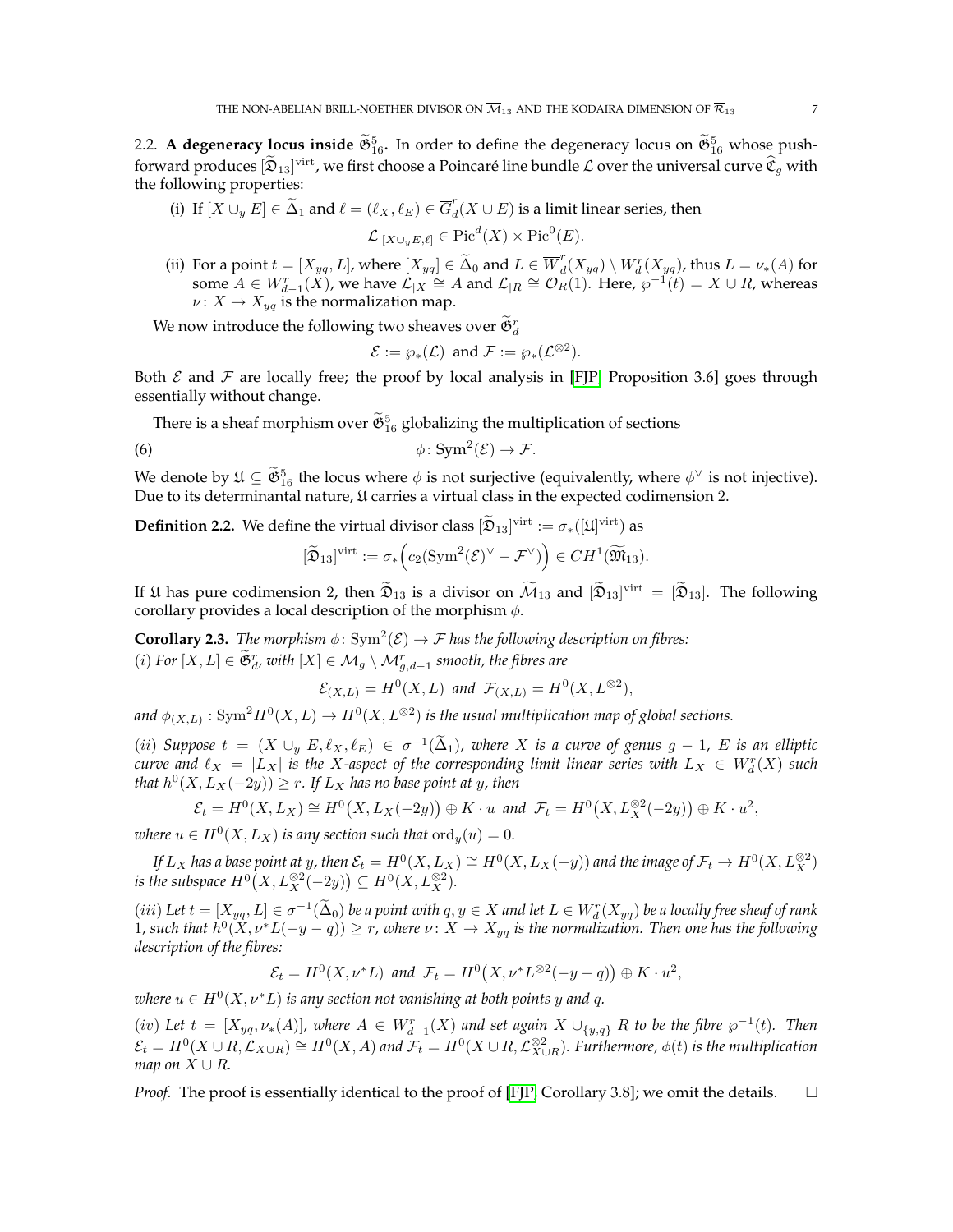2.3. **Test curves in**  $\mathcal{M}_{13}$ . As in [\[FJP\]](#page-41-11), the calculation of  $[\mathfrak{D}_{13}]$ <sup>virt</sup> is carried out by understanding the restriction of the morphism  $\phi$  along the pull backs of the three standard test curves  $F_0$ ,  $F_{\text{ell}}$  and  $F_1$ inside  $\mathcal{M}_{13}$ . Let [X, q] be a general pointed curve of genus g – 1 and fix an elliptic curve [E, y]. We then define

<span id="page-7-4"></span>
$$
F_0:=\Big\{X_{yq}:=X/y\sim q:y\in X\Big\}\subseteq \Delta_0^\circ\subseteq \overline{\mathcal{M}}_g^\circ\ \text{ and }\ F_1:=\Big\{X\cup_y E:y\in X\Big\}\subseteq \Delta_1^\circ\subseteq \overline{\mathcal{M}}_g^\circ.
$$

Furthermore, we define the curve

(7) 
$$
F_{\text{ell}} := \left\{ [X \cup_q E_t] : t \in \mathbb{P}^1 \right\} \subseteq \Delta_1 \subseteq \overline{\mathcal{M}}_g,
$$

where  $\{[E_t, q]\}_{t\in\mathbb{P}^1}$  denotes a pencil of plane cubics and q is a fixed point of the pencil. We record the intersection of these test curves with the generators of  $CH^1(\overline{\mathcal M}_g)$ :

$$
F_0 \cdot \lambda = 0, \qquad F_0 \cdot \delta_0 = 2 - 2g, \qquad F_0 \cdot \delta_1 = 1 \text{ and } \qquad F_0 \cdot \delta_j = 0 \text{ for } j = 2, \dots, \left\lfloor \frac{g}{2} \right\rfloor,
$$
  

$$
F_{\text{ell}} \cdot \lambda = 1, \qquad F_{\text{ell}} \cdot \delta_0 = 12, \qquad F_{\text{ell}} \cdot \delta_1 = -1 \text{ and } \qquad F_{\text{ell}} \cdot \delta_j = 0 \text{ for } j = 2, \dots, \left\lfloor \frac{g}{2} \right\rfloor.
$$

Note also that  $F_1 \cdot \lambda = 0$ ,  $F_1 \cdot \delta_i = 4 - 2g$ , and  $F_1 \cdot \delta_j = 0$  for  $j \neq 1$ .

We now describe the pull back  $\sigma^*(F_0) \subseteq \widetilde{\mathfrak{G}}_{16}^5$ . Having fixed a general pointed curve  $[X, q] \in \overline{\mathcal{M}}_{12,1}$ , we introduce the variety

(8) 
$$
Y := \left\{ (y, L) \in X \times W_{16}^5(X) : h^0(X, L(-y - q)) \ge 5 \right\},\
$$

together with the projection  $\pi_1 : Y \to X$ . Arguing in a way similar to [\[FJP,](#page-41-11) Proposition 3.10], we conclude that  $Y$  has pure dimension  $2$ , that is, its actual dimension equals its expected dimension as a degeneracy locus. We consider two curves inside  $Y$ , namely

<span id="page-7-1"></span>
$$
\Gamma_1 := \left\{ (y, A(y)) : y \in X, \ A \in W_{15}^5(X) \right\} \text{ and}
$$
  
\n
$$
\Gamma_2 := \left\{ (y, A(q)) : y \in X, \ A \in W_{15}^5(X) \right\},
$$

intesecting transversely along finitely many points. We then introduce the variety  $\widetilde{Y}$  obtained from *Y* by identifying for each  $(y, A) \in X \times W^5_{15}(X)$ , the points  $(y, A(y)) \in \Gamma_1$  and  $(y, A(q)) \in \Gamma_2$ . Let  $\vartheta: Y \to \widetilde{Y}$  the projection map.

<span id="page-7-3"></span>**Proposition 2.4.** *With notation as above, there is a birational morphism*

$$
f\colon \sigma^*(F_0)\to \widetilde{Y},
$$

which is an isomorphism outside  $\vartheta(\pi_1^{-1}(q))$ . The restriction of  $f$  to  $f^{-1}\big(\vartheta(\pi_1^{-1}(q))\big)$  forgets the aspect of each *limit linear series on the elliptic curve*  $E_\infty$ . Furthermore, both  $\mathcal{E}_{|\sigma^*(F_0)}$  *and*  $\mathcal{F}_{|\sigma^*(F_0)}$  *are pull backs under* f of *vector bundles on Y.* 

*Proof.* The proof is identical to the proof of [\[FJP,](#page-41-11) Proposition 3.11]. □

We now describe the pull back  $\sigma^*(F_1) \subseteq \widetilde{\mathfrak{G}}_{16}^5$  and we define the locus

(9) 
$$
Z := \left\{ (y, L) \in X \times W_{16}^5(X) : h^0(X, L(-2y)) \ge 5 \right\}.
$$

Because  $X$  is general, we find that  $Z$  is pure of dimension 2. Next we observe that in order to estimate the intersection of  $[\mathfrak{D}_{13}]$  with the surface  $\sigma^*(F_1)$  it suffices to restrict ourselves to Z:

<span id="page-7-2"></span>**Proposition 2.5.** *The variety Z is an irreducible component of*  $\sigma^*(F_1)$  *and* 

<span id="page-7-0"></span>
$$
c_2\left(\operatorname{Sym}^2(\mathcal{E})^\vee-\mathcal{F}^\vee\right)_{|\sigma^*(F_1)}=c_2\left(\operatorname{Sym}^2(\mathcal{E})^\vee-\mathcal{F}^\vee\right)_{|Z}.
$$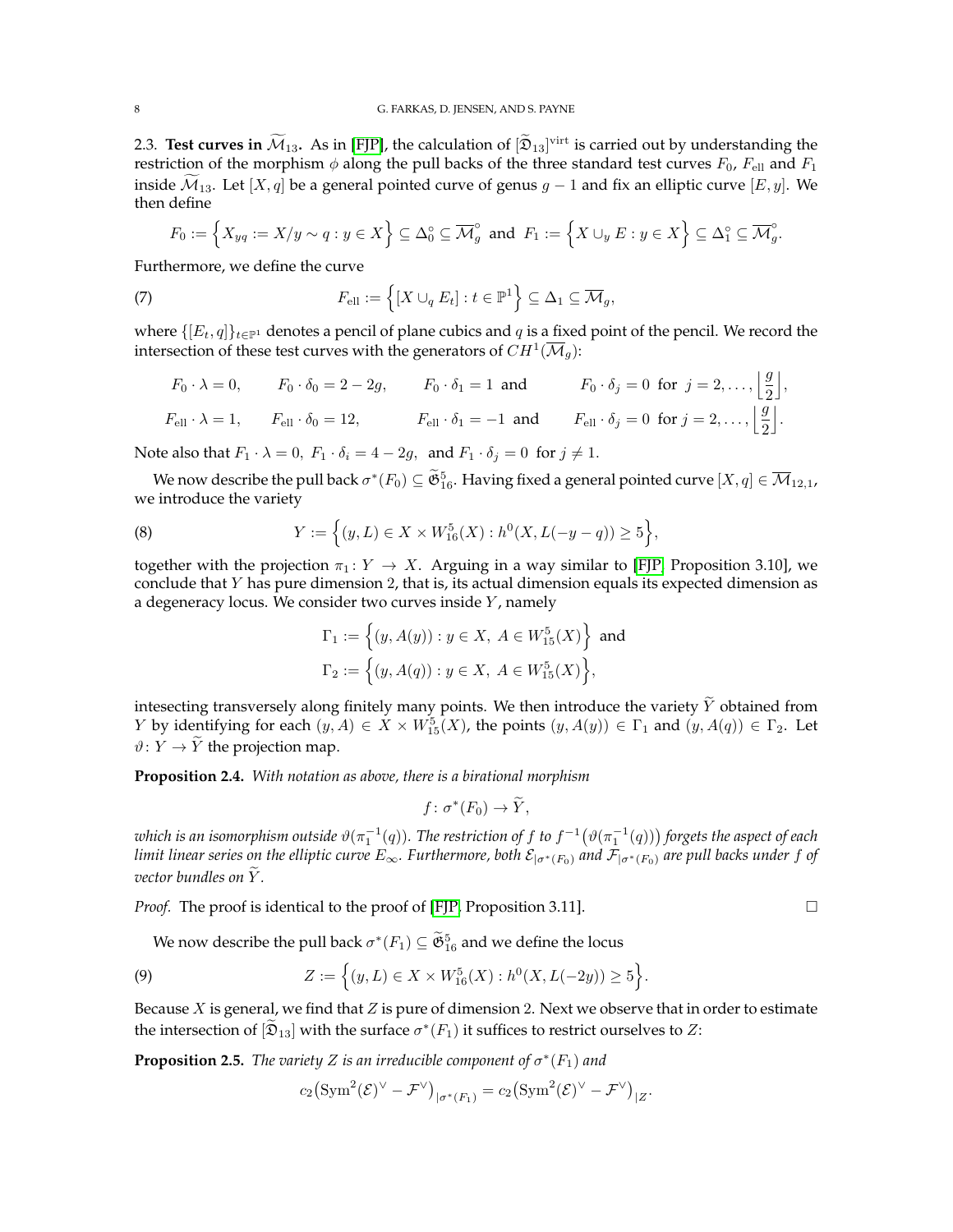*Proof.* Let  $(\ell_X, \ell_E) \in \sigma^{-1}([X \cup_y E])$  be a limit linear series. Observe that that  $\rho(13, 5, 16) = 1 \geq 1$  $\rho(\ell_X, y) + \rho(\ell_E, y)$ . Since  $\rho(\ell_E, y) \ge 0$ , it follows thats  $\rho(\ell_X, y) \in \{0, 1\}$ . If  $\rho(\ell_E, y) = 0$ , then  $\ell_E =$  $10y + |\mathcal{O}_E(6y)|$  and the aspect  $\ell_X \in G_{16}^5(X)$  is a complete linear series with a cusp at the point  $y \in X$ . Therefore  $(y, \ell_X) \in Z$ , and in particular  $Z \times {\ell_E} \cong Z$  is a union of irreducible components of  $\sigma^*(F_1)$ .

The remaining components of  $\sigma^*(F_1)$  are indexed by Schubert indices

$$
\alpha := \big(0 \leq \alpha_0 \leq \ldots \leq \alpha_5 \leq 11 = 16 - 5\big),
$$

such that  $\alpha \geq (0, 1, 1, 1, 1, 1)$  holds lexicographically, and  $\alpha_0 + \cdots + \alpha_5 \in \{6, 7\}$ , for  $\rho(\ell_X, y) \geq -1$ , for any point  $y \in X$ , see also [\[F,](#page-41-9) Theorem 0.1]. For a Schubert index  $\alpha$  satisfying these conditions, we let  $\alpha^c := (11 - \alpha_5, \dots, 11 - \alpha_0)$  be the complementary Schubert index, and define

$$
Z_\alpha:=\big\{(y,\ell_X)\in X\times G^5_{16}(X): \alpha^{\ell_X}(y)\geq \alpha\big\}\ \text{ and } W_\alpha:=\big\{\ell_E\in G^5_{16}(E): \alpha^{\ell_E}(y)\geq \alpha^c\big\}.
$$

Then the following relation holds for certain natural coefficients  $m_{\alpha}$ :

$$
\sigma^*(F_1) = Z + \sum_{\alpha \ge (0,1,1,1,1,1)} m_\alpha \left(Z_\alpha \times W_\alpha\right).
$$

We now finish the proof by invoking the pointed Brill-Noether Theorem [\[EH2,](#page-41-1) Theorem 1.1], which gives dim  $Z_\alpha = 1 + \rho(12, 5, 16) - (\alpha_0 + \cdots + \alpha_5) \leq 1$ . In the definition of the test curve  $F_1$ , the point of attachment  $y \in E$  is fixed, therefore the restrictions of both  $\mathcal E$  and  $\mathcal F$  are pulled-back from  $Z_\alpha$  and one obtains  $c_2 \left(\text{Sym}^2(\mathcal{E})^{\vee} - \mathcal{F}^{\vee}\right)_{|Z_{\alpha} \times W_{\alpha}} = 0$  for dimension reasons.

2.4. **Top Chern numbers on Jacobians.** We use various facts about intersection theory on Jacobians, for which we refer to [\[ACGH,](#page-41-27) Chapters VII-VIII]. We start with a general curve  $X$  of genus  $g$ , fix a Poincaré line bundle  ${\mathcal P}$  on  $X\times {\rm Pic}^d(X)$  and denote by

$$
\pi_1
$$
:  $X \times Pic^d(X) \to X$  and  $\pi_2$ :  $X \times Pic^d(X) \to Pic^d(X)$ 

the two projections. Let  $\eta=\pi_1^*([x_0])\in H^2(X\times \mathrm{Pic}^d(X),\mathbb{Z})$ , where  $x_0\in X$  is a fixed point. We choose a symplectic basis  $\delta_1,\ldots,\delta_{2g}\in H^1(X,\mathbb{Z})\cong H^1(\mathrm{Pic}^d(X),\mathbb{Z})$ , and then consider the class

$$
\gamma := -\sum_{\alpha=1}^g \Bigl(\pi_1^*(\delta_\alpha)\pi_2^*(\delta_{g+\alpha}) - \pi_1^*(\delta_{g+\alpha})\pi_2^*(\delta_\alpha)\Bigr) \in H^2(X \times \mathrm{Pic}^d(X), \mathbb{Z}).
$$

One has  $c_1(\mathcal{P}) = d \cdot \eta + \gamma$ , and the relations  $\gamma^3 = 0$ ,  $\gamma \eta = 0$ ,  $\eta^2 = 0$ , and  $\gamma^2 = -2\eta \pi_2^*(\theta)$ , for which we refer to [\[ACGH,](#page-41-27) page 335]. Assuming  $W_d^{r+1}(X) = \emptyset$  (which is what happens in the case  $g = 12, r = 5, d = 16$  relevant to us), the smooth variety  $W_d^r(X)$  admits a rank  $r + 1$  vector bundle

$$
\mathcal{M}:=(\pi_2)_*\Big(\mathcal{P}_{|X\times W^r_d(X)}\Big)
$$

with fibres  $\mathcal{M}_L \cong H^0(X, L)$ , for  $L \in W^r_d(X)$ . The Chern numbers of  $\mathcal M$  are computed via the Harris-Tu formula [\[HT\]](#page-41-28). We write formally

$$
\sum_{i=0}^{r} c_i(\mathcal{M}^{\vee}) = (1 + x_1) \cdots (1 + x_{r+1}).
$$

For a class  $\zeta \in H^* \big(\text{Pic}^d(X), \mathbb{Z} \big)$ , the Chern number  $c_{j_1}(\mathcal{M}) \cdots c_{j_s}(\mathcal{M}) \; \cdot \zeta \in H^{\text{top}} (W^r_d(X), \mathbb{Z})$  can be computed by using repeatedly the following formal identities<sup>[2](#page-8-0)</sup>:

<span id="page-8-1"></span>(10) 
$$
x_1^{i_1} \cdots x_{r+1}^{i_{r+1}} \cdot \theta^{\rho(g,r,d)-i_1-\cdots-i_{r+1}} = g! \frac{\prod_{j>k} (i_k - i_j + j - k)}{\prod_{k=1}^{r+1} (g - d + 2r + i_k - k)!}.
$$

<span id="page-8-0"></span> $^2$ See [\[FJP,](#page-41-11)  $\S~4.1$ ] for a detailed discussion of how to read and apply the Harris-Tu formula in this context.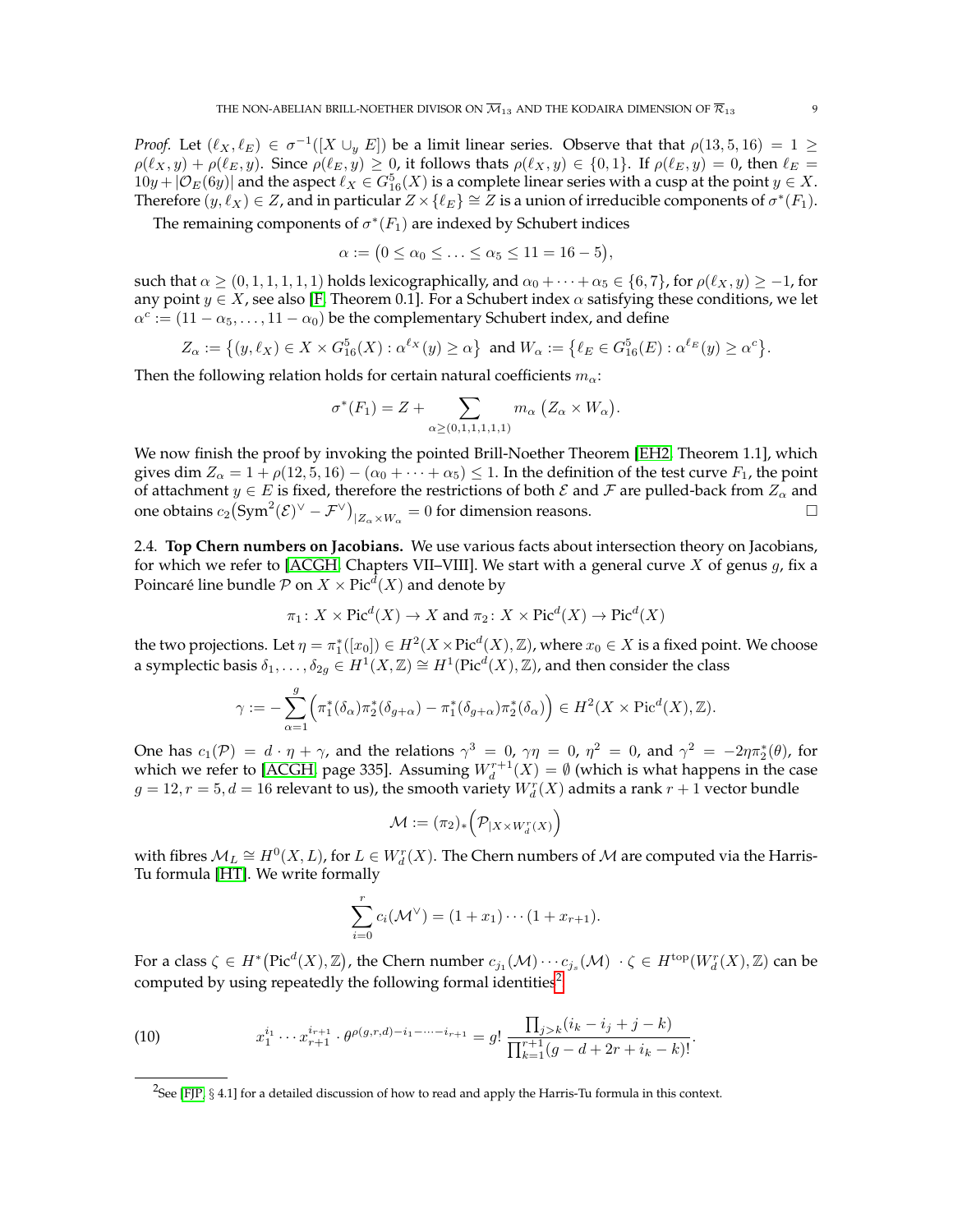We now specialize to the case when  $X$  is a general curve of genus 12, thus  $W^5_{16}(X)$  is a smooth 6fold. By Grauert's Theorem,  $\mathcal{N}:=(R^1\pi_2)_*\Big(\mathcal{P}_{|X\times W^5_{16}(X)}\Big)$  is locally free of rank one. Set  $y_1:=c_1(\mathcal{N}).$ We now explain how  $y_1$  determine the Chern numbers of M.

<span id="page-9-0"></span>**Proposition 2.6.** For a general curve X of genus 12 set  $c_i := c_i(\mathcal{M}^{\vee})$ , for  $i = 1, ..., 6$ , and  $y_1 := c_1(\mathcal{N})$ . *Then the following relations hold in*  $H^*(W_{16}^{5}(X),\mathbb{Z})$ :

$$
c_i = \frac{\theta^i}{i!} - \frac{\theta^{i-1}}{(i-1)!}y_1, \text{ for } i = 1, \dots, 6.
$$

*Proof.* For an effective divisor D of sufficiently large degree on  $X$ , there is an exact sequence

$$
0 \to \mathcal{M} \to (\pi_2)_* \left(\mathcal{P} \otimes \mathcal{O}(\pi^* D)\right) \to (\pi_2)_* \left(\mathcal{P} \otimes \mathcal{O}(\pi_1^* D)_{|\pi_1^* D}\right) \to R^1 \pi_{2*} \left(\mathcal{P}_{|X \times W_{16}^5(X)}\right) \to 0.
$$

Recall that  $N$  is the vector bundle on the right in the exact sequence above. By [\[ACGH,](#page-41-27) Chapter VII], we have  $c_\text{tot}\Big((\pi_2)_*(\mathcal P\otimes \mathcal O(\pi_1^*D))\Big)\,=\,e^{-\theta}$ , and the total Chern class of  $(\pi_2)_*\Big(\mathcal P\otimes \mathcal O(\pi_1^*D)_{|\pi_1^*D}\Big)$  is trivial. We therefore obtain the formula

<span id="page-9-2"></span>
$$
(1 + y1) \cdot e^{-\theta} = 1 - c_1 + c_2 - \dots + c_6,
$$

as claimed.  $\Box$ 

Using Proposition [2.6,](#page-9-0) any Chern number on  $W^5_{16}(X)$  can be expressed in terms of monomials in  $y_1$ and  $\theta$ . The following identity on  $H^{12}(W^5_{16}(X),\mathbb{Z})$  follows from [\(10\)](#page-8-1) using the canonical isomorphism  $H^1(X, L) \cong H^0(X, \omega_X \otimes L^{\vee})^{\vee}.$ 

(11) 
$$
\left(\theta^{i} \cdot y_{1}^{6-i}\right)_{W_{16}^{5}(X)} = \frac{\theta^{12}}{(12-i)!} = i! \binom{12}{i}.
$$

With this preparation in place, we now compute the classes of the loci  $Y$  and  $Z$ .

<span id="page-9-1"></span>**Proposition 2.7.** *Let* [X, q] *be a general pointed curve of genus* 12*, let* M *denote the tautological rank* 6 *vector*  $b$ undle over  $W^5_{16}(X)$ , and set  $c_i=c_i(\mathcal{M}^\vee)\in H^{2i}(W^5_{16}(X),\mathbb{Z})$  as before. The following formulas hold:

- *(i)*  $[Z] = \pi_2^*(c_5) 6\eta\theta\pi_2^*(c_3) + (54\eta + 2\gamma)\pi_2^*(c_4) \in H^{10}(X \times W_{16}^5(X), \mathbb{Z}).$
- (*ii*)  $[Y] = \pi_2^*(c_5) 2\eta\theta\pi_2^*(c_3) + (15\eta + \gamma)\pi_2^*(c_4) \in H^{10}(X \times W_{16}^5(X), \mathbb{Z}).$

*Proof.* The locus Z has been defined by [\(9\)](#page-7-0) as the degeneracy locus of a vector bundle morphism over the 7-dimensional smooth variety  $X \times W_{16}^5(X)$  (observe again that  $W_{16}^6(X) = \emptyset$ ). For each  $(y, L) \in X \times W^5_{16}(X)$ , there is a natural map

$$
H^0(X, L \otimes \mathcal{O}_{2y})^{\vee} \to H^0(X, L)^{\vee}.
$$

These maps viewed together induce a morphism  $\zeta\colon J_1(\mathcal{P})^\vee\to\pi_2^*(\mathcal{M})^\vee$  of vector bundles. Then  $Z$  is the first degeneracy locus of  $\zeta$  and applying the Porteous formula,

$$
[Z] = c_5 \Big( \pi_2^*(\mathcal{M})^{\vee} - J_1(\mathcal{P})^{\vee} \Big).
$$

The Chern classes of the jet bundle  $J_1(\mathcal{P})$  are computed using the standard exact sequence

$$
0 \longrightarrow \pi_1^*(\omega_X) \otimes \mathcal{P} \longrightarrow J_1(\mathcal{P}) \longrightarrow \mathcal{P} \longrightarrow 0.
$$

We compute the total Chern class of the formal inverse of the jet bundle as follows:

$$
c_{\text{tot}}(J_1(\mathcal{P})^{\vee})^{-1} = \left(\sum_{j\geq 0} (d(L)\eta + \gamma)^j\right) \cdot \left(\sum_{j\geq 0} \left((2g(X) - 2 + d(L))\eta + \gamma\right)^j\right),
$$
  
=  $\left(1 + 16\eta + \gamma + \gamma^2 + \cdots\right) \cdot \left(1 + 38\eta + \gamma + \gamma^2 + \cdots\right),$   
=  $1 + 54\eta + 2\gamma - 6\eta\theta.$ 

Multiplying this with the total class of  $\pi_2^*(\mathcal{M})^{\vee}$ , one finds the claimed formula for  $[Z].$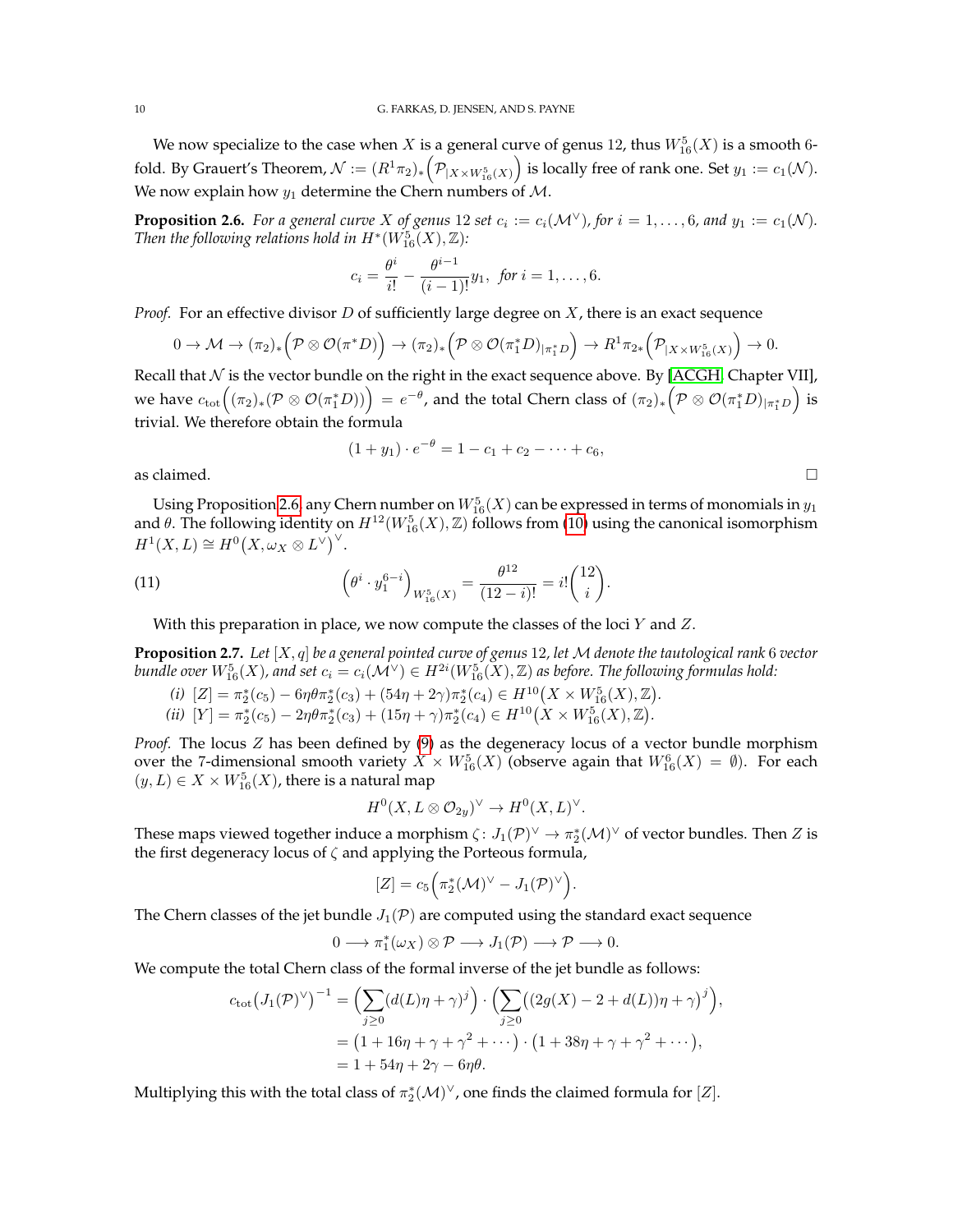To compute the class of  $Y$  defined in  $(8)$ , we consider the projections

$$
\mu, \nu \colon X \times X \times \text{Pic}^{16}(X) \to X \times \text{Pic}^{16}(X),
$$

and let  $\Delta\subseteq X\times X\times \mathrm{Pic}^{16}(X)$  be the diagonal. Set  $\Gamma_q:=\{q\}\times \mathrm{Pic}^{16}(X)$  and consider the vector bundle  $\mathcal{B} := \mu_*(\nu^*(\mathcal{P}) \otimes \mathcal{O}_{\Delta+\nu^*(\Gamma_q)})$ . There is a morphism  $\chi \colon \mathcal{B}^\vee \to (\pi_2)^*(\mathcal{M})^\vee$  of vector bundles over  $X \times W^5_{16}(X)$  obtained as the dual of the evaluation map and the surface  $Y$  is realized as its degeneracy locus. Since we also have that

$$
c_{\text{tot}}(\mathcal{B}^{\vee})^{-1} = (1 + (d(L)\eta + \gamma) + (d(L)\eta + \gamma)^2 + \cdots) \cdot (1 - \eta) = 1 + 15\eta + \gamma - 2\eta\theta,
$$

we find the stated expression for  $[Y]$  and finish the proof.

We introduce two further vector bundles which appear in many of our calculation. Their Chern classes are computed via Grothendieck-Riemann-Roch.

<span id="page-10-3"></span>**Proposition 2.8.** Let  $[X, q]$  be a general pointed curve of genus 12 and consider the vector bundles  $A_2$  and  $B_2$  *on*  $X \times Pic^{16}(X)$  *having fibres* 

$$
\mathcal{A}_{2,(y,L)}=H^0(X,L^{\otimes 2}(-2y)) \text{ and } \mathcal{B}_{2,(y,L)}=H^0(X,L^{\otimes 2}(-y-q)),
$$

*respectively. One then has the following formulas for their Chern classes:*

$$
c_1(A_2) = -4\theta - 4\gamma - 86\eta, \n c_2(A_2) = 8\theta^2 + 320\eta\theta + 16\gamma\theta, \n c_2(B_2) = 8\theta^2 + 116\eta\theta + 8\theta\gamma.
$$

*Proof.* We apply Grothendieck-Riemann-Roch to the projection map

$$
\nu \colon X \times X \times \text{Pic}^{16}(X) \to X \times \text{Pic}^{16}(X).
$$

Via Grauert's Theorem,  $A_2$  can be realized as a push forward under the map  $\nu$ , precisely

$$
A_2 = \nu_! \left( \mu^* \left( \mathcal{P}^{\otimes 2} \otimes \mathcal{O}_{X \times X \times \mathrm{Pic}^{16}(X)}(-2\Delta) \right) \right) = \nu_* \left( \mu^* \left( \mathcal{P}^{\otimes 2} \otimes \mathcal{O}_{X \times X \times \mathrm{Pic}^{16}(X)}(-2\Delta) \right) \right).
$$

Applying Grothendieck-Riemann-Roch to  $\nu$ , we find ch<sub>2</sub>( $A_2$ ) =  $8\eta\theta$ , and  $\nu_*(c_1(\mathcal{P})^2)$  =  $-2\theta$ . One then obtains  $c_1(A_2) = -4\theta - 4\gamma - (4d(L) + 2g(C) - 2)\eta$ , which yields the formula for  $c_2(A_2)$ . To determine the Chern classes of  $\mathcal{B}_2$ , we observe  $c_1(\mathcal{B}_2) = -4\theta - 2\gamma - (2d - 1)\eta$  and  $ch_2(\mathcal{B}_2) = 4\eta\theta$ .

## 3. THE CLASS OF THE VIRTUAL DIVISOR  $\widetilde{\mathfrak{D}}_{13}$

<span id="page-10-0"></span>In this section we determine the virtual class  $[\widetilde{\mathfrak{D}}_{13}]^{\text{virt}}\,:=\,\sigma_*\Big(c_2(\text{Sym}^2(\mathcal{E}))^\vee-\mathcal{F}^\vee\Big)$  on  $\overline{\mathcal{M}}_{13}.$  We begin by recording the following formulas for a vector bundle V of rank  $r + 1$  on a stack X:

$$
c_1(Sym^2(\mathcal{V})) = (r+2)c_1(\mathcal{V}), c_2(Sym^2(\mathcal{V})) = \frac{r(r+3)}{2}c_1^2(\mathcal{V}) + (r+3)c_2(\mathcal{V}).
$$

We apply these formulas for the first degeneracy locus of  $\phi^{\vee} \colon \mathcal{F}^{\vee} \to \text{Sym}^2(\mathcal{E})^{\vee}$ . By Definition [2.2,](#page-6-0) its class  $[\mathfrak{U}]^\mathrm{virt}$  is given by

<span id="page-10-2"></span>(12) 
$$
c_2(Sym^2(\mathcal{E})^{\vee} - \mathcal{F}^{\vee}) = c_2(Sym^2(\mathcal{E})^{\vee}) - c_1(Sym^2(\mathcal{E})^{\vee}) \cdot c_1(\mathcal{F}^{\vee}) + c_1^2(\mathcal{F}^{\vee}) - c_2(\mathcal{F}^{\vee}),
$$
  
=  $20c_1^2(\mathcal{E}) + 8c_2(\mathcal{E}) - 7c_1(\mathcal{E}) \cdot c_1(\mathcal{F}) + c_1^2(\mathcal{F}) - c_2(\mathcal{F}).$ 

<span id="page-10-1"></span>In what follows we expand the virtual class in  $CH^1(\widetilde{\mathcal{M}}_{13})$  as

(13) 
$$
[\widetilde{\mathfrak{D}}_{13}]^{\text{virt}} = a\lambda - b_0\delta_0 - b_1\delta_1.
$$

We compute the coefficients  $a, b_0$  and  $b_1$ , by intersecting both sides of this expression with the test curves  $F_0, F_1$  and  $F_{\text{ell}}$ . We start with the coefficient  $b_1$ .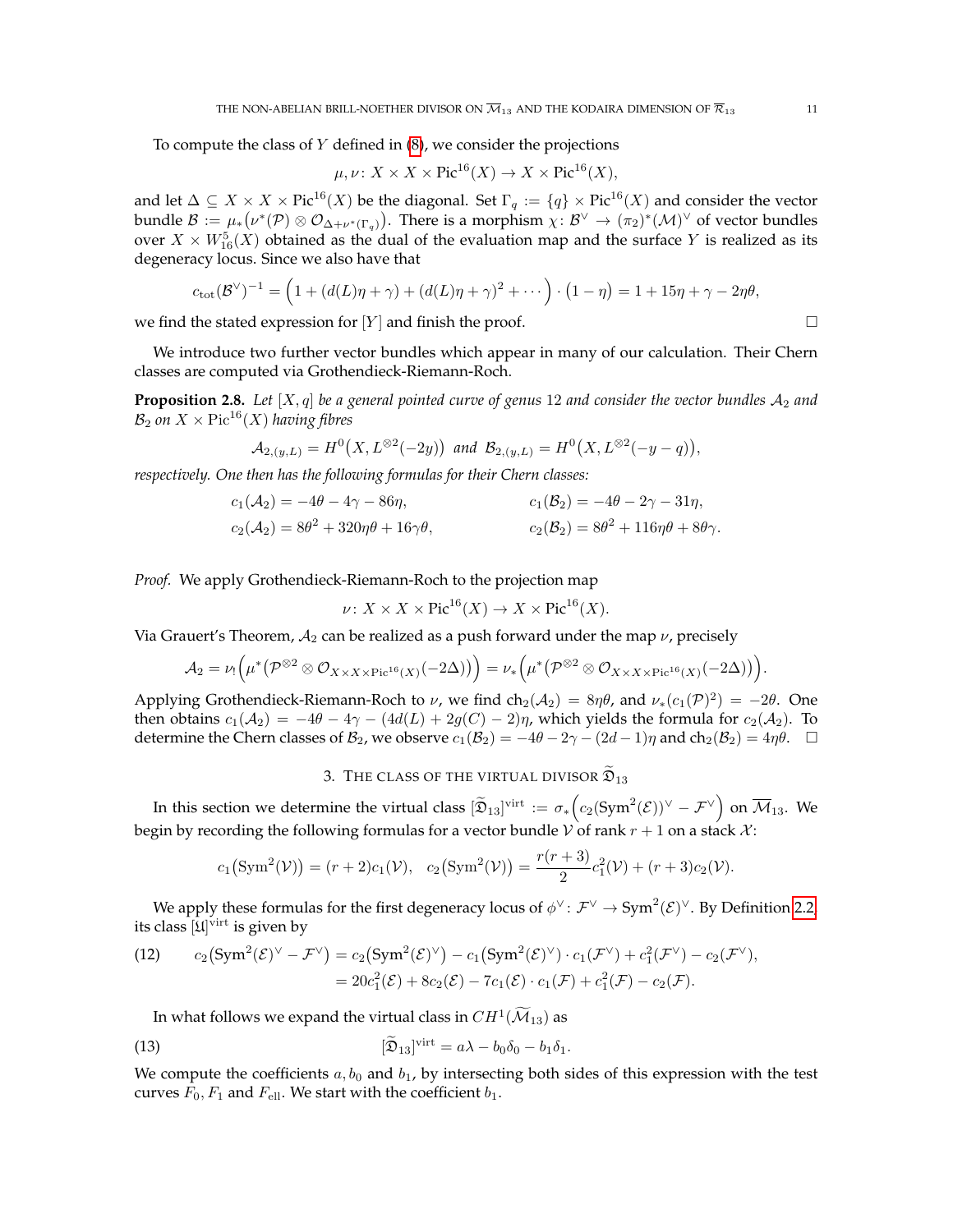<span id="page-11-4"></span>**Theorem 3.1.** Let *X* be a general curve of genus 12. The coefficient  $b_1$  in [\(13\)](#page-10-1) is:

$$
b_1 = \frac{1}{2g(X) - 2} \sigma^*(F_1) \cdot c_2 \left( \text{Sym}^2(\mathcal{E})^{\vee} - \mathcal{F}^{\vee} \right) = 11787.
$$

*Proof.* We intersect the degeneracy locus of the map  $\phi$ : Sym<sup>2</sup>( $\mathcal{E}$ )  $\to \mathcal{F}$  with  $\sigma^*(F_1)$ . By Proposition [2.5,](#page-7-2) it suffices to estimate the contribution coming from  $Z$ . We write

$$
\sigma^*(F_1)\cdot c_2(\mathrm{Sym}^2(\mathcal{E})^{\vee}-\mathcal{F}^{\vee})=c_2(\mathrm{Sym}^2(\mathcal{E})^{\vee}-\mathcal{F}^{\vee})_{|Z}.
$$

In Proposition [2.7,](#page-9-1) we constructed a morphism  $\zeta: J_1(\mathcal{P})^{\vee} \to \pi_2^*(\mathcal{M})^{\vee}$  of vector bundles on  $Z$ , whose fibres are the maps  $H^0(\mathcal{O}_{2y})^\vee \to H^0(\bar{X}, L)^\vee$ . The kernel sheaf Ker $(\zeta)$  is locally free of rank 1. If  $U$  is the line bundle on  $Z$  with fibre

$$
U(y, L) = \frac{H^0(X, L)}{H^0(X, L(-2y))} \hookrightarrow H^0(X, L \otimes \mathcal{O}_{2y})
$$

over a point  $(y, L) \in \mathbb{Z}$ , then one has the following exact sequence over  $\mathbb{Z}$ :

<span id="page-11-1"></span>
$$
0 \longrightarrow U \longrightarrow J_1(\mathcal{P}) \longrightarrow (\text{Ker}(\zeta))^{\vee} \longrightarrow 0.
$$

In particular, by Proposition [2.7,](#page-9-1) we find that

(14) 
$$
c_1(U) = 2\gamma + 54\eta + c_1(\text{Ker}(\zeta)).
$$

The product of the Chern class of Ker( $\zeta$ ) with any class  $\xi \in H^2(X \times W_{16}^5(X), \mathbb{Z})$  is given by the Harris-Tu formula [\[HT\]](#page-41-28):

<span id="page-11-2"></span>(15) 
$$
c_1(\text{Ker}(\zeta)) \cdot \xi_{|Z} = -c_6 \left( \pi_2^*(\mathcal{M})^{\vee} - J_1(\mathcal{P})^{\vee} \right) \cdot \xi_{|Z},
$$

$$
= -\left( \pi_2^*(c_6) - 6\eta \theta \pi_2^*(c_4) + (54\eta + 2\gamma) \pi_2^*(c_5) \right) \cdot \xi_{|Z}.
$$

<span id="page-11-3"></span>Similarly, one has the formula [\[HT\]](#page-41-28) for the self-intersection on the surface Z:

$$
(16) \qquad c_1^2\big(\text{Ker}(\zeta)\big) = \Big(\pi_2^*(c_7) - 6\eta\theta\pi_2^*(c_5) + (54\eta + 2\gamma)\pi_2^*(c_6)\Big) \in H^{14}\big(X \times W_{16}^5(X), \mathbb{Z}\big) \cong \mathbb{Z}.
$$

We also observe that  $c_7 = 0$ , since the bundle M has rank 6.

Let  $A_3$  denote the vector bundle on  $Z$  having fibres

$$
\mathcal{A}_{3,(y,L)} = H^0(X, L^{\otimes 2})
$$

constructed as a push forward of a line bundle on  $X\times X\times \mathrm{Pic}^{16}(X).$  Then the line bundle  $U^{\otimes 2}$  can be embedded in  $A_3/A_2$ . We consider the quotient

$$
\mathcal{G}:=\frac{\mathcal{A}_3/\mathcal{A}_2}{U^{\otimes 2}}.
$$

The morphism  $U^{\otimes 2} \to A_3/A_2$  vanishes along the locus of pairs  $(y, L)$  where L has a base point. It follows that the sheaf G has torsion along the locus  $\Gamma \subseteq Z$  consisting of pairs  $(q, A(q))$ , where  $A \in W_{16}^5(X)$ . Furthermore,  $\mathcal{F}_{|Z}$ , as a subsheaf of  $\mathcal{A}_3$ , can be identified with the kernel of the map  $A_3 \rightarrow \mathcal{G}$ . Summarizing, there is an exact sequence of vector bundles on Z

(17) 
$$
0 \longrightarrow \mathcal{A}_{2|Z} \longrightarrow \mathcal{F}_{|Z} \longrightarrow U^{\otimes 2} \longrightarrow 0.
$$

Over a general point  $(y, L) \in Z$ , this sequence reflects the decomposition

<span id="page-11-0"></span>
$$
\mathcal{F}(y, L) = H^0(X, L^{\otimes 2}(-2y)) \oplus K \cdot u^2,
$$

where  $u \in H^0(X, L)$  is a section such that  $\text{ord}_y(u) = 1$ .

Via the exact sequence [\(17\)](#page-11-0), one computes the Chern classes of  $\mathcal{F}_{|Z}$ :

$$
c_1(\mathcal{F}_{|Z}) = c_1(\mathcal{A}_{2|Z}) + 2c_1(U), \qquad c_2(\mathcal{F}_{|Z}) = c_2(\mathcal{A}_{2|Z}) + 2c_1(\mathcal{A}_{2|Z})c_1(U).
$$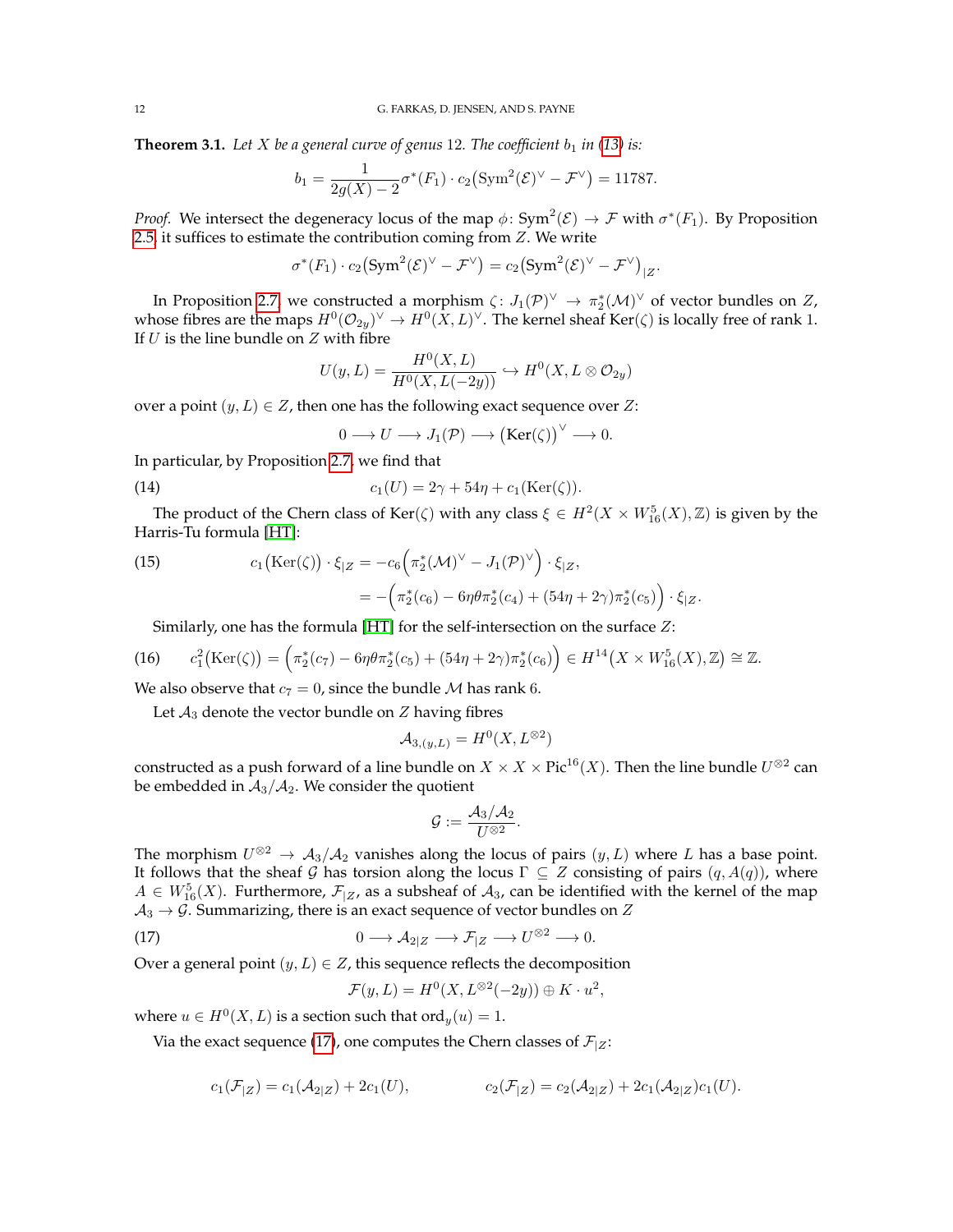Recalling that  $\mathcal{E}_{|Z}=\pi_2^*(\mathcal{M})_{|Z}$  and using [\(12\)](#page-10-2), we find that  $\sigma^*(F_1)\cdot c_2((\text{Sym}^2 \mathcal{E})^{\vee}-\mathcal{F}^{\vee})$  is equal to:

$$
20c_1^2(\pi_2^*\mathcal{M}|_Z^{\vee}) + 8c_2(\pi_2^*\mathcal{M}|_Z^{\vee}) + 7c_1(\pi_1^*\mathcal{M}|_Z^{\vee}) \cdot c_1(\mathcal{A}_{2|Z}) + 4c_1^2(U) -- c_2(\mathcal{A}_{2|Z}) + 14c_1(\pi_2^*\mathcal{M}|_Z^{\vee}) \cdot c_1(U) + c_1^2(\mathcal{A}_{2|Z}) + 2c_1^2(\mathcal{A}_{2|Z}) \cdot c_1(U).
$$

Here,  $c_i(\pi_2^*\mathcal{M}_{|Z}^\vee)=\pi_2^*(c_i)\in H^{2i}(Z,\mathbb{Z}).$  The Chern classes of  $\mathcal{A}_{2|Z}$  have been computed in Propo-sition [2.8.](#page-10-3) Formula [\(14\)](#page-11-1) expresses  $c_1(U)$  in terms of  $c_1((\text{Ker}(\zeta))$  and the classes  $\eta$  and  $\gamma$ . When expanding  $\sigma^*(F_1)\cdot c_2(\mathrm{Sym}^2(\mathcal{E})^{\vee}-\mathcal{F}^{\vee})$ , one distinguishes between terms that *do* and those that *do not* contain the first Chern class of  $\text{Ker}(\zeta)$ . The coefficient of  $c_1(\text{Ker}(\zeta))$ , as well as the contribution coming from  $c_1^2(\text{Ker}(\zeta))$  in the expression of  $\sigma^*(F_1)\cdot c_2(\text{Sym}^2(\mathcal{E})^{\vee}-\mathcal{F}^{\vee})$  is evaluated using the formulas [\(15\)](#page-11-2) and [\(16\)](#page-11-3) respectively. To carry this out, we first consider the part of this product that *does not* contain  $c_1\big(\text{Ker}(\zeta)\big)$ , and we obtain

$$
8\pi_2^*(c_2) + 20\pi_2^*(c_1^2) + c_1^2(\mathcal{A}_{2|Z}) + 7\pi_2^*(c_1) \cdot c_1(\mathcal{A}_{2|Z}) - c_2(\mathcal{A}_{2|Z}) + 4(2\gamma + 54\eta)^2 +
$$
  
+ 2(2\gamma + 54\eta) \cdot c\_1(\mathcal{A}\_{2|Z}) + 14(2\gamma + 54\eta) \cdot \pi\_2^\*(c\_1) =  
20\pi\_2^\*(c\_1^2) + 154\pi\_2^\*(c\_1) \cdot \eta - 28\pi\_2^\*(c\_1) \cdot \theta - 96\eta\theta + 8\theta^2 + 8\pi\_2^\*(c\_2) \in H^4(X \times W\_{16}^5(X), \mathbb{Z}).

This polynomial gets multiplied by the class  $[Z]$ , which is expressed in Proposition [2.7](#page-9-1) as a degree 5 polynomial in  $\theta$ ,  $\eta$  and  $\pi_2^*(c_i)$ . We obtain a homogeneous polynomial of degree 7 viewed as an element of  $H^{14}\big(X \times W^5_{16}(X), \mathbb{Z}\big).$ 

Next we turn our attention to the contribution  $\sigma^*(F_1)\cdot c_2\big(\mathrm{Sym}^2(\mathcal{E})^{\vee}-\mathcal{F}^{\vee}\big)$  coming from terms that do contain  $c_1(\mathrm{Ker}(\zeta))$ . This is given by the following formula:

$$
4c_1^2(\text{Ker}(\zeta) + c_1(\text{Ker}(\zeta) \cdot \Big(8(2\gamma + 54\eta) + 2c_1(\mathcal{A}_{2|Z}) + 14\pi_2^*(c_1)\Big).
$$

Using [\(15\)](#page-11-2) and [\(16\)](#page-11-3), one ends up with the following homogeneous polynomial of degree 7 in  $\eta$ ,  $\theta$ , and  $\pi_2^*(c_i)$  for  $i = 1, ..., 6$ :

$$
84\pi_2^*(c_1c_4)\theta\eta - 48\pi_2^*(c_4)\theta^2\eta - 756\pi_2^*(c_1c_5)\eta + 440\pi_2^*(c_5)\theta\eta - 44\pi_2^*(c_6)\eta.
$$

Adding together the parts that do and those that do not contain  $c_1(\text{Ker}(\zeta))$  , and using the fact that the only monomials that need to be retained are those containing  $\eta$ , after manipulations carried out using *Maple*, one finds

$$
\sigma^*(F_1) \cdot c_2 \left( \text{Sym}^2(\mathcal{E})^{\vee} - \mathcal{F}^{\vee} \right) = \eta \pi_2^* \left( -602c_1c_5 + 432c_2c_4 - 120c_1^2c_3\theta + 168c_1c_3\theta^2 - 48c_3\theta^3 + 1080c_1^2c_4 - 1428c_1c_4\theta - 48c_2c_3\theta + 384c_4\theta^2 + 344c_5\theta - 44c_6 \right).
$$

We suppress  $\eta$  and the remaining polynomial lives inside  $H^{12}(W^5_{16}(X),\mathbb{Z}) \cong \mathbb{Z}$ . Using [\(2.6\)](#page-9-0) this expression is equal to

$$
\sigma^*(F_1) \cdot c_2 \left(\text{Sym}^2(\mathcal{E})^{\vee} - \mathcal{F}^{\vee}\right) = \frac{193}{45} \theta^6 - \frac{1271}{30} \theta^5 y_1 + \frac{1607}{12} \theta^4 y_1^2 - 120 \theta_3 y_1^3 = 259314,
$$

where for the last step we used the formulas [\(11\)](#page-9-2). We conclude

$$
b_1 = \frac{1}{22} \sigma^*(F_1) \cdot c_2 \left( \text{Sym}^2(\mathcal{E})^{\vee} - \mathcal{F}^{\vee} \right) = 11787,
$$

as required.  $\Box$ 

<span id="page-12-0"></span>**Theorem 3.2.** Let  $[X, q]$  be a general pointed curve of genus 12 and let  $F_0 \subseteq \widetilde{\Delta}_0 \subseteq \widetilde{\mathcal{M}}_{13}$  be the associated  $t$ est curve. Then the coefficient of  $\delta_0$  in the expression [\(13\)](#page-10-1) of  $[\tilde{\mathfrak{D}}_{13}]^{\text{virt}}$  is equal to

$$
b_0 = \frac{\sigma^*(F_0) \cdot c_2 \left( \text{Sym}^2(\mathcal{E})^{\vee} - \mathcal{F}^{\vee} \right) + b_1}{24} = 2247.
$$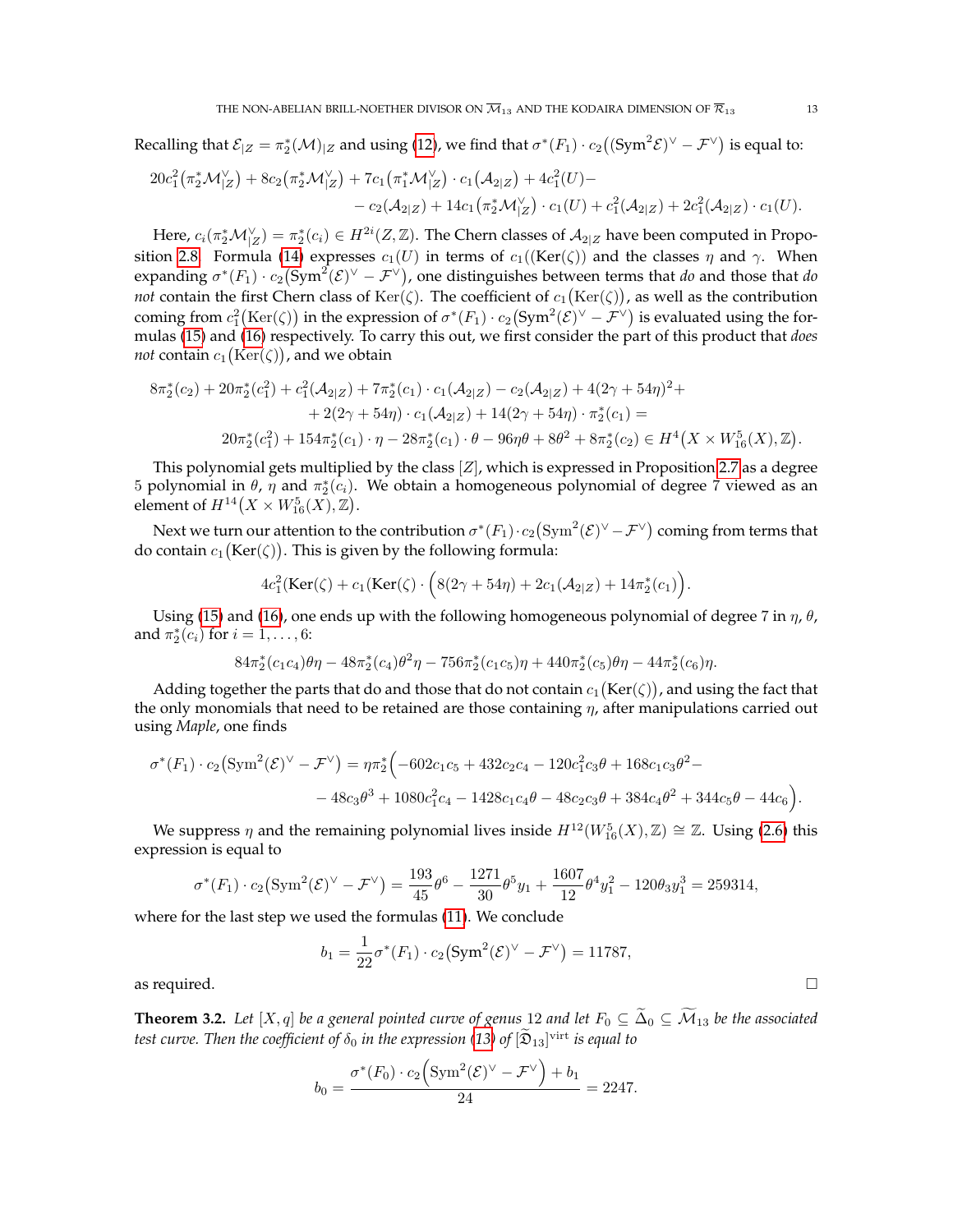*Proof.* Using Proposition [2.4,](#page-7-3) we observe that

$$
c_2\left(\operatorname{Sym}^2(\mathcal{E})^{\vee}-\mathcal{F}^{\vee}\right)_{|\sigma^*(F_0)}=c_2\left(\operatorname{Sym}^2(\mathcal{E})^{\vee}-\mathcal{F}^{\vee}\right)_{|Y}.
$$

We shall evaluate the Chern classes of  $\mathcal{F}_{|Y}$  via the line bundle V on Y with fibre

$$
V(y, L) = \frac{H^0(X, L)}{H^0(X, L(-y - q))} \hookrightarrow H^0(X, L \otimes \mathcal{O}_{y + q})
$$

over a point  $(y, L) \in Y$ . We write the following exact sequence over Y

$$
0 \longrightarrow V \longrightarrow \mathcal{B} \longrightarrow (\text{Ker}(\chi))^{\vee} \longrightarrow 0,
$$

where the morphism  $\chi: \mathcal{B}^{\vee} \to \pi_2^*(\mathcal{M})^{\vee}$  was defined in the final part of the proof of Proposition [2.7.](#page-9-1) In particular, we have

$$
c_1(V) = 15\eta + \gamma + c_1(\text{Ker}(\chi)).
$$

The effect on multiplying  $c_1\big(\text{Ker}(\chi)\big)$  against a class  $\xi\,\in\, H^2\big(X\,\times\,W^5_{16}(X),\mathbb{Z}\big)$  is described by applying once more the Harris-Tu [\[HT\]](#page-41-28) formula:

<span id="page-13-0"></span>(18) 
$$
c_1\big(\text{Ker}(\chi)\big)\cdot \xi_{|Y} = \left(-\pi_2^*(c_6) - 2\eta\theta\pi_2^*(c_4) + (15\eta + \gamma)\pi_2^*(c_5)\right)\cdot \xi_{|Y},
$$

where we recall that  $\pi_2 \colon X \times W^5_{16}(X) \to W^5_{16}(X)$  and  $c_i \in H^{2i}(W^5_{16}(X), \mathbb{Z})$ . Similarly, for the selfintersection on Y the following formula holds:

<span id="page-13-1"></span>(19) 
$$
c_1^2(\text{Ker}(\chi)) = -2\eta\theta\pi_2^*(c_5) + (15\eta + \gamma)\pi_2^*(c_6) \in H^{14}(X \times W_{16}^5(X), \mathbb{Z}).
$$

We have also introduced in Proposition [2.8](#page-10-3) the vector bundle  $B_2$  on  $X \times Pic^{16}(X)$  with fibres  $\mathcal{B}_{2,(y,L)} = H^0(X, L^{\otimes 2}(-y-q))$  over a point  $(y, L)$ . A local calculation along the lines of the one in the proof of Theorem [3.1](#page-11-4) shows that one also has an exact sequence on  $Y$ , which can then be used to determine the Chern numbers of  $\mathcal{F}_{|Y}$ .

$$
0 \longrightarrow \mathcal{B}_{2|Y} \longrightarrow \mathcal{F}_{|Y} \longrightarrow V^{\otimes 2} \longrightarrow 0.
$$

This exact sequence reflects the fact for a general point  $(y, L) \in Y$  one has a decomposition  $\mathcal{F}(y, L) =$  $H^0(X, L^{\otimes 2}(-y-q)) \oplus K \cdot u^2$ , where  $u \in H^0(X, L)$  is a section not vanishing at y and q. We thus obtain the formulas:

$$
c_1(\mathcal{F}_{|Y}) = c_1(\mathcal{B}_{2|Z}) + 2c_1(V), \qquad c_2(\mathcal{F}_{|Y}) = c_2(\mathcal{B}_{2|Y}) + 2c_1(\mathcal{B}_{2|Y})c_1(V).
$$

To estimate  $c_2 \bigl({\rm Sym}^2(\mathcal{E})^{\vee} - \mathcal{F}^{\vee}\bigr)_{|Y}$  we use [\(12\)](#page-10-2) and write:

$$
\sigma^*(F_0) \cdot c_2((\text{Sym}^2 \mathcal{E})^{\vee} - \mathcal{F}^{\vee}) = 20c_1^2(\pi_1^* \mathcal{M}_{|Y}^{\vee}) + 8c_2(\pi_2^* \mathcal{M}_{|Y}^{\vee}) + 7c_1(\pi_1^* \mathcal{M}_{|Y}^{\vee}) \cdot c_1(\mathcal{B}_{2|Y}) + 4c_1^2(V) - c_2(\mathcal{B}_{2|Y}) + 14c_1(\pi_2^* \mathcal{M}_{|Y}^{\vee}) \cdot c_1(V) + c_1^2(\mathcal{B}_{2|Y}) + 2c_1(\mathcal{B}_{2|Y}) \cdot c_1(V).
$$

We expand this expression, collect the terms that do not contain  $c_1(\text{Ker}(\chi))$ , and obtain the following:

$$
20\pi_2^*(c_1^2) - 7\eta\pi_2^*(c_1) - 28\theta \cdot \pi_2^*(c_1) + 4\theta\eta + 8\theta^2 + 8\pi_2^*(c_2).
$$

This quadratic polynomial gets multiplied with the class  $[Y]$  computed in Proposition [2.7.](#page-9-1) Next, we collect the terms in  $\sigma^*(F_0) \cdot c_2(\text{Sym}^2 \mathcal{E}^{\vee} - \mathcal{F}^{\vee})$  that do contain  $c_1(\text{Ker}(\chi))$ :

$$
4c_1^2\big(\text{Ker}(\chi)\big)+c_1\big(\text{Ker}(\chi)\big)\Big(8(15\eta+\gamma)+14\pi_2^*(c_1)+2c_1(\mathcal{B}_{2|Y}\Big).
$$

This part of the contribution is evaluated using formulas [\(18\)](#page-13-0) and [\(19\)](#page-13-1).

Putting everything together, we obtain a polynomial in  $H^{14}\big(X\times W^5_{16}(X),\mathbb{Z}\big)\cong \mathbb{Z}$ , as in the proof of Theorem [3.1:](#page-11-4)

$$
\sigma^*(F_0) \cdot c_2 \left(\text{Sym}^2(\mathcal{E})^{\vee} - \mathcal{F}^{\vee}\right) = \eta \pi_2^* \left(-40c_1^2 c_3 \theta + 56c_1 c_3 \theta^2 - 16c_3 \theta^3 + 300c_1^2 c_4 - 392c_1 c_4 \theta - \right)
$$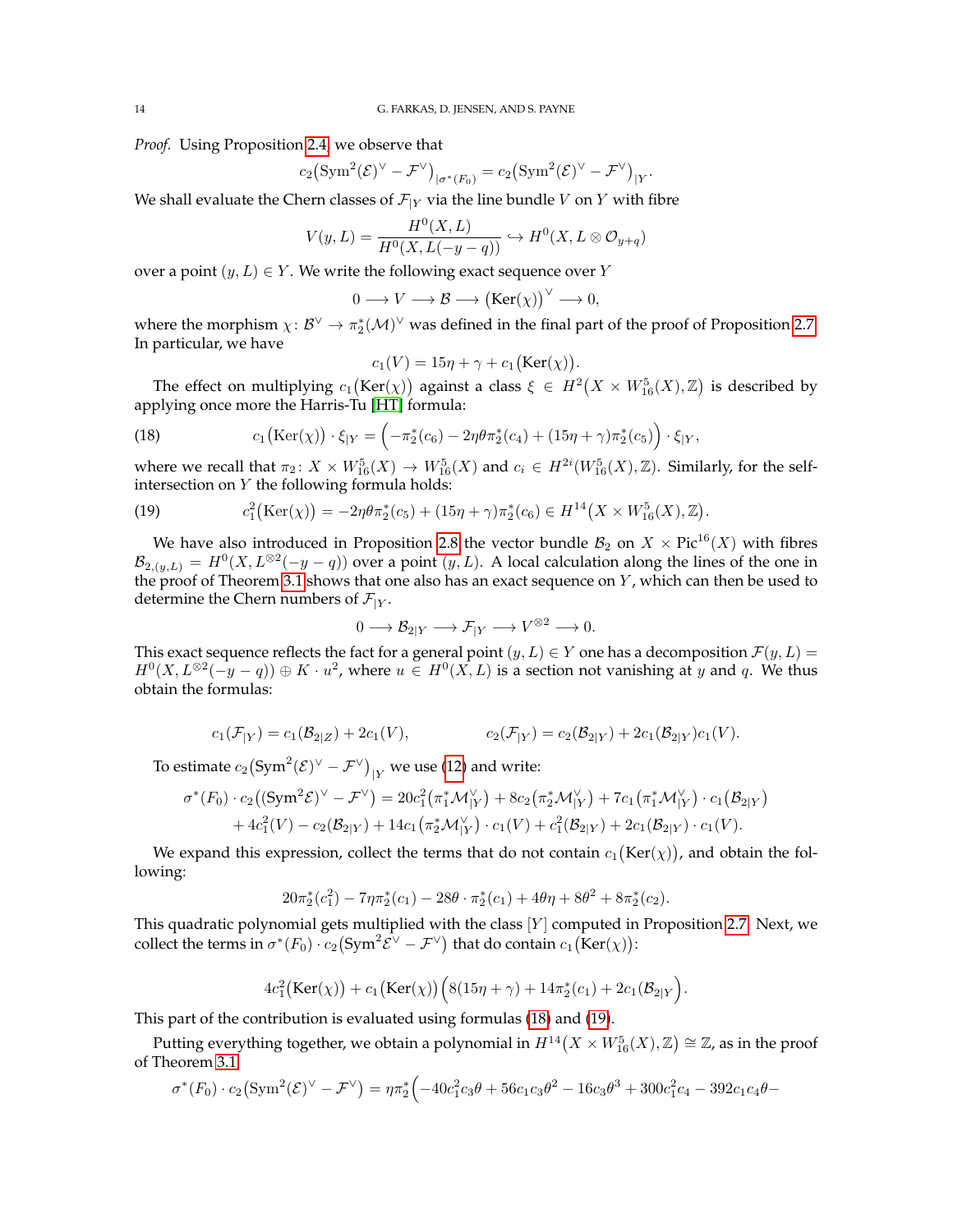THE NON-ABELIAN BRILL-NOETHER DIVISOR ON  $\overline{\mathcal{M}}_{13}$  and the kodaira dimension of  $\overline{\mathcal{R}}_{13}$  15

$$
-16c_2c_3\theta + 104c_4\theta^2 - 217c_1c_5 + 120c_2c_4 + 124c_5\theta + 2c_6.
$$

Applying [\(2.6\)](#page-9-0) and then [\(11\)](#page-9-2), after eliminating  $\eta$ , we obtain

$$
\sigma^*(F_0) \cdot c_2 \left( \text{Sym}^2(\mathcal{E})^{\vee} - \mathcal{F}^{\vee} \right) = \frac{161}{180} \theta^6 - \frac{28}{3} \theta^5 y_1 + \frac{755}{24} \theta^4 y_1^2 - 30 \theta^3 y_1^3 = 42141.
$$

We can now complete the calculation of  $[\mathfrak{D}_{13}]^\text{virt}$ .

*Proof of Theorem* [1.4.](#page-2-2) We consider the curve  $F_{\text{ell}} \subseteq \overline{\mathcal{M}}_q$  defined in [\(7\)](#page-7-4) obtained by attaching at the fixed point of a general curve  $X$  of genus 12 a pencil of plane cubics at one of the base points of the pencil. Then one has the relation

$$
a - 12b_0 + b_1 = F_{\text{ell}} \cdot \sigma_* c_2 \left( \text{Sym}^2(\mathcal{E})^{\vee} - \mathcal{F}^{\vee} \right) = 0.
$$

Using Theorems [3.1](#page-11-4) and [3.2,](#page-12-0) we thus find  $a = 15177$ , for the  $\lambda$ -coefficient in the expansion [\(13\)](#page-10-1). This completes the calculation of the virtual class  $[\mathfrak{D}_{13}]^{\text{virt}}$ . В последните поставите на селото на селото на селото на селото на селото на селото на селото на селото на се<br>Селото на селото на селото на селото на селото на селото на селото на селото на селото на селото на селото на

We finally explain how Theorem [1.4](#page-2-2) and Theorem [1.5](#page-3-0) (proved in §[4\)](#page-14-0) together imply Theorem [1.3.](#page-2-1)

*Proof of Theorem* [1.3.](#page-2-1) We write  $[\overline{\mathfrak{D}}_{13}] = a\lambda - b_0\delta_0 - \cdots - b_6\delta_6$ , where  $a, b_0$  and  $b_1$  are determined by Theorem [1.4.](#page-2-2) Applying [\[FP,](#page-41-2) Theorem 1.1] we have the inequalities  $b_i \ge (6i+8)b_0 - (i+1)a \ge b_0$  for  $i=2,\ldots,6$ , which shows that  $s(\overline{\mathfrak{D}}_{13})=\frac{a}{b_0}=\frac{5059}{749}$  $\frac{5059}{749}$ .

### 4. THE STRONG MAXIMAL RANK CONJECTURE IN GENUS 13

<span id="page-14-0"></span>In this section and the next, we prove that  $\tilde{\mathfrak{D}}_{13}$  is not all of  $\widetilde{\mathcal{M}}_{13}$  and that its condimension 1 part represents the virtual class  $[\mathfrak{D}_{13}]^{\text{virt}}$ .

To show that  $\mathfrak{D}_{13}$  is not all of  $\mathcal{M}_{13}$ , it suffices to prove the existence of one Brill-Noether general smooth curve  $X$  of genus 13 such that, for every  $L\in W^5_{16}(X)$ , the multiplication map

$$
\phi_L \colon \mathrm{Sym}^2 H^0(X, L) \to H^0(X, L^{\otimes 2})
$$

is surjective. This is one case of the Strong Maximal Rank Conjecture [\[AF\]](#page-41-19). The locus of such curves is Zariski open; to prove that it is nonempty over every algebraically closed field of characteristic zero, it suffices to show this over one such field. Hence, we can and do assume that our ground field K is spherically complete with respect to a surjective valuation  $\nu: K^{\times} \to \mathbb{R}$ , and that K has residue characteristic zero. This allows us to discuss the nonarchimedean analytifications of curves, the skeletons of those analytifications, and the tropicalizations of rational functions, viewed as sections of L and  $L^{\otimes 2}$ . In this framework, we apply the method of tropical independence to give a lower bound for the rank of the multiplication map  $\phi_L$ , for every  $L\in W^5_{16}(X).$  The motivation and technical foundations for this approach are detailed in §§1.4-1.5, §§2.4-2.5, and §6 of [\[FJP\]](#page-41-11), to which we refer the reader for details and further references.

After proving this case of the Strong Maximal Rank Conjecture, we will furthermore show that no component of the degeneracy locus  $\mathfrak U$  in the parameter space  $\mathfrak{G}^5_{16}$  over  $\mathcal M_{13}$  maps with generically positive dimensional fibres onto a divisor in  $\mathcal{M}_{13}$ . As in [\[FJP\]](#page-41-11), this additional step is necessary to show that the push-forward of the virtual class is effective, and our proof involves analogous arguments on lower genus curves for linear series with ramification. In particular, we will consider linear series with ramification on curves of genus 11 and 12 in the next section, and so we set up our arguments here to work in this greater generality.

Let X be a smooth projective curve of genus  $11 \leq g \leq 13$  over K whose Berkovich analytification  $X<sup>an</sup>$  has a skeleton Γ which is a chain of g loops connected by bridges, as shown. In order to simplify notation later, the vertices of  $\Gamma$  are labeled  $w_{13-g}, \ldots, w_{13}$ , and  $v_{14-g}, \ldots, v_{14}$ , as shown in Figure [1.](#page-15-0)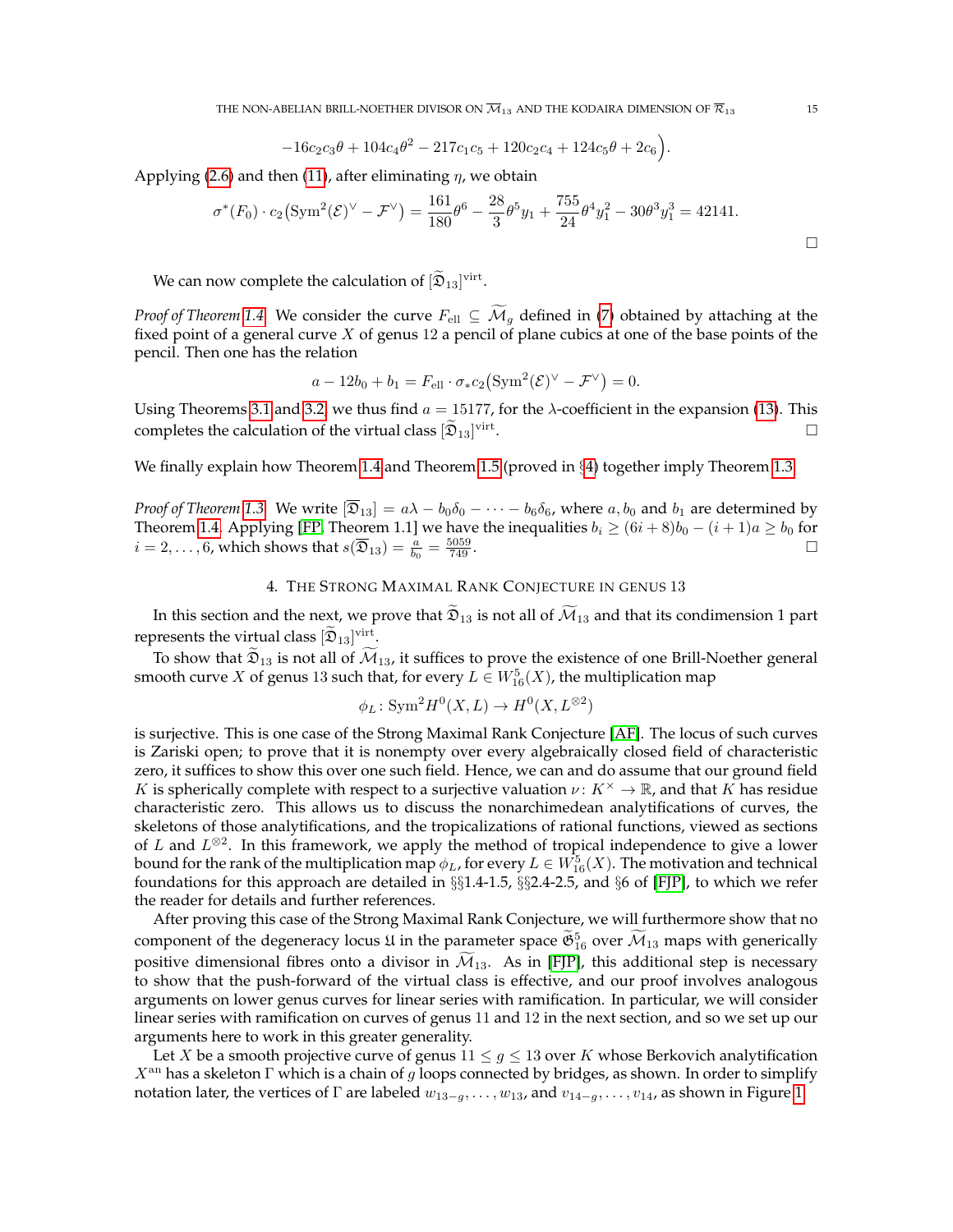

<span id="page-15-3"></span><span id="page-15-0"></span>FIGURE 1. The chain of loops Γ.

We write  $\gamma_k$  for the kth loop, formed by the two edges of length  $\ell_k$  and  $m_k$  between  $v_k$  and  $w_k$ , for  $14 - g \le k \le 13$ . We write  $\beta_k$  for the kth bridge, between  $w_{k-1}$  and  $v_k$ , for  $0 \le k \le g$ , which has length  $n_k$ . Except where explicitly noted otherwise, we assume that these edge lengths satisfy

(20) 
$$
\ell_{k+1} \ll m_k \ll \ell_k \ll n_{k+1} \ll n_k \quad \text{for all } k.
$$

These conditions are precisely as in [\[FJP,](#page-41-11)  $\S 6.4$ ]. Any curve  $X$  whose analytification has such a skeleton is Brill-Noether general [\[CDPR\]](#page-41-29).

Given a line bundle L on X we choose an identification  $L = \mathcal{O}_X(D_X)$  so that any linear series  $V \subseteq H^0(X, L)$  is identified with a finite dimensional vector space of rational functions  $V \subseteq K(X)$ . The tropicalization of any nonzero rational function  $f$  on  $X$  is a piecewise linear function with integer slopes on Γ, and we write trop V for the set of all tropicalizations of nonzero functions in V.

Any sum of two functions in trop  $V$  is the tropicalization of a function in the image of the multiplication map  $\phi_V\colon\thinspace\mathrm{Sym}^2\mathit{V}\to H^0(X,L^{\otimes2}).$  We say that a set of functions  $\{\psi_0,\ldots,\psi_n\}$  on  $\Gamma$  is *tropically independent* if there are real numbers  $b_0, \ldots, b_n$  such that

$$
\min\{\psi_0+b_0,\ldots,\psi_n+b_n\}\neq\min\{\psi_0+b_0,\ldots,\widehat{\psi_j+b_j},\ldots,\psi_n+b_n\}\quad\text{ for }0\leq j\leq n.
$$

In other words,  $\{\psi_0, \ldots, \psi_n\}$  is tropically independent if there are real numbers  $b_0, \ldots, b_n$  such that each  $\psi_i + b_j$  achieves the minimum uniquely in  $\min_i {\psi_i + b_i}$  at some point  $v \in \Gamma$ . The function  $\theta = \min_i {\psi_i + b_i}$  is then called an *independence*, since it verifies that  ${\psi_0, \dots, \psi_n}$  is independent.

We recall that tropical independence is a sufficient condition for linear independence; if  $f_0, \ldots, f_n$ are nonzero rational functions on X such that  $\{trop(f_0), \ldots, trop(f_n)\}$  is tropically independent on  $\Gamma$ , then  $\{f_0, \ldots, f_n\}$  is linearly independent in  $K(X)$ . Therefore, the relevant case of the Strong Maximal Rank Conjecture, and hence the fact that  $\mathfrak{D}_{13}$  is a divisor, follows immediately from the following.

<span id="page-15-1"></span>**Theorem 4.1.** *Let* X *be a curve of genus* 13 *with skeleton* Γ*. Let* V *be a linear series of degree 16 and dimension 5* on *X*, and let  $\Sigma$  = trop *V*. Then there is an independence θ among 20 pairwise sums of functions in  $\Sigma$ .

We will use the following generalization of Theorem [4.1](#page-15-1) in our proof that  $\mathfrak{D}_{13}$  represents the virtual class; the generalization involves analogous statements for linear series satisfying certain ramification conditions in genus 12 and 11. The situation is closely parallel to that in [\[FJP,](#page-41-11) §8.2]. Recall that  $a_0^V(p) < \ldots < a_r^V(p)$  denotes the vanishing sequence of a linear series  $V$  of rank  $r$  at a point  $p$ .

<span id="page-15-2"></span>**Theorem 4.2.** Let X be a curve of genus  $g \in \{11, 12, 13\}$  with skeleton  $\Gamma$ , and let  $p \in X$  be a point *specializing to*  $w_{13-q}$ *. Let V be a linear series of degree 16 and dimension 5 on X, and let*  $\Sigma = \text{trop } V$ *. Assume that*

(*i*) if  $g = 12$ , then  $a_1^V(p) \geq 2$ , and

(*ii*) *if*  $g = 11$ *, then either*  $a_1^V(p) \ge 3$ *, or*  $a_0^V(p) + a_2^V(p) \ge 5$ *.* 

*Then there is an independence* θ *among 20 pairwise sums of functions in* Σ*.*

The remainder of this section is devoted to the proof of Theorem [4.2.](#page-15-2) In all three cases, the adjusted Brill-Noether number  $\rho(V, p)$  is equal to 1. In particular, this means that there is at most one lingering loop, and there is exactly one when  $\Sigma$  is unramified and vertex avoiding. Our approach to constructing the independence is similar to that of [\[FJP\]](#page-41-11), with a few important differences which we highlight when they arise.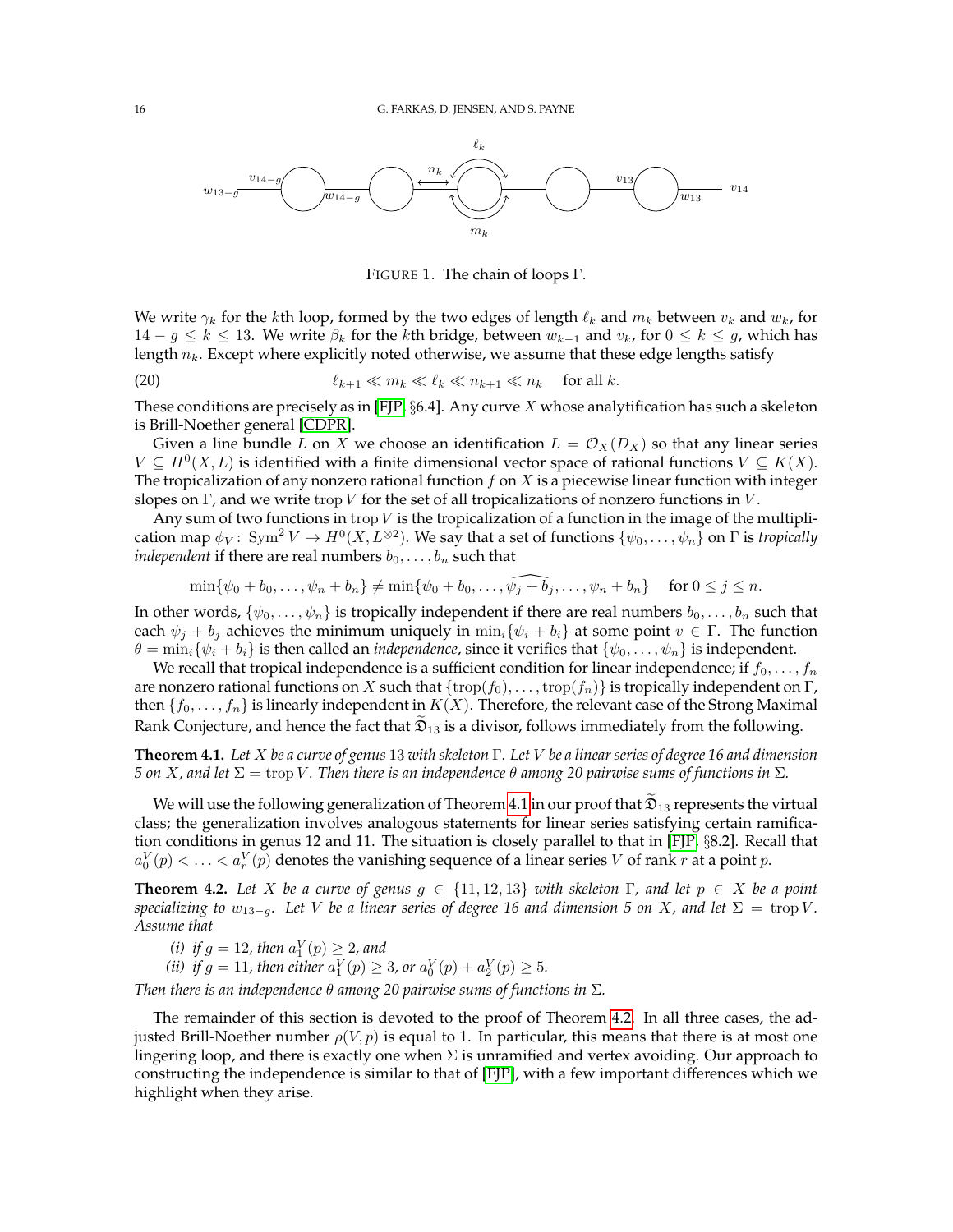<span id="page-16-0"></span>**Remark 4.3.** The differences are subtle but crucial. Even in the unramified and vertex avoiding case, if we apply the algorithm of [\[FJP,](#page-41-11) §7] naively, we obtain an independence among only 19 functions in  $\Sigma$ . To overcome this difficulty, we divide the graph into blocks in such a way that the lingering loop is the last loop in its block and has exactly two permissible functions. This allows us to assign a function to the lingering loop, raising the total number of functions in the independence to 20. See Remark [4.9.](#page-18-0)

Throughout, we let  $D_X$  be a divisor class on  $X$  with  $V \subseteq H^0(X, \mathcal{O}(D_X))$ . We write  $D = \text{Trop}(D_X)$ , and we assume throughout that  $D$  is a break divisor.

4.1. **The unramified vertex avoiding case.** We first consider the case where  $g = 13$  and  $\Sigma = \text{trop } V$ is vertex avoiding and unramified. Unramified means that the ramification weights of trop  $V$  at  $w_0$ and  $v_{14}$ , in the sense of [\[FJP,](#page-41-11) Definition 6.17], are zero. Vertex avoiding means that, for  $0 \le i \le 5$ , there is a unique divisor  $D_i \sim D$  such that  $D_i - iw_0 - (r - i)v_{14}$  is effective. A vertex avoiding divisor is unramified if and only if the support of  $D_i - iw_0 - (r - i)v_{14}$  contains neither  $w_0$  nor  $v_{14}$ , for all i.

For  $\psi \in \Sigma$ , we write  $s_k(\psi)$  and  $s'_k(\psi)$  for the rightward slopes along the incoming and outgoing bridges of the kth loop  $\gamma_k$ , at  $v_k$  and  $w_k$ , respectively. Since dim  $V = 6$ , the functions in  $\Sigma$  have exactly 6 distinct slopes along each tangent vector in Γ.



FIGURE 2. The slopes  $s_k$  and  $s'_k$ .

**Definition 4.4.** Let  $s_k[0] < \cdots < s_k[5]$  and  $s'_k[0] < \cdots < s'_k[5]$  denote the 6 distinct rightward slopes that occur as  $s_k(\psi)$  and  $s'_k(\psi)$ , for  $\psi \in \Sigma$ .

Since *D* is vertex avoiding, there is a function  $\varphi_i \in \Sigma$  such that

$$
s_k(\varphi_i) = s_k[i] \text{ and } s'_k(\varphi_i) = s'_k[i] \text{ for all } k,
$$

and it is unique up to additive constants. Since Σ is also unramified, there is a unique *lingering loop*  $\gamma_\ell$ , i.e., a unique loop  $\gamma_\ell$  such that  $s'_\ell[i] = s_\ell[i]$  for all  $i$ . Moreover, there is no function  $\varphi \in \Sigma$  with the property that  $s_\ell(\varphi) \leq s_\ell[i]$  and  $s'_\ell(\varphi) \geq s'_\ell[i+1]$ . This last condition means that  $\gamma_\ell$  is not a *switching loop*, in the sense of [\[FJP,](#page-41-11) Definition 6.19].

Our assumption that  $\Sigma$  is unramified implies that the break divisor D satisfies  $\deg_{w_0} D = 3$ , and the rightward slopes of the functions  $\psi_i$  at  $w_0$  are

$$
(s'_0[0], \ldots, s'_0[5]) = (-2, -1, 0, 1, 2, 3).
$$

Let us consider how the slope vector  $(s'_k[0], \ldots, s'_k[5])$  changes as we go from left to right across the graph. When crossing a loop other than the lingering loop  $\gamma_{\ell}$ , one of these slopes increases by 1, and the other 5 remain the same. So, after the first non-lingering loop, the slopes are  $(-2, -1, 0, 1, 2, 4)$ , and after the second non-lingering loop, the slopes are either  $(-2, -1, 0, 1, 2, 5)$  or  $(-2, -1, 0, 1, 3, 4)$ . The data of these slopes is recorded by a standard Young tableau on a rectangle with 2 rows and 6 columns, filled with the symbols 1 through 13, excluding  $\ell$ . If the symbol k appears in column i, then it is the  $(5-i)$ th slope that increases on the loop  $\gamma_k$ , i.e.,  $s'_k[5-i] = s_k[5-i] + 1$ . Note, in particular, that each slope increases exactly twice, so  $s'_{13} = (0, 1, 2, 3, 4, 5)$  and no slope is ever greater than 5.

We first divide the graph into three *blocks*. Within each block, the slope of θ will be nearly constant on each bridge, equal to 4 on bridges in the first block, 3 on bridges in the second block, and 2 on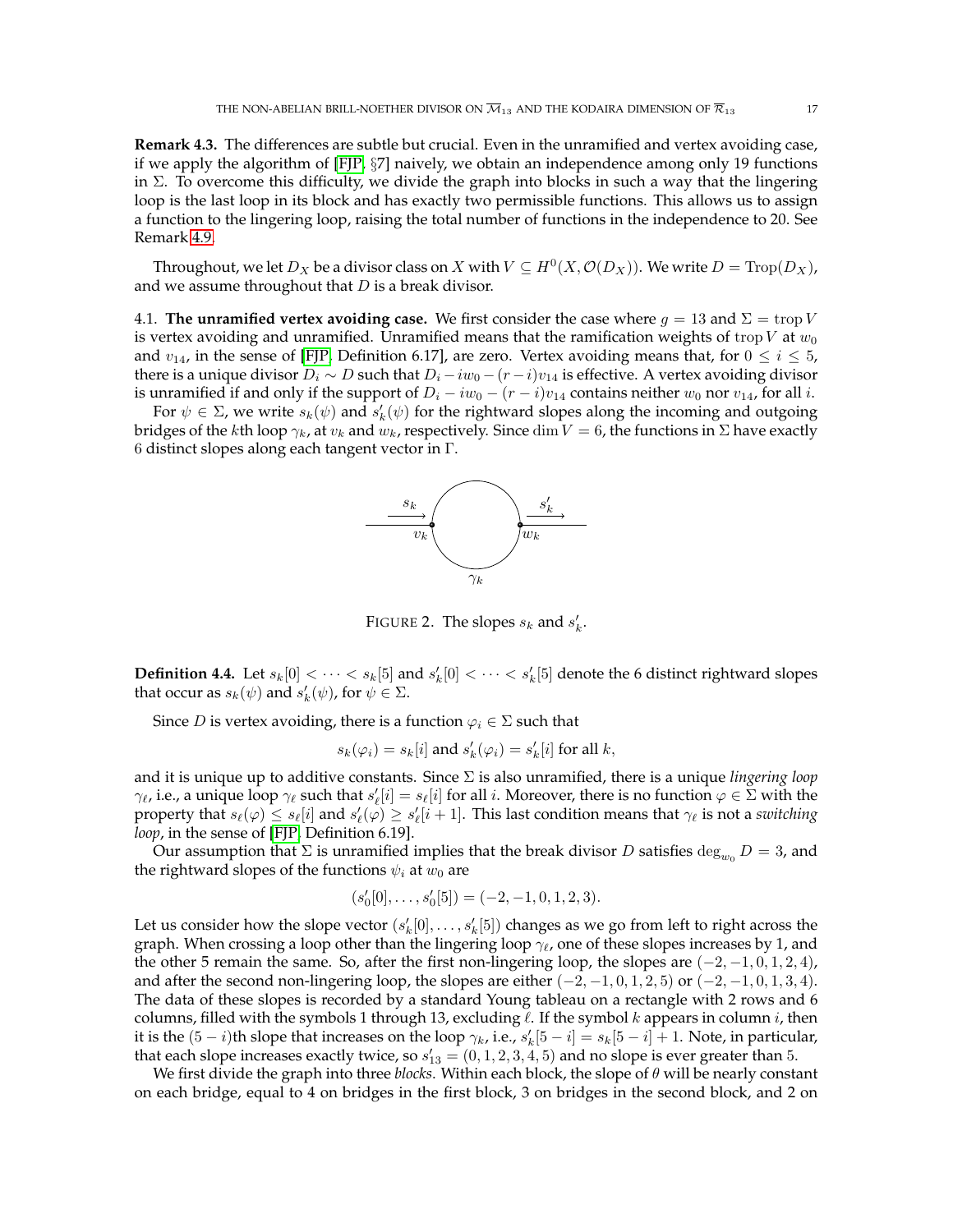bridges in the third block. Let

$$
z_1 = \min\{6, \ell\}
$$

$$
z_2 = \max\{7, \ell\}.
$$

We will construct our independence  $\theta$  so that its incoming slope at the loop  $\gamma_k$  is:

$$
s_k(\theta) = \begin{cases} 4 & \text{if } k \le z_1, \\ 3 & \text{if } z_1 < k \le z_2, \\ 2 & \text{if } z_2 < k \le 13. \end{cases}
$$

In other words,  $\gamma_{z_1}$  and  $\gamma_{z_2}$  are the last loops of the first and second blocks, respectively. Note that either  $z_1$  or  $z_2$  is equal to  $\ell$ , so the lingering loop  $\gamma_{\ell}$  is always the last loop in its block.

The following definition gives a natural necessary condition for a function in  $\Sigma$  to achieve the minimum at some point of a given loop.

**Definition 4.5.** Let  $\psi \in PL(\Gamma)$  be a function. We say that  $\psi$  is *permissible* on  $\gamma_k$  if

$$
s_k(\psi) \leq s_k(\theta) \qquad \text{and} \qquad s_k'(\psi) \geq s_k(\theta).
$$

We say that  $\psi$  is *permissible* on a block if it is permissible on some loop in that block. A permissible function  $\psi$  is *new* if  $s_k(\psi) \leq s_k(\theta) - 1$ , and it is *departing* if  $s'_k(\psi) \geq s_k(\theta) + 1$ .

To understand this definition, recall that  $\theta$  has nearly constant slopes along bridges, and the bridges adjacent to a loop are much longer than the bridge itself. If  $s_k(\psi) \geq s_k(\theta) + 1$ , then the value of  $\psi$  at  $v_k$  exceeds the value of  $\theta$  at  $v_k$  by at least the length of the bridge  $\beta_k$  (or half this length, if  $\beta_k$  is the bridge between two blocks). Since this bridge is much longer than the loop  $\gamma_k$ , it follows that  $\psi$  cannot achieve the minimum at any point of  $\gamma_k$ . A similar argument shows that if  $s'_k(\psi) \leq s_k(\theta) - 1$ , then  $\psi$  cannot achieve the minimum at any point of  $\gamma_k$ . Our choice of  $z_1$  and  $z_2$ completely determines which loops have new permissible functions.

<span id="page-17-0"></span>**Proposition 4.6.** *There is no new permissible function on*  $\gamma_k$  *if and only if*  $k = \ell$  *or* 

(i) 
$$
\ell > 6
$$
 and  $k = 6$ ;  
\n(ii)  $\ell > 7$  and  $k = 7$ ;  
\n(iii)  $\ell > 7$  and  $k = 7$ ;  
\n(iv)  $\ell \le 7$ ,  $s'_7[5] = 4$ , and  $k = 8$ .

*Proof.* There is no new permissible function on the lingering loop  $\gamma_{\ell}$ . Suppose  $k \neq \ell$ . Let j be the unique integer satisfying  $s'_k[j] = s_k[j] + 1$ . There is a new permissible function on  $\gamma_k$  if and only if either the function  $\varphi_{jj}$  is both new and departing, or there is an integer *i* such that  $s'_k(\varphi_{ij}) = s_k(\theta)$ . We now examine when such an  $i$  exists.

The values  $s'_k[i]$  are 6 distinct integers between  $-2$  and 5. Let  $a$  and  $b$  be the two integers in this range that are not equal to  $s'_k[i]$  for any i. On the hth non-lingering loop, one has

$$
h = \sum_{i=0}^{5} (s'_k[i] + 2 - i) = 9 - (a + b).
$$

Since  $s'_k[j] = s_k[j] + 1$ , we must have that  $s'_k[j]$  is equal to either  $a + 1$  or  $b + 1$ . Without loss of generality, assume that it is equal to  $a + 1$ . There does not exist i such that  $s'_k[i] + s'_k[j] = s'_k(\theta)$  if and only if  $s'_k(\theta) - (a+1)$  is greater than 5, smaller than  $-2$ , or equal to either a or b. If it is equal to *a*, then the function  $\varphi_{jj}$  is both new and departing. Since  $s'_k(\theta) \leq 4$  and  $a + 1 \geq -1$ , we see that  $s'_k(\theta) - (a+1)$  cannot be greater than 5, and  $s'_k(\theta) - (a+1)$  is smaller than  $-2$  if and only if  $s'_k(\theta) = 2$ and  $a = 4$ . By the above calculation,  $b = s'_k(\theta) - (a+1)$  if and only if  $h = 10 - s'_k(\theta)$ .

The 6th non-lingering loop is contained in the first block if and only if  $\ell > 6$ . The 7th non-lingering loop is contained in the second block if and only if  $\ell > 7$ . The 8th non-lingering loop is contained in the third block if and only if  $\ell < 9$ . Finally, if  $a = 4$ , then  $\gamma_k$  is one of the first 7 non-lingering loops. If  $\gamma_k$  is in the third block, then since  $z_2 \ge 7$ , we have  $\ell \le 7$ , and  $\gamma_k$  is the first loop in the third block.  $\Box$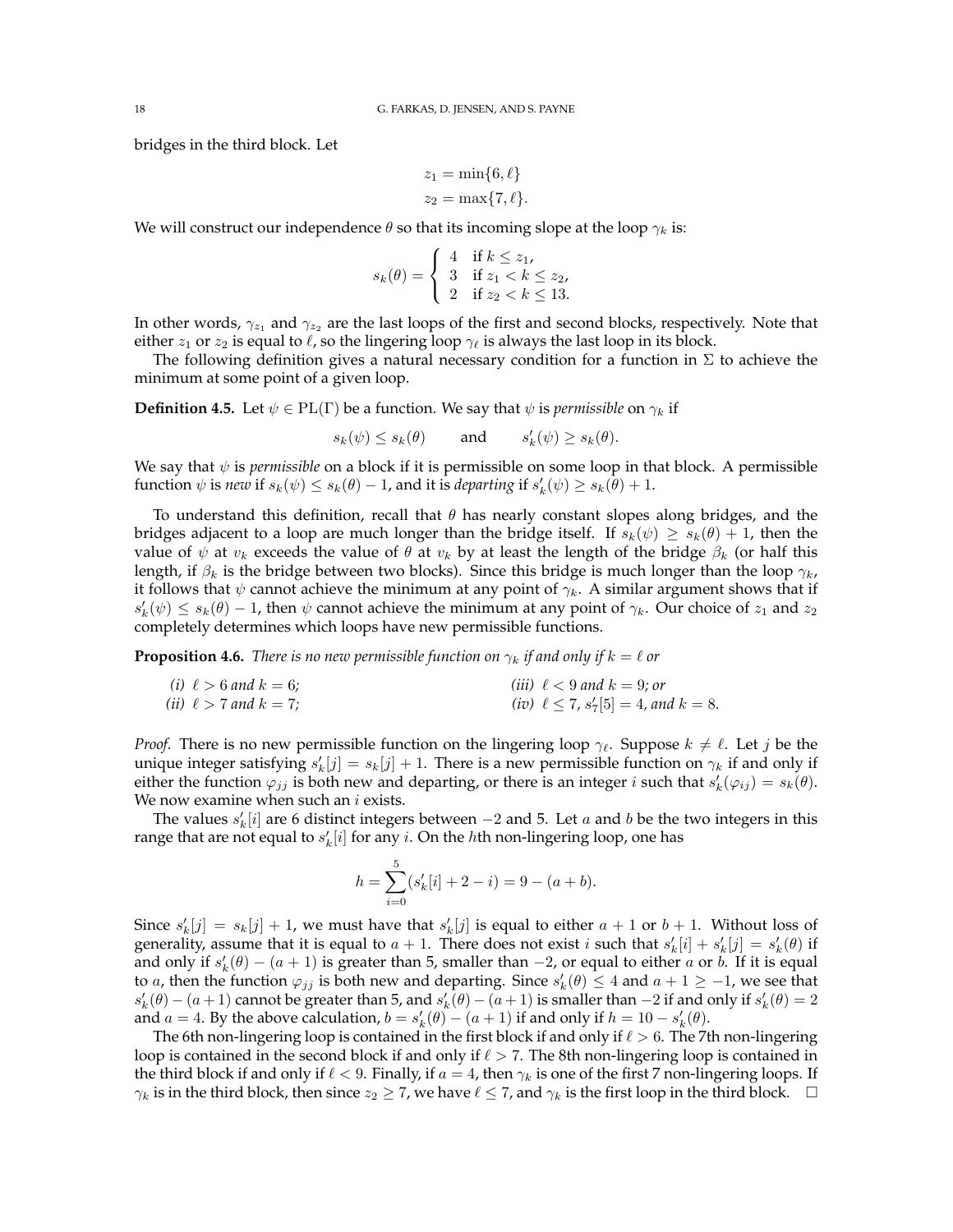The functions that appear in the tropical independence  $\theta$  are as follows. Let

$$
\mathcal{B} = \{ \varphi_i + \varphi_j \colon 0 \le i \le j \le 5 \}.
$$

Note that  $\beta$  has 21 elements. The tropical independence that we construct uses only 20 elements, which form a subset  $\mathcal{B}' \subseteq \mathcal{B}$ . We describe how to choose this subset  $\mathcal{B}'$ . We make our choices so that the number of permissible functions on each block is 1 more than the number of loops in that block.

If  $\ell \leq 7$ , then we let  $\psi \in \mathcal{B}$  be a function that is permissible on the second block and  $\mathcal{B}' = \mathcal{B} \setminus \{\psi\}.$ If  $\ell > 7$ , then we let  $\psi \in \mathcal{B}$  be a function that is permissible on the third block and  $\mathcal{B}' = \mathcal{B} \setminus \{\psi\}.$ 

**Remark 4.7.** Note that there are several functions that are permissible on the second or third block; it does not matter which of these we choose to omit from the set  $\mathcal{B}'$ .

# **Lemma 4.8.** *On each block, the number of permissible functions in* B 0 *is one more than the number of loops.*

*Proof.* This follows directly from Proposition [4.6.](#page-17-0) Specifically, since  $z_1 = \min\{6, \ell\}$ , there is a new permissible function in  $\beta$  on each loop of the first block, except for the last one. Since there are precisely two pairs  $(i, j)$  such that  $s_1(\varphi_{ij}) = 4$ , we see that the number of permissible functions on the first block is 1 more than the number of loops. By symmetry, if  $z_2 \leq 7$ , then the number of permissible functions in B on the third block is 1 more than the number of loops, and if  $z_2 > 7$ , it is 2 more. But when  $z_2 > 7$ , one of these functions is not in  $\mathcal{B}'$ .

Finally, we consider the middle block. We count the number of pairs  $(i, j)$  such that  $s'_{z_1}(\varphi_{ij}) = 3$ . Since 3 is odd, if  $(i, j)$  is such a pair, then  $i \neq j$ . It follows that there are 3 such pairs if and only if  $s'_{z_1}[i] + s'_{z_1}[5 - i] = 3$  for all i, which implies that there are precisely 6 non-lingering loops in the first block. It follows that, if  $\ell < 7$ , then there are precisely two such pairs, and if  $\ell \ge 7$ , there are three such pairs. By Proposition [4.6,](#page-17-0) if  $\ell < 7$ , there is a new permissible function on every loop of the middle block. If  $\ell = 7$ , then the middle block contains only one loop, and since this loop is lingering, there are no new permissible functions on it. In both of these cases, the number of permissible functions in  $\beta$  on the middle block is therefore 2 more than the number of loops, but one of these functions is not in B'. If  $\ell > 7$ , then there are no new permissible functions on  $\gamma_7$  or  $\gamma_\ell$ , so the number of permissible functions is 1 more than the number of loops.

<span id="page-18-0"></span>**Remark 4.9.** The algorithm for constructing the tropical independence is identical to that presented in [\[FJP,](#page-41-11) § 7], with one exception. Specifically, we do *not* skip the lingering loop  $\gamma_{\ell}$ . Instead, since  $\gamma_{\ell}$  is the last loop in its block, there are precisely two unassigned permissible functions on  $\gamma_{\ell}$ . These two functions do not have identical restrictions to  $\gamma_{\ell}$ . Thus, if we adjust their coefficients upward so that they agree at  $w_\ell$ , one of them will obtain the minimum uniquely at some point of the loop  $\gamma_\ell$ . We assign this function to  $\gamma_{\ell}$  and adjust its coefficient upward by a small amount  $\epsilon$ , small enough so that it still obtains the minimum uniquely at some point of  $\gamma_{\ell}$ . The other will then obtain the minimum uniquely at  $w_\ell$ , and we assign this function to the bridge  $\beta_{\ell+1}$ .

We now verify that this algorithm produces a tropical independence.

<span id="page-18-1"></span>**Lemma 4.10.** *Suppose that*  $\varphi_{ij}$  *is assigned to the loop*  $\gamma_k$  *or the bridge*  $\beta_k$ *. Then*  $\varphi_{ij}$  *does not achieve the minimum at any point to the right of*  $v_{k+1}$ *.* 

*Proof.* If  $\gamma_k$  is a non-lingering loop, then the proof is the same as [\[FJP,](#page-41-11) Lemma 7.21]. On the other hand, if  $\gamma_k$  is the lingering loop, then it is the last loop in its block. Since  $v_{k+1}$  is the start of the next block,  $\varphi_{ij}$  cannot achieve the minimum at any point to the right of  $v_{k+1}$ .

This completes the proof of Theorem [4.2](#page-15-2) in the vertex avoiding case.

<span id="page-18-2"></span>**Remark 4.11.** For future reference, we note that the proof of Lemma [4.10](#page-18-1) does not depend on the relative lengths of the bridges. It only uses that the bridges are much longer than the loops. The assumption that each bridge is much longer than the next is only used later, when there are decreasing bridges, decreasing loops, or switching loops.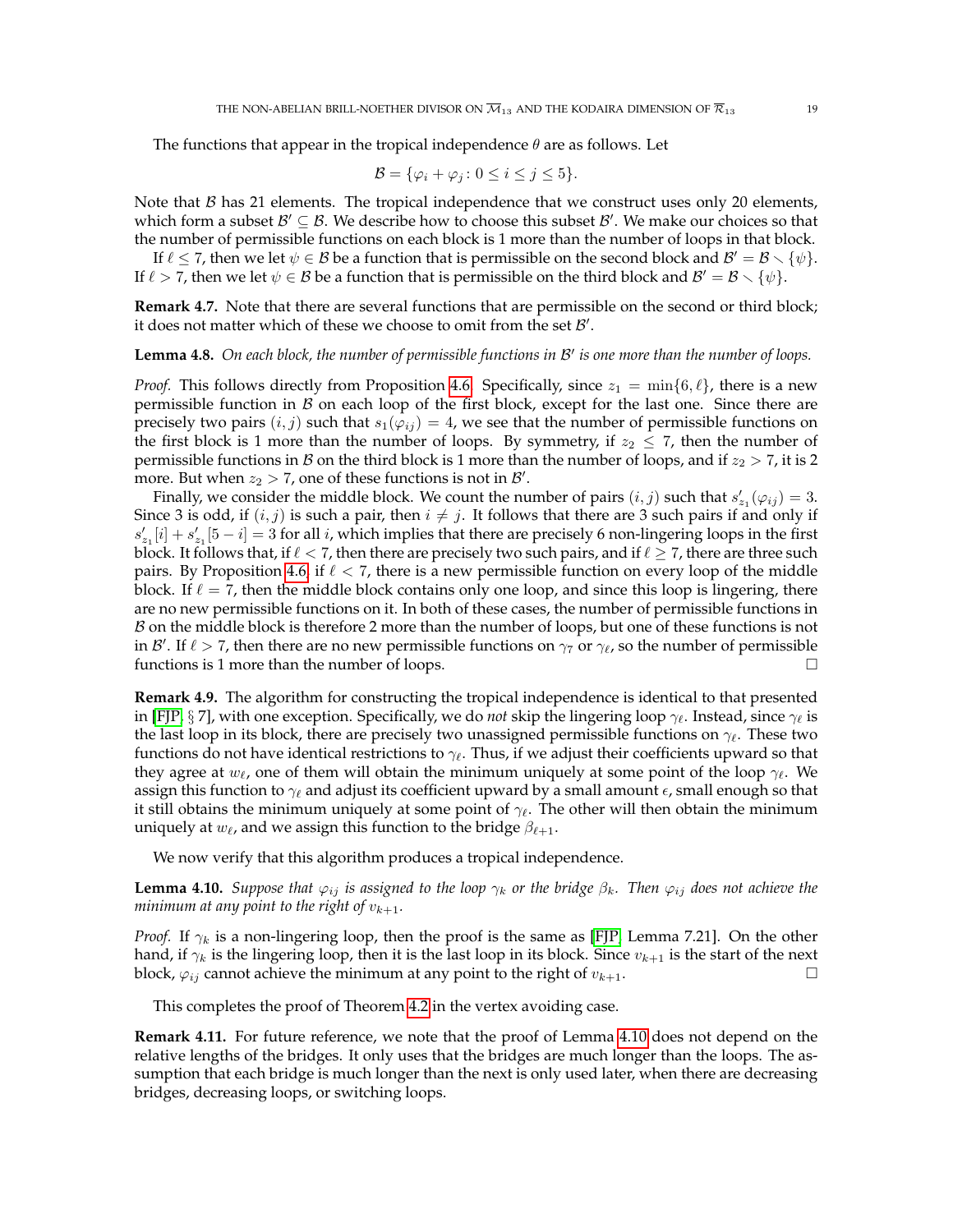<span id="page-19-2"></span>**Remark 4.12.** If  $\Gamma'$  is the subgraph of  $\Gamma$  to the right of  $w_1$ , then  $\Gamma'$  is a chain of 12 loops whose edge lengths satisfy the required conditions, and if the first loop is non-lingering, then the restriction of  $\Sigma$  to Γ' satisfies the ramification condition of Theorem [4.2,](#page-15-2) with equality. Similarly, the subgraph to the right of  $w_2$  is a chain of 11 loops whose edge lengths satisfy the required conditions, and the restriction of  $\Sigma$  to this subgraph satisfies the ramification condition of Theorem [4.2,](#page-15-2) with equality. To produce an independence in these cases, assign each function in  $\mathcal{B}'$  with slope greater than 4 to the first bridge, and then proceed as above. There are precisely  $15 - g$  such functions, and they have distinct slopes along the first bridge, as in [\[FJP,](#page-41-11) Lemma 8.25]. Because of this, we can choose coefficients so that each one obtains the minimum uniquely at some point of the first bridge. Thus the unramified vertex avoiding cases of Theorem [4.2](#page-15-2) for  $g = 11$  and 12 follow from essentially the same argument as for  $g = 13$ . Our choice to index the vertices starting at  $w_{13-q}$  reflects the idea that these linear series with ramification on a chain of  $g = 11$  or 12 loops behave like linear series on a chain of 13 loops restricted to the subgraph to the right of  $w_{13-a}$ .

**Example 4.13.** We illustrate the construction with an example. Let [D] be a vertex avoiding class of degree 16 and rank 5 associated to the tableau in Figure [3.](#page-19-0)

<span id="page-19-0"></span>

| $\left  02 \right  05 \left  07 \right  11 \left  12 \right  13$ |  |  |  |
|------------------------------------------------------------------|--|--|--|

FIGURE 3. The tableau corresponding to the divisor D.

The independence  $\theta = \min_{ij} {\varphi_{ij} + c_{ij}}$  that we construct is depicted schematically in Figure [4.](#page-19-1) The graph should be read from left to right and top to bottom, so the first 6 loops appear in the first row, with  $\gamma_1$  on the left and  $\gamma_6$  on the right, and  $\gamma_{13}$  is the last loop in the third row. The rows correspond to the three blocks. The 31 dots indicate the support of the divisor  $D' = 2D + \text{div}(\theta)$ . Note that  $deg(D') = 32$ ; the point on the bridge  $\beta_4$  appears with multiplicity 2, as marked. Because  $\ell = 6$ , there is a function that is permissible on the second block in  $\mathcal B$  but not  $\mathcal B'$ . The functions in  $\mathcal B$  that are permissible on the second block are precisely  $\varphi_{05}$ ,  $\varphi_{14}$ , and  $\varphi_{23}$ ; we have chosen (arbitrarily) to omit  $\varphi_{23}$  from  $\mathcal{B}'$ . Each of the 20 functions  $\varphi_{ij}$  in  $\mathcal{B}'$  achieves the minimum uniquely on the connected component of the complement of  $\text{Supp}(D')$  labeled ij.



<span id="page-19-1"></span>FIGURE 4. The divisor  $D' = 2D + \text{div}(\theta)$ . The function  $\varphi_{ij}$  achieves the minimum uniquely on the region labeled  $ij$  in  $\Gamma \smallsetminus \mathrm{Supp}(D').$ 

4.2. **No switching loops.** Recall that a loop  $\gamma_{\ell}$  is a *switching loop* for  $\Sigma$  if there is some  $\varphi \in \Sigma$  and some h such that  $s_\ell(\varphi) \leq s_\ell[h]$  and  $s'_\ell(\varphi) \geq s'_\ell[h+1]$ . It is a *lingering loop* if it is not a switching loop and  $s_\ell[i] = s'_\ell[i]$  for all i. Recall also that  $\gamma_\ell$  is a *decreasing loop* if  $s_\ell[h] > s'_\ell[h]$ . Similarly  $\beta_\ell$  is a *decreasing bridge* if  $s'_{\ell-1}[h] > s_{\ell}[h]$ .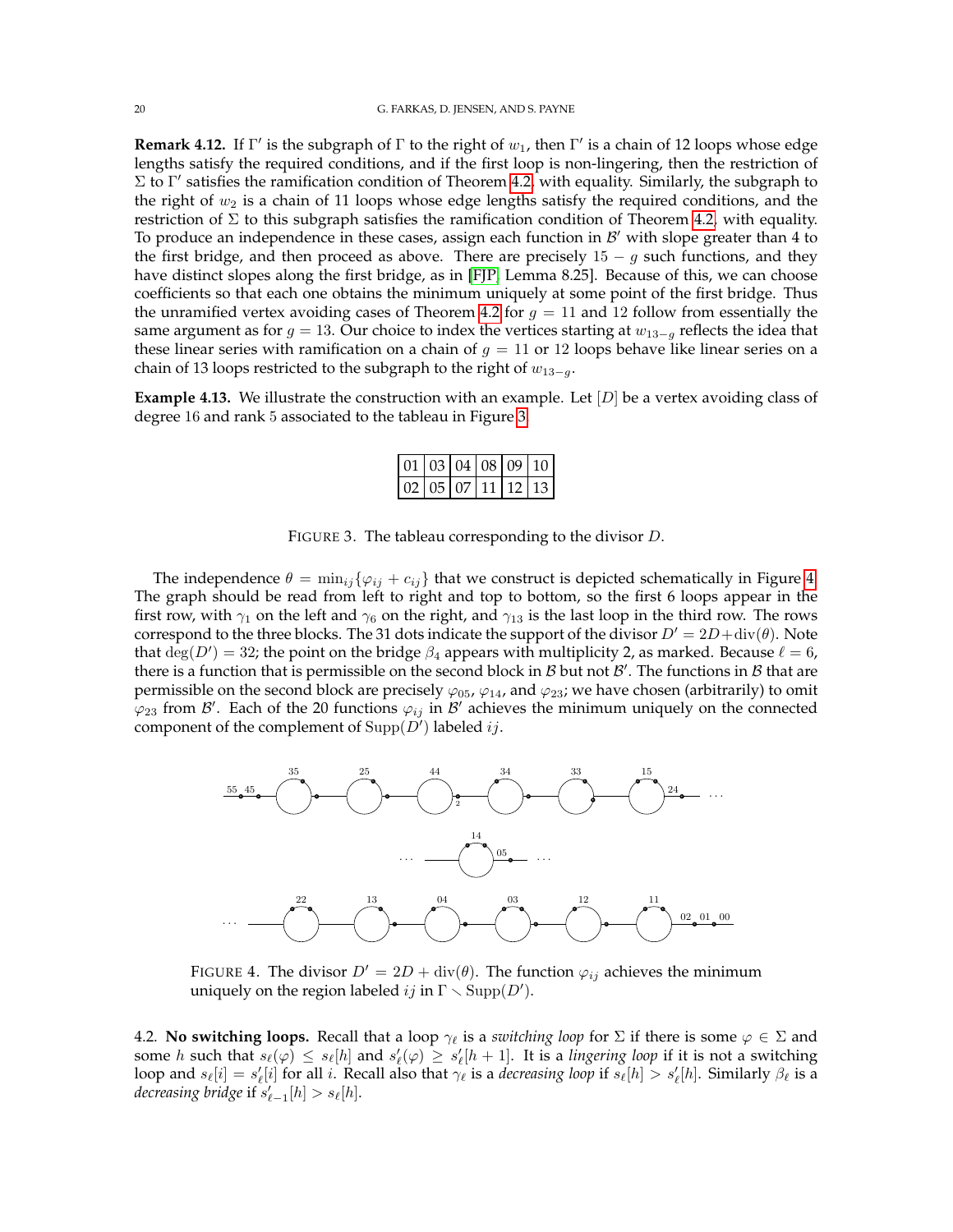Because we are only considering cases where the adjusted Brill-Noether number is 1, by [\[FJP,](#page-41-11) Proposition 6.18], we know that there is either a lingering loop, a positive ramification weight, a decreasing loop, a decreasing bridge, or a switching loop, and these possibilities are mutually exclusive. (More precisely, the sum of all ramification weights plus all multiplicities of loops and bridges, as defined in [\[FJP,](#page-41-11)  $\S6.7$ ], is equal to 1; for decreasing loops and bridges, this means that the index h is unique and the decrease in slope is exactly 1.) In this subsection, we consider all cases where there is no switching loop. The cases with a switching loop are discussed in §[4.3.](#page-23-0)

Assume  $\Sigma$  has no switching loops. Then, for all i there is a function  $\varphi_i \in \Sigma$  such that

$$
s_k(\varphi_i) = s_k[i] \quad \text{ and } \quad s'_k(\varphi_i) = s'_k[i] \text{ for all } k.
$$

We again let  $\mathcal{B} = \{\varphi_i + \varphi_j : 0 \leq i \leq j \leq 5\}$ . As in the unramified vertex avoiding case, we choose a subset  $\mathcal{B}' \subseteq \mathcal{B}$  of 20 functions, and we choose integers  $z_1$  and  $z_2$  in order to divide the graph  $\Gamma$  into 3 blocks. We make our choices to satisfy the following conditions:

- (i) no two functions in  $\mathcal{B}'$  that are permissible on  $\gamma_k$  differ by a constant on  $\gamma_k$ ,
- (ii) the number of functions in  $\mathcal{B}'$  that are permissible on each block is at most one more than the number of loops in that block,
- (iii) no function in  $\mathcal{B}'$  is permissible on more than one block,
- (iv) if  $\gamma_k$  is a lingering loop, then it is the last loop in its block,
- (v) if  $\gamma_k$  is a decreasing loop and j is the unique value such that  $s'_k[j] < s_k[j]$ , then no function of the form  $\varphi_{ij} \in \mathcal{B}'$  is permissible on  $\gamma_k$ , and
- (vi) if  $\beta_k$  is a decreasing bridge and *j* is the unique value such that  $s_k[j] < s'_{k-1}[j]$ , then either  $\beta_k$ is a bridge between blocks, or no function of the form  $\varphi_{ij}\in \mathcal{B}'$  is permissible on  $\gamma_{k-1}.$

# **Proposition 4.14.** If B' satisfies conditions (i)-(vi), then the functions in B' are independent.

*Proof.* The algorithm for constructing the tropical independence is identical to that presented in [\[FJP,](#page-41-11) §7], with the following exceptions. First, as in Remark [4.12,](#page-19-2) we assign every function with slope greater than 4 to the first bridge. Second, we do not skip lingering loops and instead treat them as in the vertex avoiding case above. Finally, the procedure for Proceeding to the Next Block must be altered slightly when the bridge between the blocks is a decreasing bridge. In this case, there is a unique point v on the bridge where one of the functions  $\varphi_i$  is locally nonlinear. We initialize the coefficients of the new permissible functions on the next block so that they are equal to  $\theta$  at a point to the right of  $v$ . In the case where one of the blocks contains zero loops, we set the coefficient of the unique function with slope equal to that of  $\theta$  so that it is equal to  $\theta$  at a point to the right of v, and initialize the coefficients of the new permissible functions on the next block so that they are equal to  $\theta$  at a point to the right of this.

In [\[FJP,](#page-41-11) § 7], Step 4 of the Loop Subroutine requires that there are at most 3 non-departing permissible functions on each loop. In this case, this follows directly from the fact that the rank is 5.

To see that this algorithm produces an independence, suppose that  $\varphi_{ij}$  is assigned to the loop  $\gamma_k$ or the bridge  $\beta_k$ . We show that  $\varphi_{ij}$  does not achieve the minimum at any point to the right of  $v_{k+1}$ . If  $\gamma_k$  and  $\beta_k$  both have multiplicity zero, then the argument is the same as in [\[FJP,](#page-41-11) Lemma 7.21]. On the other hand, if  $\gamma_k$  has positive multiplicity, then either  $\gamma_k$  is a decreasing loop, or by (iv) it is the last loop in its block. If  $\gamma_k$  is a decreasing loop, then by (v) there is no function in  $\mathcal{B}'$  that is permissible on  $\gamma_k$  and contains the decreasing function as a summand, so the result holds again by [\[FJP,](#page-41-11) Lemma 7.21]. We may therefore assume that  $\gamma_k$  is the last loop in its block, in which case the argument is identical to the vertex avoiding case above.

Similarly, if  $\beta_k$  has positive multiplicity, then by (vi) there are two possibilities. If  $\varphi_{ij}$  does not contain the decreasing function as a summand, then there is nothing to show. Otherwise,  $\beta_k$  is a bridge between blocks. By (iii) the function  $\varphi_{ij}$  is only permissible on one block. Since  $v_{k+1}$  is the start of the next block,  $\varphi_{ij}$  cannot achieve the minimum at any point to the right of  $v_{k+1}$ .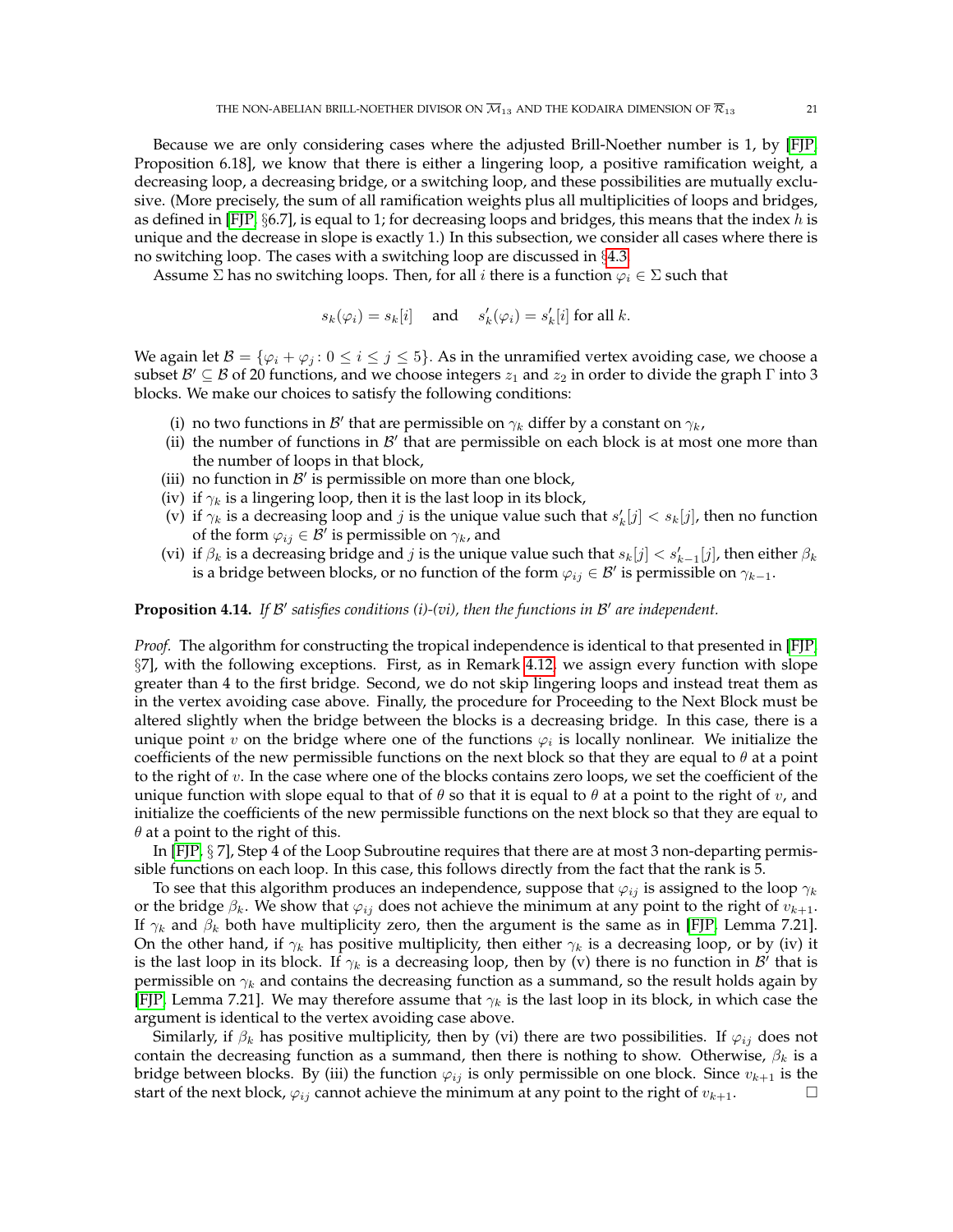For the rest of this section, we explain how to choose  $z_1$ ,  $z_2$ , and the set  $\mathcal{B}'$  in order to satisfy conditions (i)-(vi). This is done by a careful case analysis, depending on combinatorial properties of the tropical linear series Σ.

**Case 1: There are no loops or bridges of positive multiplicity.** This guarantees that the linear series is ramified either at  $w_{13-q}$  or  $v_{14}$  (but not both, since  $\rho = 1$ ). In this case, we choose  $z_1$  and  $z_2$ so that  $\gamma_{z_1}$  is the first loop in the first block with no new function, and  $\gamma_{z_2+1}$  is the last loop in the last block with no departing function. These loops are guaranteed to exist by a counting argument, but we can in fact be more explicit.

<span id="page-21-0"></span>*If*  $\Sigma$  *is ramified at*  $v_{14}$ , let  $k$  be the smallest positive integer such that  $s'_k[5] = 6$ , and define

(21) 
$$
z_1 = \begin{cases} 6 & \text{if } k \ge 7; \\ 7 & \text{if } k \le 6; \end{cases}
$$
 and  $z_2 = \max\{k - 1, 7\}.$ 

*If*  $\Sigma$  *is ramified at*  $w_{13-q}$ , let k be the largest positive integer such that  $s_k[0] = -3$ , and define

<span id="page-21-1"></span>(22) 
$$
z_1 = \min\{k, 6\}, \text{ and } z_2 = \begin{cases} 6 & \text{if } k \geq 8; \\ 7 & \text{if } k \leq 7. \end{cases}
$$

Let  $\psi \in \mathcal{B}$  be a function that is permissible on the second block, and let  $\mathcal{B}' = \mathcal{B} \setminus \{\psi\}$ . (In the case where  $z_1 = z_2$ , let  $\psi \in \mathcal{B}$  be a function with  $s_{z_1+1}(\psi) = 3$ .)

.

If there is a loop or bridge of positive multiplicity, then since  $\rho = 1$ , there is only one such loop or bridge, and it has multiplicity 1.

**Case 2: There is a bridge**  $\beta_{\ell}$  of multiplicity 1. If  $\ell \geq 8$  and  $s'_{\ell-1}[5] = 6$ , then define  $z_1$  and  $z_2$  as in [\(21\)](#page-21-0). If  $\ell \le 7$  and  $s_{\ell}[0] = -3$ , then define  $z_1$  and  $z_2$  as in [\(22\)](#page-21-1). Otherwise, define

$$
z_1 = \min\{\ell - 1, 6\},
$$
 and  $z_2 = \ell - 1.$ 

If  $\ell \geq 8$  and  $s_{\ell-1}[5] = 6$  or  $\ell \leq 7$  and  $s_{\ell}[0] = -3$ , then as above, we let  $\psi \in \mathcal{B}$  be a function that is permissible on the second block, and let  $B' = B \setminus \{\psi\}$ . Otherwise, let h be the unique integer such that  $s_{\ell}[h] < s'_{\ell-1}[h]$ . If  $\ell \neq 5, 6$ , then we will see in Lemma [4.15](#page-22-0) that either there is a unique  $i$ such that  $s'_{\ell-1}[h] + s'_{\ell-1}[i] = s_{\ell-1}(\theta)$ , or  $2s'_{\ell-1}[h] = s_{\ell-1}(\theta) + 1$ , but not both. In the first case, we let  $B' = B \setminus {\{\varphi_{hi}\}}$ , and in the second case, we let  $B' = B \setminus {\{\varphi_{hh}\}}$ . (The function in  $B \setminus B'$  is permissible on both blocks to either side of the bridge  $\beta_{\ell}$ .) If  $\ell = 5$  or 6, then we will see in Lemma [4.15](#page-22-0) that there is a unique  $i$  such that  $s'_{\ell-1}[h]+s'_{\ell-1}[i]=s_{\ell-1}(\theta)-1$ , and we again let  $\mathcal{B}'=\mathcal{B}\smallsetminus\{\varphi_{hi}\}.$ 

It remains to consider the cases where there is a loop of multiplicity one. The case of a switching loop is left to the next subsection. In the case of a lingering loop, we construct an independence exactly as in the unramified vertex avoiding case. We now discuss the only other case.

**Case 3: There is a decreasing loop**  $\gamma_{\ell}$ . If  $\ell \geq 8$  and  $s_{\ell}[5] = 6$ , then define  $z_1$  and  $z_2$  as in [\(21\)](#page-21-0). If  $\ell \leq 7$  and  $s'_\ell[0] = -3$ , then define  $z_1$  and  $z_2$  as in [\(22\)](#page-21-1). Otherwise, define

|                           |                                                                                           |     |                 | $\begin{cases} \ell - 1 & \text{if } \ell > 8, \\ 8 & \text{if } \ell = 8, \end{cases}$ |
|---------------------------|-------------------------------------------------------------------------------------------|-----|-----------------|-----------------------------------------------------------------------------------------|
|                           | $z_1 = \begin{cases} \ell & \text{if } \ell < 6, \\ 5 & \text{if } \ell = 6, \end{cases}$ | and | $z_2 = \{8$     |                                                                                         |
| $6 \text{ if } \ell > 6,$ |                                                                                           |     | if $\ell < 8$ . |                                                                                         |

If  $\ell \geq 8$  and  $s_{\ell}[5] = 6$  or  $\ell \leq 7$  and  $s_{\ell}[0] = -3$ , then as above, we let  $\psi \in \mathcal{B}$  be a function that is permissible on the second block, and let  $\mathcal{B}' = \mathcal{B} \setminus \{\psi\}$ . Otherwise, let h be the unique integer such that  $s'_\ell[h]< s_\ell[h]$ . If  $\ell < 6$  or  $\ell = 7,8$  then  $\gamma_\ell$  is the last loop in its block, and we will see in Lemma [4.15](#page-22-0) that either there is a unique i such that  $s_{\ell}[h] + s_{\ell}[i] = s_{\ell}(\theta)$ , or  $2s_{\ell}[h] = s_{\ell}(\theta) + 1$ , but not both. In the first case, we let  $\mathcal{B}' = \mathcal{B} \setminus \{\varphi_{hi}\}\)$ , and in the second case, we let  $\mathcal{B}' = \mathcal{B} \setminus \{\varphi_{hh}\}\$ . If  $\ell > 8$  or  $\ell = 6$ , then we will see that either there is a unique i such that  $s_{\ell}[h] + s_{\ell}[i] = s_{\ell-1}(\theta)$ , or  $2s_{\ell}[h] = s_{\ell-1}(\theta) + 1$ . Again, in the first case, we let  $\mathcal{B}' = \mathcal{B} \setminus {\varphi_{hi}}$ , and in the second case, we let  $\mathcal{B}' = \mathcal{B} \setminus {\varphi_{hh}}$ .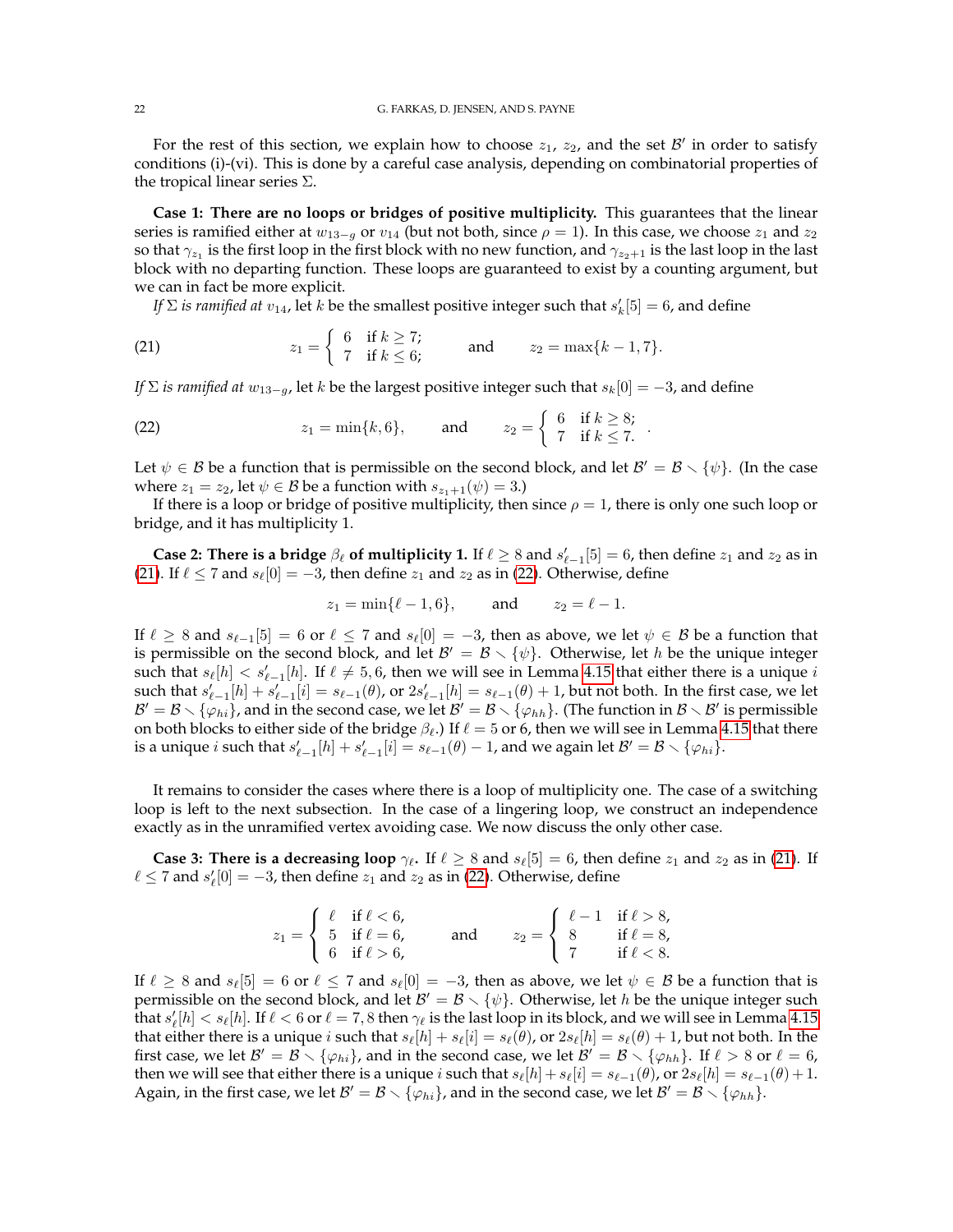In the cases above, we asserted several times that certain functions exist with specified slopes. To prove this, we need to generalize Proposition [4.6.](#page-17-0) We first define the following function.

$$
\tau(k) = \sum_{i=0}^{5} (s'_k[i] + 2 - i).
$$

Note that, if there is a loop of positive multiplicity and  $\gamma_{\ell}$  is the kth loop of multiplicity zero, then  $k = \tau(\ell)$ . The following observation serves as the basis for our counting arguments.

<span id="page-22-0"></span> ${\tt Lemma~4.15.}$  *For a fixed*  $k$ *, suppose that*  $-2\leq s'_k[i]\leq 5$  *for all*  $i.$  *Let*  $j$  *be an integer such that*  $s'_k[j]-1$  *is not* equal to  $-3$  or  $s'_k[i]$  for any  $i$ . For  $s$  in the range  $2 \leq s \leq 5$ , there does not exist  $i$  such that  $s'_k[i]+s'_k[j]=s$ *if and only if one of the following holds:*

(i) 
$$
\tau(k) = 10 - s
$$
;  
\n(ii)  $s = 5$ ,  $j = 0$ , and  $s'_k[0] = -1$ ;  
\n(iii)  $s = 2$ ,  $j = 5$ , and  $s'_k[5] = 5$ ;  
\n(iv)  $2s'_k[j] = s + 1$ .

*Proof.* The argument is identical to that of Proposition [4.6.](#page-17-0) □

There are additional relevant cases, when  $s'_k[5] = 6$  or  $s'_k[0] = -3$ .

<span id="page-22-1"></span>**Lemma 4.16.** If  $s'_k[5] = 6$ , then there does not exist i such that  $s'_k[i] + 6 \leq 3$ . Similarly, if  $s_k[0] = -3$ , then *there does not exist i such that*  $s'_k[i] - 2 \geq 4$ *.* 

*Proof.* Since  $\rho = 1$ , if  $s'_k[5] = 6$ , then  $s'_k[0] \ge -2$ . It follows that  $s'_k[i] + 6 \ge 4$  for all i. Similarly, if  $s_k[0] = -3$ , then  $s'_k[i] ≤ 5$  for all i. It follows that  $s'_k[i] - 2 ≤ 3$  for all i.

# **Lemma 4.17.** *The set* B 0 *satisfies conditions (i)-(vi).*

*Proof. Condition (i):* If  $s'_k[i] \geq s_k[i]$  for all *i*, then the result is immediate, so we may assume that  $\gamma_k$  is a decreasing loop. Let  $h$  be the unique integer such that  $s'_k[h] = s_k[h] + 1$ , and let  $h'$  be the unique integer such that  $s'_k[h'] = s_k[h'] - 1$ . If  $\varphi_{hh'}$  is not permissible on  $\gamma_k$ , then again there is nothing to show. If  $\varphi_{hh'}$  is permissible, then by Lemma [4.15,](#page-22-0) we must have  $s_k(\theta) = 10 - k$ . By construction, this occurs if and only if  $k = 7$ , in which case  $\varphi_{hh'} \notin \mathcal{B}'$ .

*Condition (ii):* Consider the first block first. There are two functions  $\psi \in \mathcal{B}$  with the property that  $s'_{13-g}(\psi) = 4$ . The result will therefore hold for the first block if and only if the first block contains a loop with no new permissible functions. Let  $\gamma_k$  be a loop of multiplicity zero that is contained in the first block. By Lemmas [4.15](#page-22-0) and [4.16,](#page-22-1) there is no new permissible function on  $\gamma_k$  if and only if  $\tau(k)=6$  or  $s'_k[0]=s_k[0]+1=-2.$  Thus, the number of permissible functions in  ${\cal B}$  on the first block is at most 2 more than the number of loops in Cases 2 or 3 when  $\ell \leq 6$  and  $s_{\ell}[0] \geq -2$ , and 1 more than the number of loops in the remaining cases. In Cases 2 and 3 when  $\ell \leq 6$  and  $s_{\ell}[0] \geq -2$ , the function in  $B \setminus B'$  is permissible on the first block. Since this function is not in  $B'$ , the number of functions in  $\mathcal{B}'$  that are permissible on the first block is one less than the number in  $\mathcal{B}$ . The third block follows from a completely symmetric argument.

For the second block, note that if  $\tau(z_1) = 6$ , then there are 3 functions  $\psi \in \mathcal{B}$  with the property that  $s'_{z_1}(\psi) = 3$ , and otherwise there are only two such functions. In every case, either  $\tau(z_1) < 6$  or by Lemma [4.15,](#page-22-0) the second block contains a loop with no new permissible functions. Since the function in  $\mathcal{B}\smallsetminus\mathcal{B}'$  is permissible on the second block, we see that the number of permissible functions on the second block is one more than the number of loops. (Note that this holds even in the case where the second block contains zero loops, in which case there is exactly one permissible function on the second block.)

*Condition (iii):* Suppose that  $\varphi_{ij} \in \mathcal{B}$  is permissible on more than one block. First, consider the case where  $\beta_{\ell}$  is a bridge of multiplicity one, and let h be the unique integer such that  $s_{\ell}[h] = s_{\ell-1}[h] - 1$ . If  $\varphi_{ij}$  is permissible on more than one block, then  $j = h$  and either  $s'_{\ell-1}[h] + s'_{\ell-1}[i] = s_{\ell-1}(\theta)$ , or  $i=h$  and  $2s'_{\ell-1}[h]=s_{\ell-1}(\theta)+1$ . If  $-2\leq s_{\ell}[h]\leq5$ , then by Lemma [4.15,](#page-22-0) such an  $i$  exists if and only if  $\ell \neq 5, 6$ , and by construction, we have  $\varphi_{hi} \notin \mathcal{B}'$ . Similarly, if  $s_{\ell}[h] = -3$ , then by Lemma [4.16,](#page-22-1) such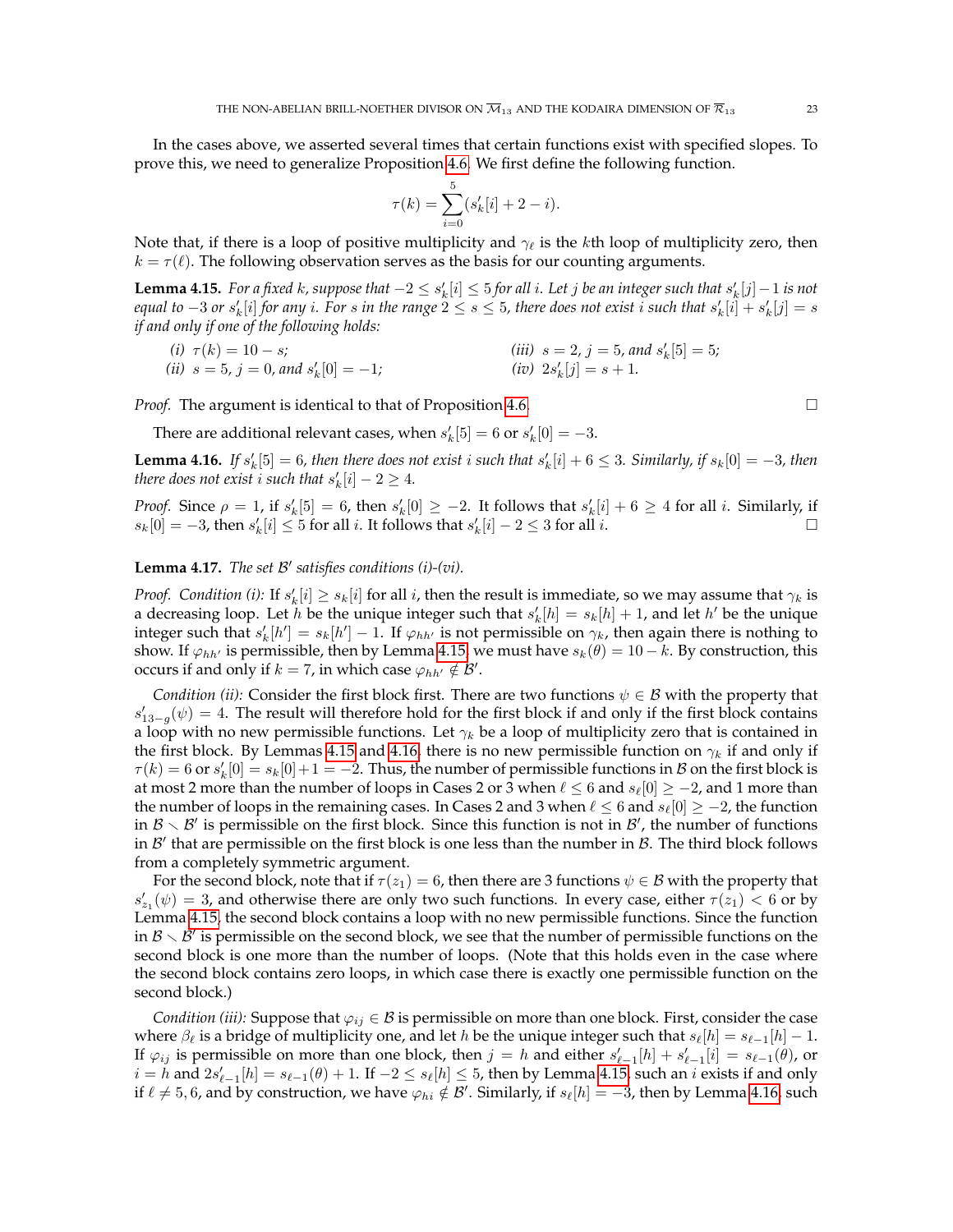an *i* exists if and only if  $\ell \geq 8$ , and if  $s_{\ell}[h] = 5$ , then such an *i* exists if and only if  $\ell \leq 7$ . In both cases, we have  $\varphi_{hi} \notin \mathcal{B}'$ .

Next, consider the case where  $\gamma_{\ell}$  is a decreasing loop. By construction,  $\gamma_{\ell}$  is either the first or last loop in its block. Let h be the unique integer such that  $s'_\ell[h] = s_\ell[h] - 1$ . If  $\gamma_\ell$  is the last loop in its block and  $\varphi_{ij}$  is permissible on both the block containing  $\gamma_{\ell}$  and the next block, then  $j = h$  and either  $s_{\ell}[h] + s_{\ell}[i] = s_{\ell}(\theta)$ , or  $i = h$  and  $2s_{\ell}[h] = s_{\ell}(\theta) + 1$ . But then  $\varphi_{ij} \notin \mathcal{B}'$ . Similarly, if  $\gamma_{\ell}$  is the first loop in its block, and  $\varphi_{ij}$  is permissible on both the block containing  $\gamma_{\ell}$  and the preceding block, then  $j = h$  and either  $s_{\ell}[h] + s_{\ell}[i] = s_{\ell-1}(\theta)$ , or  $2s_{\ell}[h] = s_{\ell-1}(\theta) + 1$ . If  $\ell \neq 7$ , then again  $\varphi_{ij} \notin \mathcal{B}'$ . Finally, note that if  $\gamma_\ell$  is *both* the first and last loop in its block, then  $\ell = 7$ , and the only functions  $\varphi_{ij}$  that are permissible on  $\gamma_7$  satisfy  $s'_\ell[i] + s'_\ell[j] = 3$ . The result follows.

*Condition (iv):* If  $\gamma_{\ell}$  is a lingering loop, then we follow the construction of the vertex avoiding case of the previous subsection, in which  $\gamma_{\ell}$  is the last loop in its block.

*Condition (v)*: Let  $\gamma_k$  be a decreasing loop, let h be the unique integer such that  $s'_k[h] = s_k[h] + 1$ , and let  $h'$  be the unique integer such that  $s_k^f[h'] = s_k[h'] - 1$ . If  $\varphi_{hh'}$  is permissible, then  $\varphi_{hh'} \notin \mathcal{B}'$ , as shown in the proof of condition (i).

*Condition (vi):* Let  $\beta_k$  be a decreasing bridge and let *j* is the unique value such that  $s_k[j] < s'_{k-1}[j]$ . If  $\beta_k$  is not a bridge between blocks, then by construction either  $j = 0$ ,  $k \le 7$ , and  $s_k[0] = -3$ , or  $j = 5$ ,  $k \ge 8$ , and  $s_k[5] = 5$ . In both cases, by Lemma [4.16,](#page-22-1) we see that there is no i such that  $\varphi_{ij} \in \mathcal{B}'$ is permissible on  $\gamma_{k-1}$ .

This completes the proof of Theorem [4.2](#page-15-2) in all cases where there is no switching loop for  $\Sigma$ .

<span id="page-23-0"></span>4.3. **Switching loops.** We now consider the case where there is a switching loop  $\gamma_{\ell}$ , which switches slope *h*. This means that  $s_\ell[i] = s'_\ell[i]$  for all *i*, and there exists a function  $\varphi \in R(\bar{D})$  satisfying

$$
s_{\ell}(\varphi) = s_{\ell}[h], \ s'_{\ell}(\varphi) = s'_{\ell}[h] + 1 = s'_{\ell}[h+1].
$$

In this case, we define  $z_1$  and  $z_2$  as follows:

 $z_1 =$  $\sqrt{ }$ J  $\mathcal{L}$  $\ell$  if  $\ell < 6$ , 5 if  $\ell = 6$ , 6 if  $\ell > 6$ ; and  $z_2 = \begin{cases} 7 & \text{if } \ell < 6, \\ \ell & \text{if } \ell > 6. \end{cases}$  $\ell$  if  $\ell \geq 6$ .

By [\[FJP,](#page-41-11) Proposition 9.18], there is a pencil  $W \subseteq V$  with  $\varphi_A$ ,  $\varphi_B$ , and  $\varphi_C$  in trop(W) such that:

- (i)  $s'_k(\varphi_A) = s'_k[h]$  for all  $k < \ell$ ;
- (ii)  $s_k(\varphi_B) = s_k[h+1]$  for all  $k > \ell$ ;
- (iii)  $s_k(\varphi_C) = s_k[h+1]$  for all  $k \leq \ell$ , and  $s'_k(\varphi_C) = s_k[h]$  for all  $k \geq \ell$ ;
- (iv)  $s_k(\varphi_\bullet) \in \{s_k[h], s_k[h+1]\}$  and  $s'_k(\varphi_\bullet) \in \{s'_k[h], s'_k[h+1]\}$  for all k.

Moreover, by [\[FJP,](#page-41-11) Lemma 9.19], there are functions  $\varphi^0_h, \varphi^0_{h+1},$  and  $\varphi^\infty_h$  in  $R(D)$  such that:

- (1)  $s_k(\varphi_h^0) = s_k[h]$  and  $s'_k(\varphi_h^0) = s'_k[h]$  for all  $k$ ;
- (2)  $s_k(\varphi_{h+1}^0) = s_k[h+1]$  and  $s'_k(\varphi_{h+1}^0) = s'_k[h+1]$  for all  $k$ ;
- (3)  $s_k(\varphi_k^{\infty}) = s_k[h], s'_{k-1}(\varphi_k^{\infty}) = s'_{k-1}[h]$  for all  $k \leq \ell$ , and  $s_k(\varphi_k^{\infty}) = s_k[h+1]$ ,  $s'_{k-1}(\varphi_k^{\infty}) = s'_{k-1}[h+1]$  for all  $k > \ell$ .
- (4) The function  $\varphi_A$  is a tropical linear combination of the functions  $\varphi_h^0$  and  $\varphi_h^{\infty}$ , where the two functions simultaneously achieve the minimum at a point to the right of  $\gamma_{\ell}$ .
- (5) The function  $\varphi_B$  is a tropical linear combination of the functions  $\varphi_{h+1}^0$  and  $\varphi_h^{\infty}$ , where the two functions simultaneously achieve the minimum at a point to the left of  $\gamma_{\ell}$ .
- (6) The function  $\varphi_C$  is a tropical linear combination of the functions  $\varphi_h^0$  and  $\varphi_{h+1}^0$ , where the two functions simultaneously achieve the minimum on the loop  $\gamma_{\ell}$  where they agree.

Note that  $\varphi^0_h, \varphi^0_{h+1},$  and  $\varphi^\infty_h$  are in  $R(D)$  but not necessarily in  $\Sigma.$  Let

$$
\mathcal{A} = \{ \varphi_i \colon i \neq h, h+1 \} \cup \{ \varphi_h^0, \varphi_{h+1}^0, \varphi_h^{\infty} \},
$$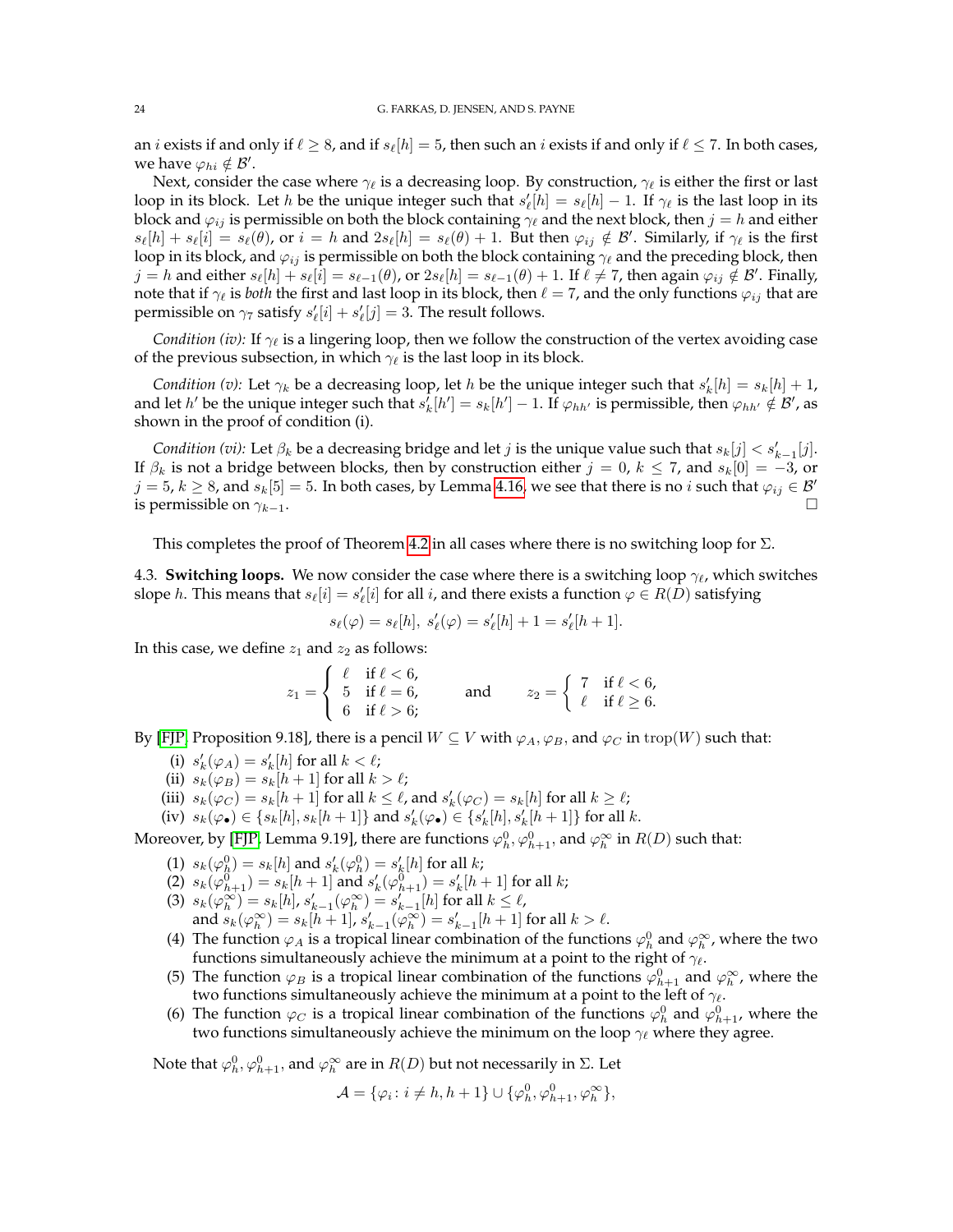and let B be the set of pairwise sums of elements of A. We first choose a subset  $\mathcal{B}'' \subseteq \mathcal{B}$ , and then construct a tropical linear combination  $\vartheta$  of the elements of  $\mathcal{B}''$ . Then, as in [\[FJP,](#page-41-11) § 9.3], we will obtain an independence as the best approximation of  $\vartheta$  by certain pairwise sums of elements of  $\Sigma$ .

We now construct the set  $\mathcal{B}''$ . If there exists a j such that  $s'_\ell[h+1]+s'_\ell[j]=s_\ell(\theta)+1$ , then we let  $B' = B \setminus {\varphi}^0_h + \varphi_j$ . If  $\ell \le 7$ ,  $\ell \ne 6$ , then we let  $\psi \in B'$  be a function that is permissible on the second block, and let  $B'' = B' \setminus \{\psi\}$ . If  $\ell = 6$ , then there exists a unique j such that  $s_5'[j] = s_5[j] + 1$ , and by Lemma [4.15,](#page-22-0) there exists a unique i such that  $s_5'[i] + s_5'[j] = 4$ . We let  $\mathcal{B}'' = \mathcal{B}' \setminus \{\varphi_{ij}\}\$ . If  $\ell > 7$ and there exists a j such that  $s'_\ell[h+1] + s'_\ell[j] = s_\ell(\theta)$ , then we let  $\mathcal{B}'' = \mathcal{B}' \setminus \{\varphi_h^0 + \varphi_j, \varphi_h^{\infty} + \varphi_j\}.$ Otherwise, if  $\ell > 7$  and no such j exists, then we let  $\psi \in \mathcal{B}$  be a function that is permissible on the third block, and let  $\mathcal{B}'' = \mathcal{B}' \setminus \{\psi\}.$ 

To construct the tropical linear combination  $\vartheta$ , we follow the algorithm of [\[FJP,](#page-41-11) § 7], with the following modification. This can be seen as a simplified version of the algorithm from [\[FJP,](#page-41-11) § 8]. For any function  $\varphi\in\cal A$ , if  $\varphi+\varphi^0_h$  is assigned to a loop  $\gamma_k$  with  $k<\ell$ , and if both  $\varphi+\varphi^0_h$  and  $\varphi+\varphi^{\infty}_h$  are in  $\mathcal{B}''$ , then we also assign  $\varphi + \varphi_h^\infty$  to  $\gamma_k$ . Similarly, if  $\varphi + \varphi_{h+1}^0$  is assigned to a loop  $\gamma_k$  with  $k \geq \ell$ , and if both  $\varphi+\varphi_{h+1}^0$  and  $\varphi+\varphi_h^\infty$  are in  $\mathcal{B}''$ , then we also assign  $\varphi+\varphi_h^\infty$  to  $\gamma_k.$  The output of this algorithm satisfies the following.

**Lemma 4.18.** *For each*  $\varphi \in A$ *, one of the following holds:* 

- (*i*)  $\varphi + \varphi_h^0 \notin \mathcal{B}''$ ,
- (*ii*)  $\varphi + \varphi_h^{\infty} \notin \mathcal{B}''$ ,
- (*iii*)  $\varphi + \varphi^{\infty}_h$  is assigned to the same loop as  $\varphi + \varphi^0_h$ , or
- (*iv*)  $\varphi + \varphi_h^{\infty}$  *is assigned to the same loop as*  $\varphi + \varphi_{h+1}^0$ *.*

*Proof.* By construction, it suffices to consider the case where  $\varphi+\varphi^0_h$  is not assigned to a loop  $\gamma_k$  with  $k < \ell$ , but  $\varphi + \varphi^0_{h+1}$  is.

If  $\ell < 6$ , then by Lemma [4.15](#page-22-0) there is a departing function on  $\gamma_k$  for all  $k < \ell$ . If  $\ell$  is equal to 6 or 7, then it is the first loop in its block. In each of these cases, it follows that

$$
s_{\ell}(\varphi) + s_{\ell}[h+1] \geq s_{\ell}(\theta) + 1.
$$

Since  $\varphi + \varphi_h^0$  is not assigned to a loop  $\gamma_k$  with  $k < \ell$ , we must have equality in the expression above. By construction, in this case  $\varphi + \varphi_h^0 \notin \mathcal{B}''$ .

If  $\ell > 7$ , then we could instead have

$$
s_{\ell}(\varphi) + s_{\ell}[h+1] = s_{\ell}(\theta).
$$

But in this case,  $\varphi + \varphi_h^{\infty} \notin \mathcal{B}''$ .

We have the following.

**Lemma 4.19.** The best approximation of  $\vartheta$  by  $\varphi_C + \varphi_j$  achieves equality on the region where either  $\varphi_h^0 + \varphi_j$ *or*  $\varphi_{h+1}^0 + \varphi_j$  achieves the minimum.

*Proof.* If  $B''$  contains both  $\varphi_h^0 + \varphi_j$  and  $\varphi_{h+1}^0 + \varphi_j$ , then this is immediate. If not, it does not contain  $\varphi_h^0+\varphi_j$ , and  $s'_\ell[h+1]+s'_\ell[j]=s_\ell(\theta)+1.$  In this case,  $\varphi_C+\varphi_j$  has slope greater than  $s_\ell(\theta)$  on  $\beta_\ell$ , so it must achieve equality to the left of  $\gamma_{\ell-1}$ , where it agrees with  $\varphi_{h+1}^0 + \varphi_j$ .

As in [\[FJP,](#page-41-11) § 9.3], if the best approximation by  $\varphi_C + \varphi_j$  achieves equality where  $\varphi_h^0 + \varphi_j$  achieves the minimum, then we replace  $\overline{\mathcal{B}_j} = \mathcal{B}'' \cap \{ \varphi_h^0 + \varphi_j, \varphi_{h+1}^0 + \varphi_j, \varphi_h^\infty + \varphi_j \}$  with  $\{ \varphi_B + \varphi_j, \varphi_C + \varphi_j \}$ . Otherwise, if it achieves equality where  $\varphi_{h+1}^0 + \varphi_j$  achieves the minimum, then we replace  $\mathcal{B}_j$  with  $\{\varphi_A + \varphi_j, \varphi_C + \varphi_j\}$ . If  $\varphi_h^{\infty} + \varphi_j \notin \mathcal{B}''$ , then we replace only with  $\{\varphi_C + \varphi_j\}$ . Similarly, we replace the subset of  $\mathcal{B}''$  consisting of pairwise sums of elements of  $\{\varphi_h^0,\varphi_{h+1}^0,\varphi_h^\infty\}$  with three pairwise sums of elements of  $\{\varphi_A, \varphi_B, \varphi_C\}$ . The best approximation of  $\vartheta$  by these replacements is then a tropical independence among pairwise sums of elements of Σ. This completes the proof of Theorem [4.2](#page-15-2) in all cases where there is a switching loop for  $\Sigma$ .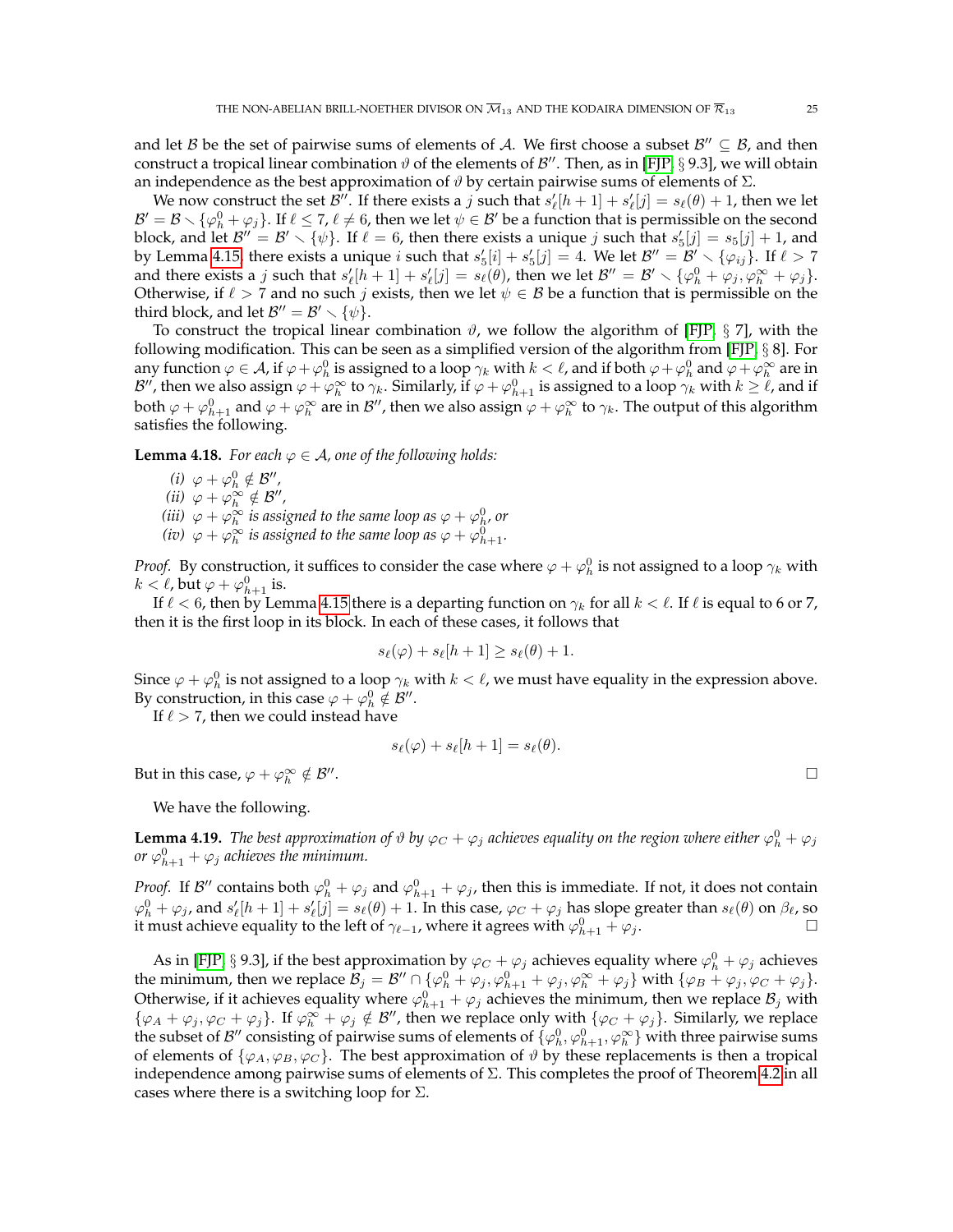### 5. EFFECTIVITY OF THE VIRTUAL CLASS

<span id="page-25-0"></span>Recall that  $\widetilde{M}_{13}$  is an open substack of the moduli stack of stable curves, and  $\widetilde{\mathfrak{G}}^r_d$  is a stack of generalized limit linear series of rank r and degree d over  $\widetilde{\mathfrak{M}}_{13}$ . There is a morphism of vector bundles  $\phi: Sym^2(\mathcal{E}) \to \mathcal{F}$  over  $\widetilde{\mathfrak{G}}^r_d$ , whose degeneracy locus is denoted by 1.

The case of Theorem [4.2](#page-15-2) where  $g = 13$  shows that the push forward  $\sigma_*[\mathfrak{U}]^\text{virt}$  under the proper forgetful map  $\sigma : \mathfrak{G}^r_d \to \mathcal{M}_g$  is a divisor, not just a divisor class. In our proof that  $\sigma_*[\mathfrak{U}]^{\text{virt}}$  is effective, we will use the additional cases where  $g = 12$  or 11. Theorem [4.2](#page-15-2) implies the following:

**Theorem 5.1.** *Let* X *be a general curve of genus*  $q \in \{11, 12, 13\}$ *, and let*  $p \in X$  *be a general point. Let*  $V \subseteq H^0(X, L)$  be a linear series of degree 16 and rank 5. Assume that

(i) if 
$$
g = 12
$$
, then  $a_1^V(p) \geq 2$ , and

(*i*)  $y y = 12$ , then  $a_1 (p) \ge 2$ , and<br>(*ii*) if  $g = 11$ , then either  $a_1^V(p) \ge 3$ , or  $a_0^V(p) + a_2^V(p) \ge 5$ .

Then the multiplication map  $\phi_V\colon \operatorname{Sym}^2 V \to H^0(X,L^{\otimes 2})$  is surjective.

We now prove that  $\mathfrak U$  is generically finite over each component of  $\sigma_*[\mathfrak U]^{\rm virt}$ , which implies that  $\sigma_*[\mathfrak{U}]^\text{virt}$  is effective. Our argument follows closely that of [\[FJP,](#page-41-11) § 10]. Indeed, in many cases the arguments are identical, and we omit the proof. As in [\[FJP,](#page-41-11) § 10], we suppose that  $Z \subseteq \overline{\mathcal{M}}_{13}$  is an irreducible divisor and that  $\sigma|_{\mathfrak{U}}$  has positive dimensional fibres over the generic point of Z. Let  $2_{2}:\overline{M}_{2,1}\to\overline{M}_{13}$  be the map obtained by attaching an arbitrary pointed curve of genus 2 to a fixed general pointed curve  $(X, p)$  of genus 11. Since  $g = 13$  is odd, by [\[FJP,](#page-41-11) Proposition 2.2], it suffices to show the following:

(1) Z is the closure of a divisor in  $\mathcal{M}_{13}$ ,

- (2)  $j_2^*(Z) = 0$ , and
- (3) *Z* does not contain any codimension 2 stratum  $\Delta_{2,j}$ .

The only irreducible boundary divisors in  $\widetilde{\mathcal{M}}_{13}$  are  $\Delta_0^\circ$  and  $\Delta_1^\circ$ . Therefore, item (1), that Z is the closure of a divisor in  $\mathcal{M}_{13}$ , is a consequence of the following.

**Proposition 5.2.** *The image of the degeneracy locus*  $\mathfrak U$  *does not contain*  $\Delta_0^\circ$  *or*  $\Delta_1^\circ$ *.* 

*Proof.* The proof is identical to [\[FJP,](#page-41-11) Proposition 10.3]. □

The proofs of (2) and (3) use the following lemma.

<span id="page-25-2"></span>**Lemma 5.3.** If  $[X] \in Z$  and  $p \in X$ , then there is a linear series  $V \in G_{16}^{5}(X)$  that is ramified at p such that  $\phi_V$  *is not surjective.* 

*Proof.* The proof is identical to [\[FJP,](#page-41-11) Lemma 10.4]. □

5.1. **Pulling back to**  $\overline{\mathcal{M}}_{2,1}$ . In order to verify (2), we consider the preimage of Z under the map  $\eta_2$ .

**Lemma 5.4.** The preimage  $j_2^{-1}(Z)$  is contained in the Weierstrass divisor  $\overline{\mathcal{W}}_2$  in  $\overline{\mathcal{M}}_{2,1}$ .

*Proof.* The proof is identical to [\[FJP,](#page-41-11) Lemma 10.5]. □

To prove that  $j_2^*(Z) = 0$ , we consider the following construction. Let  $\Gamma$  be a chain of 13 loops with the following restrictions on edge lengths:

- (i)  $m_2 = \ell_2$  (that is, the second loop has torsion index 2),
- (ii)  $n_3 \gg n_2$ , and
- (iii)  $\ell_{k+1} \ll m_k \ll \ell_k \ll n_{k+1} \ll n_k$  for all  $k \neq 2$ .

The last condition says that, subject to the constraints of conditions (i) and (ii), the edge lengths otherwise satisfy [\(20\)](#page-15-3). Let X be a smooth curve of genus 13 over K whose skeleton is Γ. We first note the following.

<span id="page-25-1"></span>**Lemma 5.5.** *If*  $[X] \notin Z$ *, then*  $j_2^*(Z) = 0$ *.* 

*Proof.* This proof is identical to the first part of the proof of [\[FJP,](#page-41-11) Proposition 10.6]. □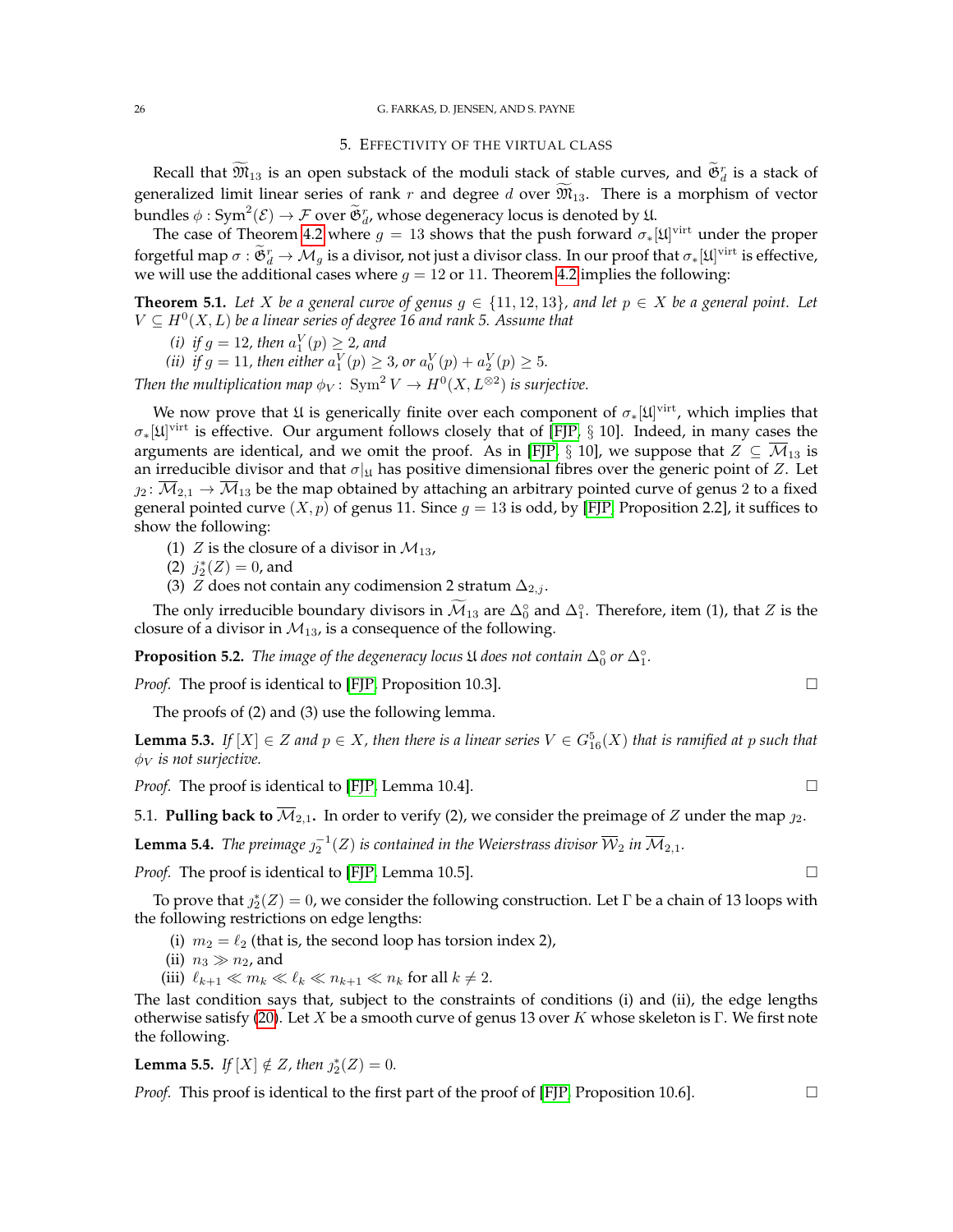# **Proposition 5.6.** We have  $j_2^*(Z) = 0$ .

*Proof.* By Lemma [5.5,](#page-25-1) it suffices to show that  $[X] \notin Z$ . We divide  $\Gamma$  into two subgraphs  $\tilde{\Gamma}'$  and  $\tilde{\Gamma}$ , to the left and right, respectively, of the midpoint of the long bridge  $\beta_3$ . Let  $q \in X$  be a point specializing to  $v_{14}$ . If  $[X] \in \mathbb{Z}$ , by Lemma [5.3](#page-25-2) there is a linear series in the degeneracy locus over X that is ramified at  $q$ . We now show that this impossible.

Let  $\ell = \left( L, V \right) \in G_{16}^5(X)$  be a linear series ramified at  $q$ . We may assume that  $L = {\mathcal{O}}(D_X)$ , where  $D = \text{Trop}(D_X)$  is a break divisor, and consider  $\Sigma = \text{trop}(V)$ . We will show that there are 20 tropically independent pairwise sums of functions in  $\Sigma$  using a variant of the arguments in § [4.](#page-14-0) It follows that the multiplication map  $\phi_{\ell}$  is surjective, and hence [X] cannot be in Z.

To produce 20 tropically independent pairwise sums of functions in  $\Sigma$ , following the methods of § [4,](#page-14-0) we first consider the slope sequence along the long bridge  $\beta_3$ . First, suppose that either  $s_3[4] \leq 2$ or  $s_3[3] + s_3[5] \leq 5$ . In this case, even though the restriction of  $\Sigma$  to  $\Gamma$  is not the tropicalization of a linear series on a pointed curve of genus 11 with prescribed ramification, it satisfies all of the combinatorial properties of the tropicalization of such a linear series. The proof of Theorem [4.2](#page-15-2) then goes through verbatim, yielding a tropical linear combination of 20 functions in  $\Sigma$  such that each function achieves the minimum uniquely at some point of  $\Gamma \subseteq \Gamma$ .

For the remainder of the proof, we therefore assume that  $s_3[4] \geq 3$  and  $s_3[3] + s_3[5] \geq 6$ . Since  $\deg D_{|\widetilde \Gamma'}=5$ , we see that  $s_3[5]\le 5.$  Moreover, since the divisor  $D_{|\widetilde \Gamma'}-s_3[4]w_2$  has positive rank on  $\widetilde \Gamma',$ and no divisor of degree 1 on  $\tilde{\Gamma}'$  has positive rank,  $s_3[4]$  must be exactly 3. Since the canonical class is the only divisor class of degree 2 and rank 1 on  $\tilde{\Gamma}'$ , we see that  $D_{|\tilde{\Gamma}'} \sim K_{\tilde{\Gamma}'} + 3w_2$ . This yields an upper bound on each of the slopes  $s_3[i]$ , and these bounds determine the slopes for  $i \geq 2$ :

$$
s_3[5] = 5, \ s_3[4] = 3, \ s_3[3] = 1, \ s_3[2] = 0.
$$

Moreover, we must have  $s'_2[i] = s_3[i]$  for  $2 \leq i \leq 5$ . Since  $\ell$  is ramified at  $q$ , we also have  $s_{14}[5] \geq 6$ . These conditions together imply that the sum of the multiplicities of all loops and bridges on  $\Gamma$  is at most 1.

To construct an independence on Γ, we first construct an independence among 5 functions on  $\tilde{\Gamma}'$ . This is done exactly as in [\[FJP,](#page-41-11) Figure 26], and we omit the details.

Next, we construct an independence among 15 pairwise sums of functions in  $\Sigma$  restricted to Γ, with the property that any function  $\psi$  that obtains the minimum on  $\tilde{\Gamma}$  satisfies  $s'_2(\psi) \leq 4$ . Note that each of the functions  $\psi$  that obtains the minimum on  $\tilde{\Gamma}'$  satisfies  $s_3(\psi) \geq 5$ . Since the bridge  $\beta_3$  is very long, it follows that no function that obtains the minimum on one of the two subgraphs can obtain the minimum on the other. Thus, we have constructed a tropical linear combination of 20 pairwise sums of functions in  $\Sigma$  in which 5 achieve the minimum uniquely at some point of  $\tilde{\Gamma}'$  and 15 achieve the minimum uniquely at some point of  $\Gamma$ . In particular, this is an independence, as required.

It remains to construct an independence among 15 pairwise sums of functions in  $\Sigma$  restricted to Γ. To do this, we run the algorithm from [FIP], with one change. (Indeed, one could imagine that Γ is simply the first 13 loops in a chain of 23 loops. We construct the independence from [\[FJP,](#page-41-11) § 10.3], and restrict it to Γ.) At the start, we skip the step named "Start at the First Bridge". Instead, we do not assign any function  $\psi$  with  $s_3(\psi) \geq 5$ , and we start with the Loop Subroutine applied to  $\gamma_3$ . Following this construction, there will only be two blocks, and there will be two functions with slope 2 along the last bridge  $\beta_{14}$ . We eliminate one of these functions from *B*, and assign the other to  $\beta_{14}$ . The rest of the argument is exactly the same as that of [\[FJP\]](#page-41-11).

5.2. **Higher codimension boundary strata.** It remains to verify (3), that Z does not contain any of the codimension 2 boundary strata  $\Delta_{2,j} \subseteq \overline{\mathcal{M}}_{13}$ .

### **Proposition 5.7.** *The component Z* does not contain any codimension 2 stratum  $\Delta_{2,j}$ .

*Proof.* The proof is again a variation on the independence constructions from the proof of Theo-rem [4.2.](#page-15-2) We fix  $\ell = 11-j$ . Let Y<sub>1</sub> be a smooth curve of genus 2 over K whose skeleton  $\Gamma_1$  is a chain of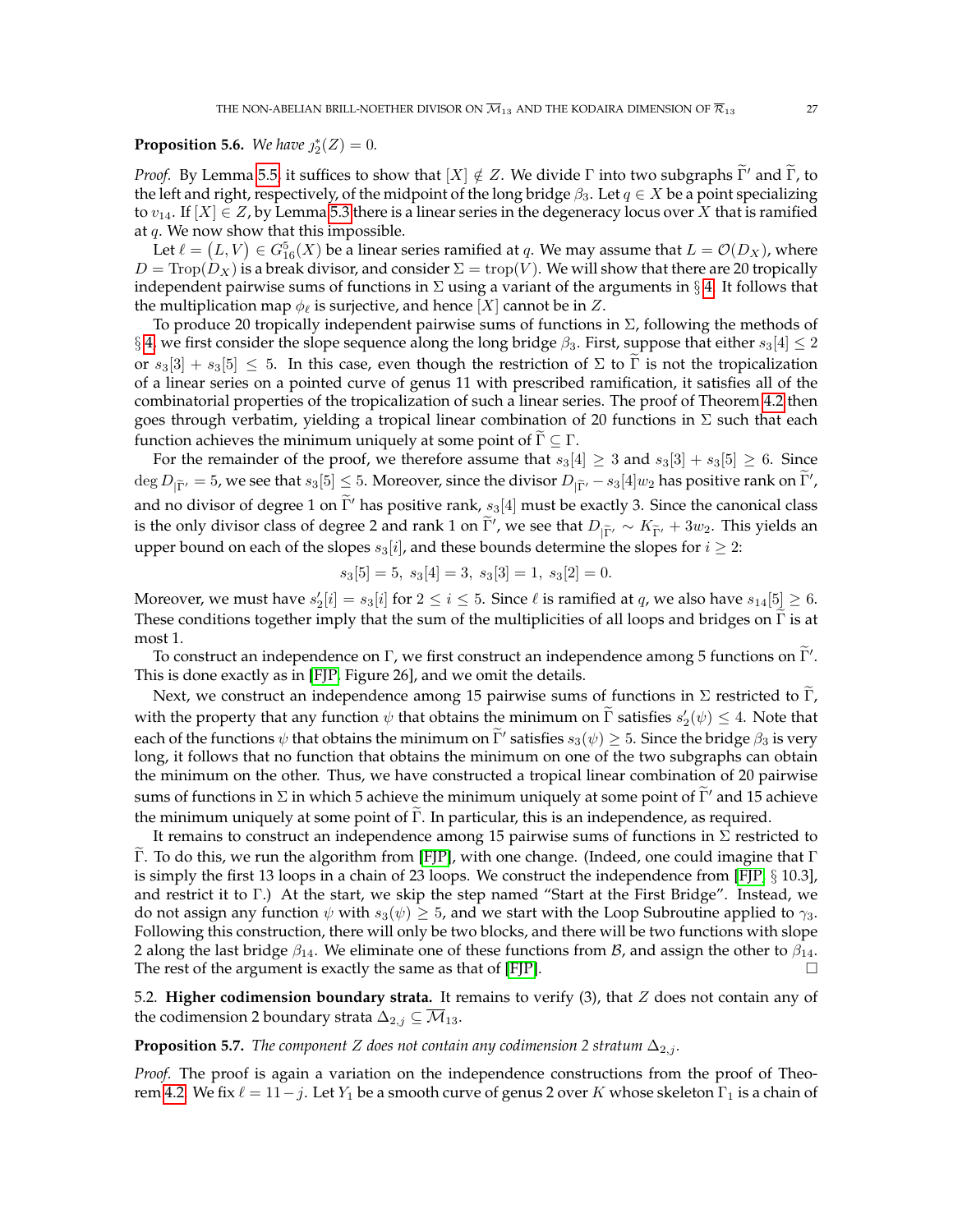2 loops with bridges, and let  $p \in Y_1$  be a point specializing to the right endpoint of  $\Gamma_1$ . Similarly, let  $Y_2$  and  $Y_3$  be smooth curves of genus  $\ell$  and j, respectively, whose skeletons  $\Gamma_2$  and  $\Gamma_3$ , are chains of  $\ell$ loops and *j* loops with edge lengths satisfying [\(20\)](#page-15-3). Suppose further that the edges in the final loop of  $\Gamma_2$  are much longer than those in the first loop of  $\Gamma_3$ . Let  $p, q \in Y_2$  be points specializing to the left and right endpoints of  $\Gamma_2$ , respectively, and let  $q \in Y_3$  be a point specializing to the left endpoint of  $\Gamma_3$ . We show that  $[Y'] = [Y_1 \cup_p Y_2 \cup_q Y_3] \in \Delta_{2,j}$  is not contained in Z.

As in the proof of [\[FJP,](#page-41-11) Proposition 10.6], if  $[Y'] \in Z$ , then Z contains points  $[X]$  corresponding to smooth curves whose skeletons are arbitrarily close to the skeleton of  $Y^{\dagger}$  in the natural topology on  $\overline{M}_{13}^{\text{trop}}$  . In particular, there is an  $X\in Z$  with skeleton a chain of loops  $\Gamma_X$  whose edge lengths satisfy all the conditions of [\(20\)](#page-15-3), except that the bridges  $\beta_3$  and  $\beta_\ell$  are exceedingly long in comparison to the other edges. Let Γ be the subgraph of  $\Gamma_X$  to the right of the midpoint of the bridge  $\beta_3$ . Note that Γ is a chain of 11 loops, labeled  $\gamma_3, \ldots, \gamma_{13}$ , with bridges labeled  $\beta_3, \ldots, \beta_{14}$ .

By Lemma [5.3,](#page-25-2) there is a linear series V of degree 16 and rank 5 on X that is ramified at a point x specializing to the righthand endpoint  $v_{14}$ , and such that  $\phi_V$  is not surjective. We will show that this is not possible, using the tropical independence construction from § [4.](#page-14-0) Let  $\Sigma = \text{trop}(V)$ . We have that either  $s'_2[4] \leq 2$  or  $s'_2[3] + s'_2[4] \leq 5$ . Also, since V is ramified at x, we have  $s_{14}[5] \geq 6$ . These conditions imply that the multiplicity of every loop and bridge is zero. In particular, for each  $i$  there is a function  $\varphi_i$  satisfying

$$
s_k(\varphi_i) = s'_{k-1}(\varphi_i) = s_k[i] = s'_{k-1}[i] \text{ for all } k.
$$

These functions have constant slope along bridges, and the slopes  $s_k(\varphi_i)$  are nondecreasing in k. These properties guarantee that, even though the bridge  $\beta_{\ell}$  is very long, a function  $\varphi_{ij}$  can only obtain the minimum on a loop or bridge where it is permissible.

Even though the restriction of  $\Sigma$  to  $\Gamma$  is not the tropicalization of a linear series on a curve of genus 11 with prescribed ramification at two specified points specializing to the left and right endpoints of Γ, it satisfies all of the combinatorial properties of the tropicalization of such a linear series, and we may apply the algorithm from  $\S$  [4.](#page-14-0) Because we are in a situation where the relative lengths of the bridges do not matter (Remark [4.11\)](#page-18-2) the construction yields an independence among 20 pairwise sums of functions in  $\Sigma$ , and the proposition follows.  $\square$ 

#### 6. THE BERTRAM-FEINBERG-MUKAI CONJECTURE IN GENUS 13

<span id="page-27-0"></span>The aim of this section is to prove the existence part of the Bertram-Feinberg-Mukai conjecture on  $\overline{\mathcal{M}}_{13}$ . For a smooth curve X of genus g, we denote by  $SU_X(2,\omega)$  the moduli space of S-equivalence classes of semistable rank 2 vector bundles E on X with det(E)  $\cong \omega_X$ . For an integer  $k \geq 0$ , the Brill-Noether locus

$$
SU_X(2, \omega, k) := \{ E \in SU_X(2, \omega) : h^0(X, E) \ge k \}
$$

has the structure of a Lagrangian degeneracy locus and each component of  $SU_X(2, \omega, k)$  has dimension at least  $\beta(2,g,k)=3g-3-{k+1 \choose 2}$ , see [\[Mu2\]](#page-41-4). Furthermore,  $SU_{X}(2,\omega,k)$  is smooth of dimension  $\beta(2, g, k)$  at a point [E] corresponding to a stable vector bundle if and only if the Mukai-Petri map [\(1\)](#page-1-3) is injective. Of particular interest to us is the case

$$
g=13 \text{ and } k=8,
$$

in which case  $\beta(2, 13, 8) = 0$ . First, using linkage methods, we show that a general curve of genus 13 carries a stable vector bundle  $E \in SU_X(2, \omega, 8)$ . Then using a Hecke correspondence, we compute the fundamental class of  $SU_X(2, \omega, 8)$ .

<span id="page-27-1"></span>**Theorem 6.1.** *A general curve* X of genus 13 *caries a stable vector bundle* E of rank 2 *with* det(E)  $\cong \omega_X$ and  $h^0(X, E) = 8$ .

As a first step towards proving Theorem [6.1,](#page-27-1) we determine the extension type of the vector bundles in question.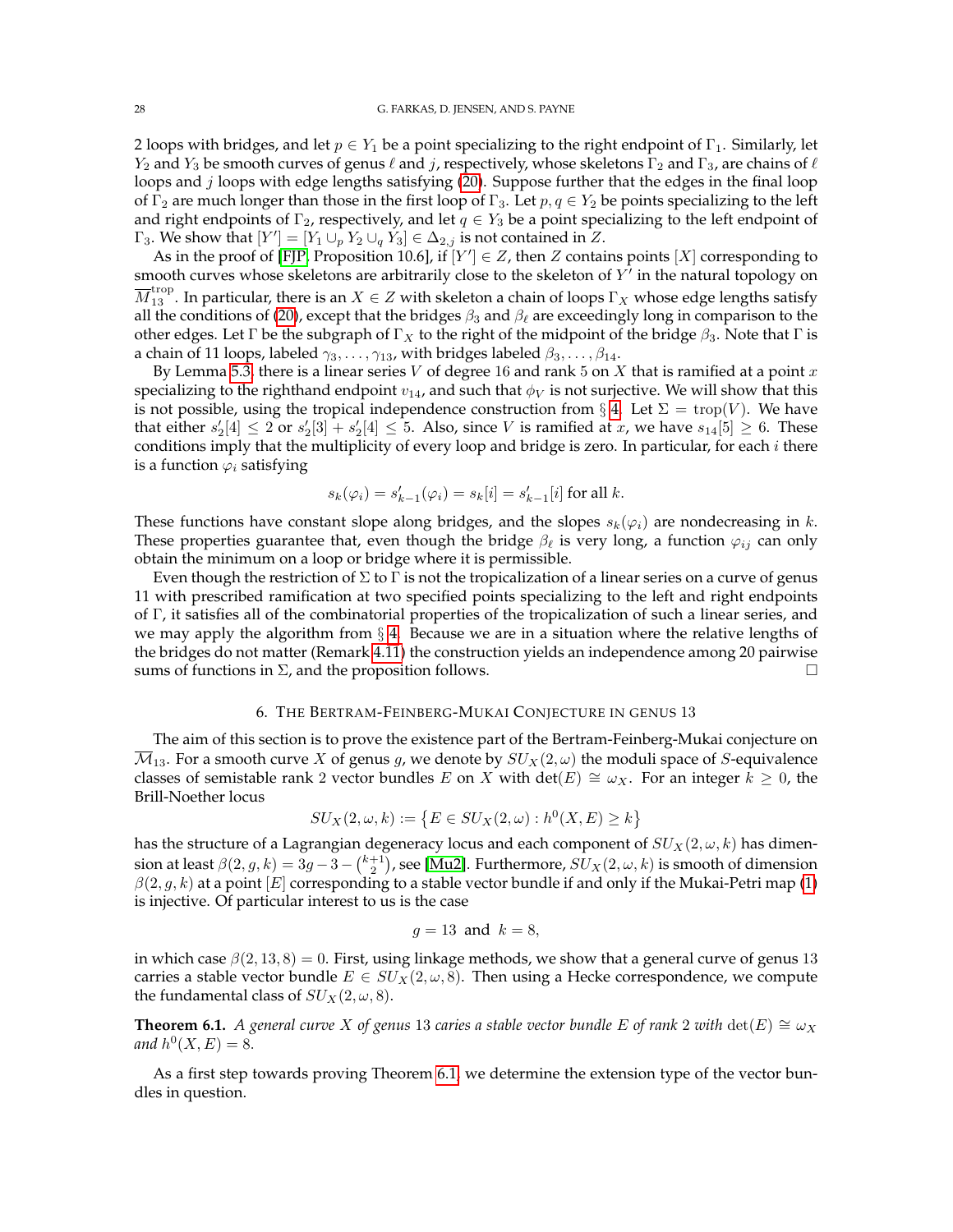<span id="page-28-1"></span>**Proposition 6.2.** *For a general curve* X of genus 13, every vector bundle  $E \in SU_X(2, \omega, 8)$  can be represented *as an extension*

<span id="page-28-0"></span>(23) 
$$
0 \longrightarrow \mathcal{O}_X(D) \longrightarrow E \longrightarrow \omega_X(-D) \longrightarrow 0,
$$

 $w$ here  $D$  is an effective divisor of degree  $6$  on  $X$ , such that  $L:=\omega_X(-D)\in W^6_{18}(X)$  is very ample and the  $m$ ap  $\phi_L\colon \mathrm{Sym}^2 H^0(X,L) \to H^0(X,L^{\otimes 2})$  is not surjective. Conversely, a very ample  $L \in W^6_{18}(X)$  with  $\phi_L$ *not surjective induces a stable vector bundle*  $E \in SU_X(2, \omega, 8)$ *.* 

*Proof.* Using a result of Segre [\[LN,](#page-41-30) Proposition 3.1], every semistable vector bundle E on X of rank 2 and canonical determinant carries a line subbundle  $\mathcal{O}_X(D) \hookrightarrow E$  with  $\deg(D) \geq \frac{g-2}{2}$ . Therefore, in our case deg $(D) \geq 6$ .

If  $h^0(X, \mathcal{O}_X(D)) \geq 2$ , since  $h^0(X, \mathcal{O}_X(D)) + h^0(X, \omega_X(-D)) \geq h^0(X, E) = 8$  it follows from the Brill-Noether Theorem and Riemann-Roch that  $\deg(D) = 8$  and the multiplication map  $\phi_{\omega_X(-D)}$  is not surjective, which contradicts Theorem [1.5.](#page-3-0) Therefore  $h^0(X, \mathcal{O}_X(D)) = 1$ , in which case necessarily  $deg(D) = 6$  and  $h^0(X, E) = h^0(X, \mathcal{O}_X(D)) + h^0(X, \omega_X(-D))$ . Setting  $L := \omega_X(-D) \in W^6_{18}(X)$ , an extension E satisfies  $h^0(X, E) = 8$  if and only if the extension class of E in  $\text{Ext}^1(L, D)$  lies in the kernel of the linear map

$$
Ext1(L, D) \to H0(L)V \otimes H1(D).
$$

Thus, an extension [\(23\)](#page-28-0) exists if and only if the multiplication map

$$
\phi_L \colon \mathrm{Sym}^2 H^0(L) \to H^0(X, L^{\otimes 2}) \cong \mathrm{Ext}^1(L, D)^\vee
$$

is not surjective. We claim that L is very ample. Otherwise, there exist points  $x, y \in X$  such that  $L' := L(-x - y) \in W_{16}^5(X)$ . Since X is general, by Theorem [1.5](#page-3-0) the multiplication map  $\phi_{L'}\colon \text{Sym}^2 H^0(X, L') \to H^0(X, (L')^{\otimes 2})$  is surjective, implying the inclusion  $H^0(X, (L')^{\otimes 2}(x+y)) \subseteq$ Im( $\phi_L$ ). We deduce that [E] lies in the kernel of the map

$$
Ext1(L, D) \to Ext1(L(-x - y), D).
$$

That is, the vector bundle  $E$  can also be represented as an extension

$$
0 \longrightarrow L(-x-y) \longrightarrow E \longrightarrow \mathcal{O}_X(D+x+y) \longrightarrow 0,
$$

thus contradicting the semistability of  $E$ . We conclude that  $L$  has to be very ample.

Conversely, each *very ample* linear system  $L \in W^6_{18}(X)$ , for which the map  $\phi_L$  is not surjective induces a stable vector bundle  $E$ ; see also [\[CGZ,](#page-41-31) 7.2]. Indeed, let us assume  $E$  is not semistable. In view of the extension [\(23\)](#page-28-0), a maximally destabilizing line subbundle of E is of the form  $L(-M)$ , where M is an effective divisor on X with deg(M)  $\leq$  6. Therefore, apart from [\(23\)](#page-28-0), E can also be realized as an extension

$$
0 \longrightarrow L(-M) \longrightarrow E \longrightarrow \mathcal{O}_X(D+M) \longrightarrow 0.
$$

By applying Riemann-Roch, one can then write

$$
h^{0}(X, L(-M)) + h^{1}(X, L(-M)) = h^{0}(X, L) + h^{1}(X, L) - 2 \dim \frac{H^{0}(X, L)}{H^{0}(X, L(-M))} + \deg(M).
$$

Since

$$
h^{0}(X, L) + h^{1}(X, L) = h^{0}(X, E) \leq h^{0}(X, L(-M)) + h^{1}(X, L(-M)),
$$

it follows that

$$
\deg(M) \ge 2 \dim \frac{H^0(L)}{H^0(L(-M))}.
$$

Since L is very ample, we find deg(M)  $\in \{4, 5, 6\}$ . In each case, the Brill-Noether number of  $L(-M)$ is negative, contradicting the generality of X. Therefore E is stable.  $\Box$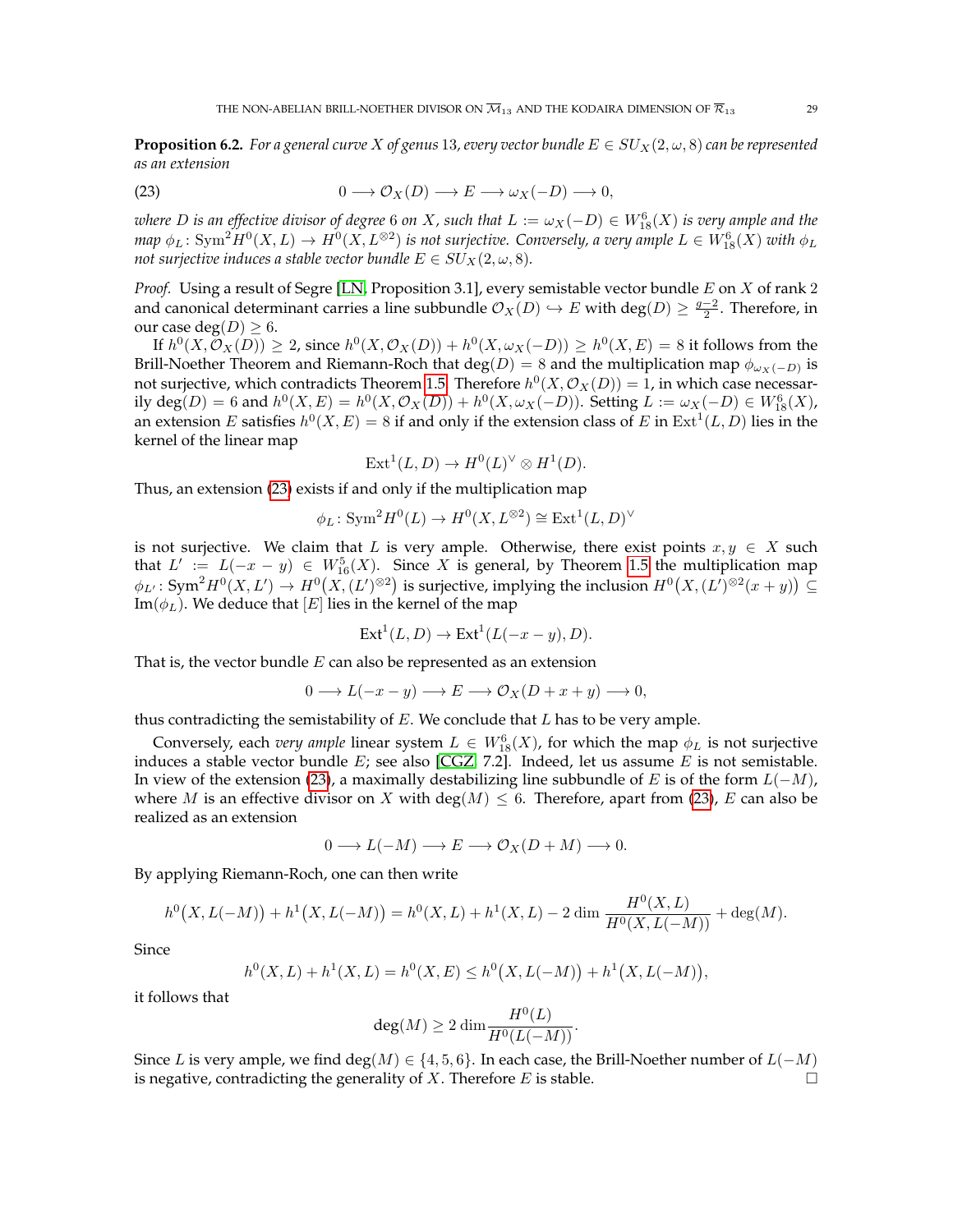*Proof of Theorem [6.1.](#page-27-1)* By Proposition [6.2,](#page-28-1) it suffices to show that for a general curve X of genus 13, there exists a very ample linear system  $L \in W^6_{18}(X)$  such that  $\phi_L$  is not surjective. We use a method inspired by Verra's proof of the unirationality of  $\overline{\mathcal{M}}_{14}$  [\[Ve\]](#page-42-2). To illustrate the idea behind the proof, first suppose that there exists an embedding  $\varphi_L \colon X \hookrightarrow \mathbb{P}^6$  given by  $L \in W^6_{18}(X)$ , such that the map  $\phi_L$  is not surjective. In particular,  $X \subseteq \mathbb{P}^6$  lies on at least  $5 = {8 \choose 2} - h^0(X, L^{\otimes 2}) - 1$  quadrics. We expect the base locus of this system of quadrics to be a reducible curve (of degree 32), containing  $X$ as a component and write accordingly

$$
X + C = \operatorname{Bs} \big| \mathcal{I}_{X/\mathbb{P}^6}(2) \big|.
$$

Assuming that X and C intersect transversally, we obtain that C is a curve of degree 14 and  $2g(X)$  –  $2g(C) = (10 - 7)(\deg(X) - \deg(C)) = 12$ , therefore  $g(C) = 7$ .

We now reverse this procedure and start with a general curve  $C \subseteq \mathbb{P}^6$  of genus 7 embedded by a 7-dimensional linear system  $V\subseteq H^0(C, L_C)$ , where  $L_C\in \operatorname{Pic}^{14}(C)$  is a general line bundle, therefore  $h^0(C, L_C) = 8$ . Consider the multiplication map

<span id="page-29-0"></span>
$$
\phi_V : \mathrm{Sym}^2(V) \to H^0(C, L_C^{\otimes 2})
$$

and observe that  $\text{Ker}(\phi_V)$  has dimension at least  $6 = \dim \text{Sym}^2(V) - h^0(L_C^{\otimes 2})$ . Choose a general 5-dimensional system of quadrics  $W \in G(5, H^0(\mathbb{P}^6, \mathcal{I}_{C/\mathbb{P}^6}(2)))$ . We then expect

$$
\text{(24)} \quad \text{Bs } |W| = C + X \subseteq \mathbb{P}^6
$$

to be a nodal curve, and the curve  $X$  linked to  $C$  to be a smooth curve of degree 18 and genus 13. Setting  $L:=\mathcal{O}_X(1)\in W^6_{18}(X)$ , by construction  $L$  is very ample and the embedded curve  $X\subseteq\mathbb{P}^6$  lies on at least 5 quadrics, therefore  $\phi_L$  is not surjective.

To carry this out, one needs to check some transversality statements. Let  $\mathcal Pic_7^{14}$  be the universal Picard variety parametrizing pairs [C, L<sub>C</sub>], where C is a smooth curve of genus 7 and  $L_C \in \text{Pic}^{14}(C)$ . As pointed out in [\[Ve,](#page-42-2) Theorem 1.2], it follows from Mukai's work [\[Mu1\]](#page-41-32) that  $Pic_7^{14}$  is unirational. We introduce the variety:

$$
\mathcal{Y} := \left\{ [C, L_C, V, W] : [C, L_C] \in \mathcal{P}ic_7^{14}, \ V \in G(6, H^0(C, L_C)), W \in G(5, \text{Ker}(\phi_V)) \right\}
$$

The forgetful map  $\mathcal{Y} \to \mathcal{P}ic_7^{14}$  has the structure of an iterated locally trivial projective bundle over  $Pic_7^{14}$ , therefore  $\mathcal Y$  is unirational as well. Moreover,

$$
\dim(\mathcal{Y}) = \dim(\mathcal{P}ic_7^{14}) + \dim G(7,8) + \dim G(5,6) = 4 \cdot 7 - 3 + 7 + 5 = 37.
$$

One has a rational *linkage map*

$$
\chi \colon \mathcal{Y} \dashrightarrow \mathcal{SU}_{13}(2,\omega,8), \quad [C, L_C, V, W] \mapsto [X, L, E],
$$

where X is defined by [\(24\)](#page-29-0),  $L := \mathcal{O}_X(1) \in W^6_{18}(X)$  and  $E \in SU_X(2, \omega, 8)$  is the rank 2 vector bundle defined uniquely by the extension  $0 \to \omega_X \otimes L^{\vee} \to E \to L \to 0$ .

To show that  $\chi$  is well-defined it suffices to produce one example of a point in  $\mathcal Y$  for which all these assumptions are realized. To that end, we consider 11 general points  $p_1, \ldots, p_5$  and  $q_1, \ldots, q_6$ respectively in  $\mathbb{P}^2$  and the linear system

$$
H \equiv 6h - 2(E_{p_1} + \cdots + E_{p_5}) - (E_{q_1} + \cdots + E_{q_6})
$$

on the blow-up  $S = Bl_{11}(\mathbb{P}^2)$  at these points. Here h denotes the pullback of the line class from  $\mathbb{P}^2$ . Via *Macaulay*2 one checks that  $S \stackrel{|H|}{\hookrightarrow} \mathbb{P}^6$  is an embedding and the graded Betti diagram of S is the following:

$$
\begin{array}{ccccccccc}\n1 & - & - & - & - \\
- & 5 & - & - & - \\
- & - & 15 & 16 & 15\n\end{array}
$$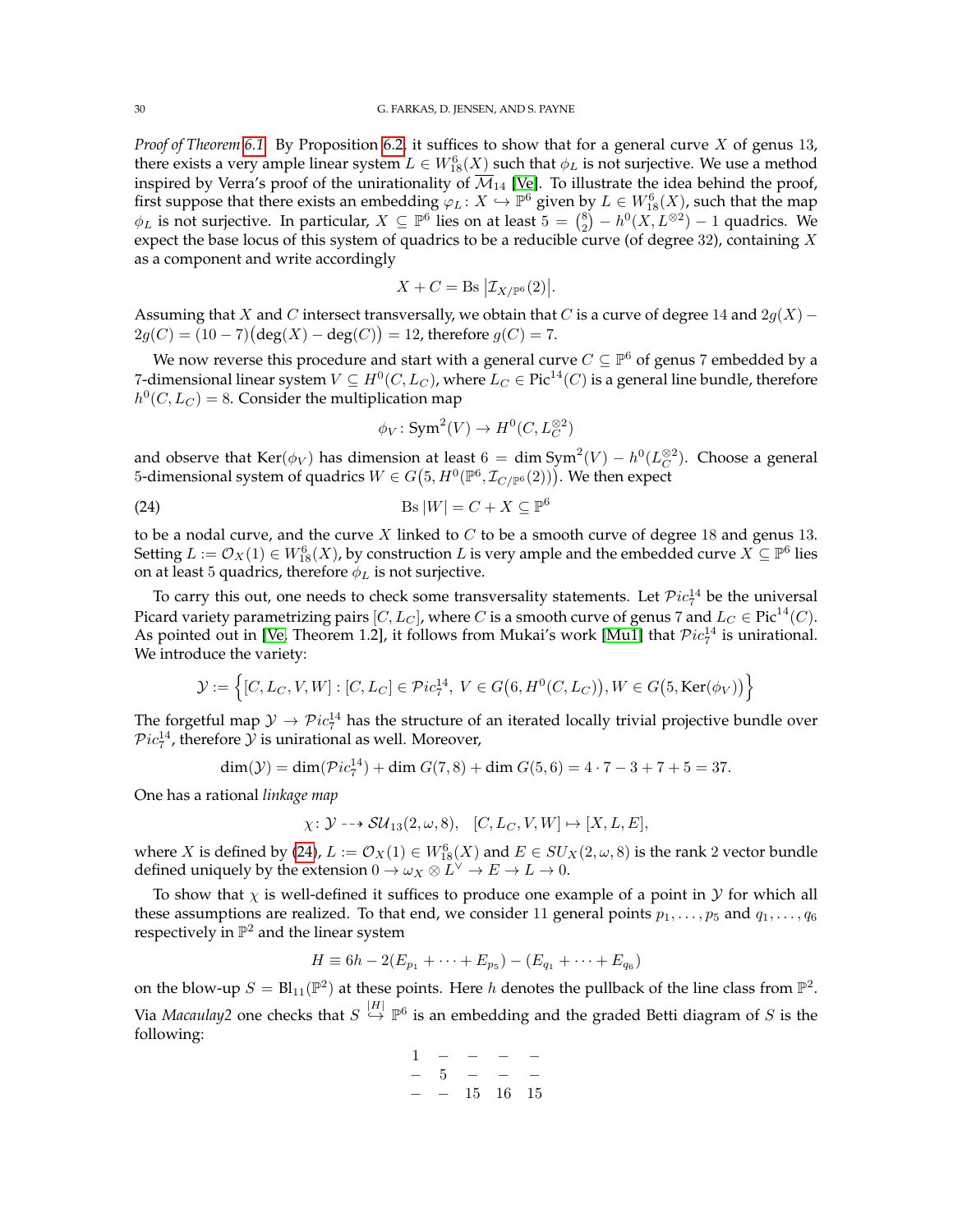Next we consider a general curve  $C \subseteq S$  in the linear system

$$
C \equiv 10h - 4(E_{p_1} + E_{p_2} + E_{p_3} + E_{p_4}) - 3E_{p_5} - 2(E_{q_1} + E_{q_2}) - (E_{q_3} + E_{q_4} + E_{q_5} + E_{q_6}).
$$

Via *Macaulay2*, we verify that C is smooth,  $g(C) = 7$  and  $deg(C) = 14$ . Furthermore, using that  $H^1\big(\mathbb P^6,\mathcal I_{S/\mathbb P^6}(2)\big)=0$ , we have an exact sequence

$$
0 \longrightarrow H^0\big(\mathbb{P}^6, \mathcal{I}_{S/\mathbb{P}^6}(2)\big) \longrightarrow H^0\big(\mathbb{P}^6, \mathcal{I}_{C/\mathbb{P}^6}(2)\big) \longrightarrow H^0\big(S, \mathcal{O}_S(2H - C)\big) \longrightarrow 0.
$$

Since  $\mathcal{O}_S(2H-C)=\mathcal{O}_S(2h-E_{p_5}-E_{q_3}-E_{q_4}-E_{q_5}-E_{q_6})$ , clearly  $h^0(S,\mathcal{O}_S(2H-C))=1$ , therefore  $h^0\bigl(\mathbb{P}^6,\mathcal{I}_{C/\mathbb{P}^6}(2)\bigr)=6.$  That is,  $C\subseteq \mathbb{P}^6$  is a 2-normal curve.

One also verifies with *Macaulay2* that  $C \subseteq \mathbb{P}^6$  is scheme-theoretically cut out by quadrics. Using [\[Ve,](#page-42-2) Proposition 2.2], C lies on a smooth surface  $Y \subseteq \mathbb{P}^6$  which is a complete intersection of 4 quadrics containing C. Furthermore, the linear system  $|\mathcal{O}_Y(2H - C)|$  is base point free, so a general element  $X \in |{\mathcal O}_Y(2H - C)|$  is a smooth curve of genus 13 meeting C transversally. Finally, a standard argument using the exact sequence  $0 \to \mathcal{O}_Y(H - X) \to \mathcal{O}_Y(H) \to \mathcal{O}_X(H) \to 0$  shows that since C is 2-normal, the residual curve X is 1-normal. That is,  $h^1(X, \mathcal{O}_X(1)) = 1$ . This implies that the map  $\chi: \mathcal{Y} \dashrightarrow SU_{13}(2, \omega, 8)$  is well-defined and dominant.

<span id="page-30-0"></span>**Corollary 6.3.** *The parameter space*  $SU_{13}(2, \omega, 8)$  *is unirational.* 

*Proof.* This follows from the proof of Theorem [6.1](#page-27-1) and from the unirationality of  $\mathcal{Y}$ .

6.1. **The fundamental class of**  $SU_X(2,\omega,8)$  **for a general curve.** It is essential for our calculations to determine the degree of the map

$$
\vartheta \colon \mathcal{SU}_{13}(2,\omega,8) \to \mathcal{M}_{13}, \quad \vartheta([X,E]) = [X].
$$

We fix a general curve X of genus g and a point  $p \in X$ . Since the moduli space  $SU_X(2,\omega)$  is singular, in order to determine the fundamental class of the non-abelian Brill-Noether locus  $SU_X(2,\omega,k)$ , following [\[Ne\]](#page-41-33), [\[LN\]](#page-41-30), [\[Mu2\]](#page-41-4) one uses instead the Hecke correspondence relating  $SU_X(2,\omega)$  to the smooth moduli space  $SU_X(2, \omega(p))$  of stable rank 2 vector bundles F on X with det(F)  $\cong \omega_X(p)$ .

Recall that  $SU_X(2,\omega(p))$  is a fine moduli space. Hence there is a universal rank 2 vector bundle F on  $X \times SU_X(2, \omega(p))$  and we consider the *Hecke correspondence* 

<span id="page-30-1"></span>
$$
\mathbf{P} := \mathbb{P}\Big(\mathcal{F}_{|\{p\}\times SU_X(2,\omega(p))}\Big),\,
$$

endowed with the projection  $\pi_1 : \mathbf{P} \to SU_{X}(2, \omega(p))$ . The points of **P** are exact sequences

(25)  $0 \longrightarrow E \longrightarrow F \longrightarrow K(p) \longrightarrow 0$ ,

where  $F ∈ SU<sub>X</sub>(2, ω(p))$ , and therefore det( $E) ≅ ω<sub>X</sub>$ . One has a diagram



where  $\rho$  assigns to a sequence [\(25\)](#page-30-1) the semistable vector bundle  $E$ . Set

$$
h := c_1(\mathcal{O}_{\mathbf{P}}(1)) = \rho^* c_1(\mathcal{L}_{\text{ev}}),
$$

where  $\mathcal{L}_{ev}$  is the determinant line bundle on  $SU_X(2,\omega)$ , associated to the effective divisor

$$
\Theta := \left\{ E \in SU_X(2,\omega) : H^0(X,E) \neq 0 \right\}.
$$

Set  $\alpha := c_1(\mathcal{L}_{odd}) \in H^2(SU_X(2, \omega(p)), \mathbb{Z})$ , where  $\mathcal{L}_{odd}$  is the ample generator of  $Pic(SU_X(2, \omega(p))).$ Note that  $Pic(P)$  is generated by h and by  $\pi_1^*(\alpha)$ .

For each  $k \in \mathbb{N}$ , the non-abelian Brill-Noether locus

$$
B_{\mathbf{P}}(k) := \left\{ \left[ 0 \to E \to F \to K(p) \to 0 \right] \in \mathbf{P} : h^0(X, E) \ge k \right\}
$$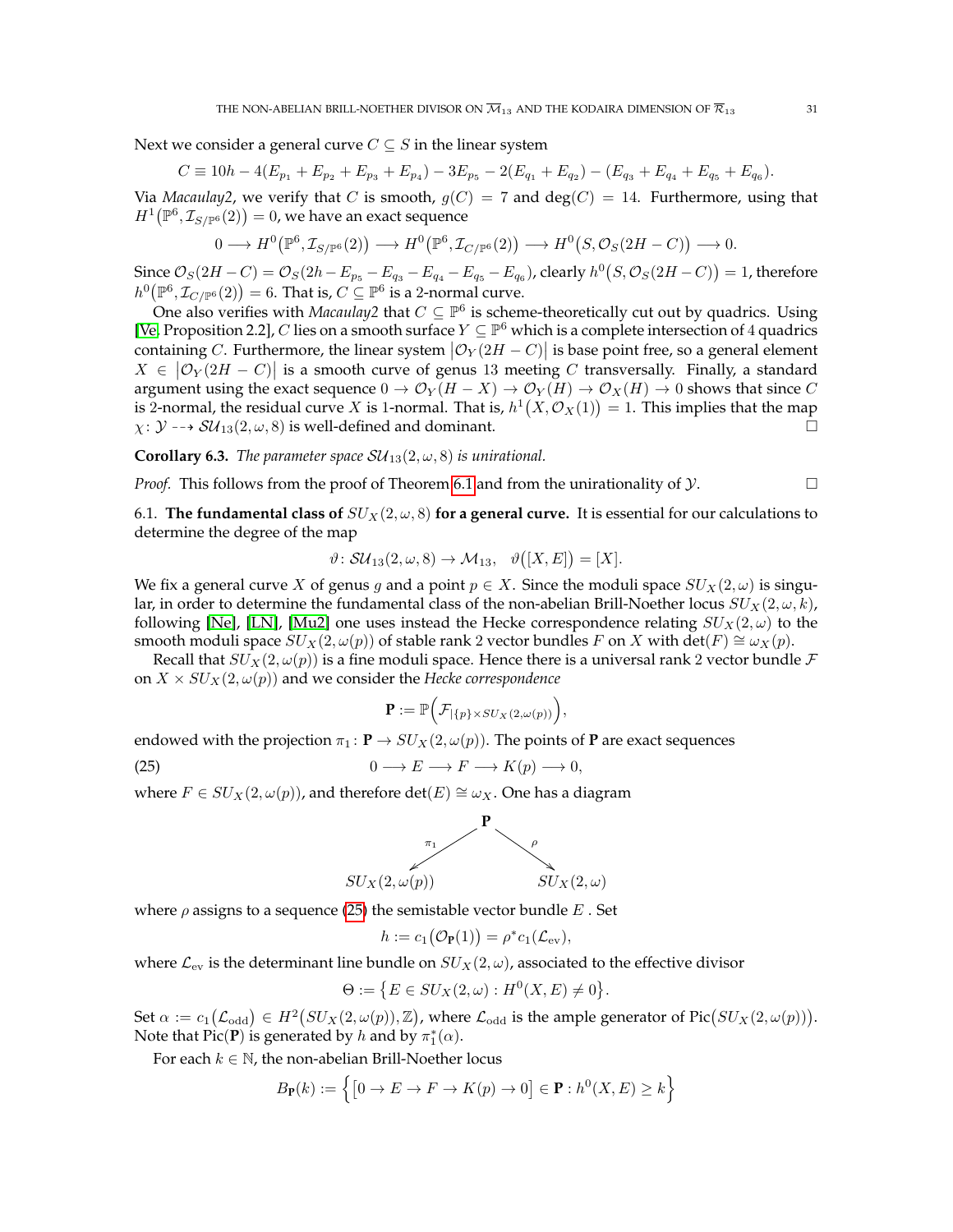has the structure of a Lagrangian degeneracy locus of expected codimension  $\beta(2, g, k) + 1 = 3g - 2 - 1$  $\binom{k+1}{2}$ , see [\[Mu2,](#page-41-4) Section 5] and [\[LN,](#page-41-30) Section 2]. As such, its virtual class  $[B_{\mathbf{P}}(k)]^{virt} \in H^*(\mathbf{P},\mathbb{Q})$  can be computed in terms of certain tautological classes, whose definition we recall now.

Following [\[Ne\]](#page-41-33), we consider the Künneth decomposition of the Chern classes of  $F$ , using that  $\det(\mathcal{F}) \cong \omega_X(p) \boxtimes \mathcal{L}_{\text{odd}}$  and write

$$
c_1(\mathcal{F}) = \alpha + (2g - 1)\varphi
$$
 and  $c_2(\mathcal{F}) = \chi + \psi + g\alpha \otimes \varphi$ ,

where  $\varphi \in H^2(X, \mathbb{Q})$  is the fundamental class of the curve,  $\chi \in H^4(SU_X(2, \omega(p)), \mathbb{Q})$  and  $\psi$  is in  $H^3(SU_X(2,\omega(p)),\mathbb{Q})\otimes H^1(X,\mathbb{Q})$ . Finally, we define the class

$$
\gamma \in H^6(SU_X(2,\omega(p)),\mathbb{Q})
$$

by the formula  $\psi^2=\gamma\otimes\varphi.$  One has the relation

$$
h^2 = \alpha h - \frac{\alpha^2 - \beta}{4} \in H^4(\mathbf{P}, \mathbb{Q}),
$$

from which we can recursively determine all powers of  $h$ . We summarize as follows:

<span id="page-31-0"></span>**Proposition 6.4.** For each  $n \geq 2$ , the following relation holds in  $H^*(P, \mathbb{Q})$ :

$$
h^{n} = \frac{h(-2\alpha + 2h)\sqrt{\beta} + \alpha^{2} - 2\alpha h + \beta}{\sqrt{\beta}(\alpha^{2} - \beta)} \left(\frac{\alpha + \sqrt{\beta}}{2}\right)^{n} + \frac{h(2\alpha - 2h)\sqrt{\beta} + \alpha^{2} - 2\alpha h + \beta}{\sqrt{\beta}(\alpha^{2} - \beta)} \left(\frac{\alpha - \sqrt{\beta}}{2}\right)^{n}.
$$

In this formula  $\sqrt{\beta}$  is a formal root of the class  $\beta$ . Applying [\[LN,](#page-41-30) Section 3] or [\[Mu2\]](#page-41-4) one can endow  $B_{\bf P}(k)$  with the structure of a Lagrangian degeneracy locus as follows. Let  $\mathcal E$  be the vector bundle on  $X \times P$  defined by the following exact sequence:

$$
0 \longrightarrow \mathcal{E} \longrightarrow (\mathrm{id} \times \pi_1)^*(\mathcal{F}) \longrightarrow (p_2)_*\big(\mathcal{O}_{\mathbf{P}}(1)\big) \longrightarrow 0,
$$

where  $p_2: X \times \mathbf{P} \to \mathbf{P}$  is the projection. Choose an effective divisor D of large degree on X and also denote by D its pull-back under  $X\times\mathbf{P}\to X.$  Then  $(p_2)_*(\mathcal{E}(\mathcal{E}(-D))$  and  $(p_2)_*(\mathcal{E}(D))$  are Lagrangian subbundles of  $(p_2)_*(\mathcal{E}(D)/\mathcal{E}(-D))$ . For each point  $t := [0 \to E \to F \to K(p) \to 0] \in \mathbf{P}$ , one has

$$
(p_2)_*\Big(\mathcal{E}(D)\Big)(t)\cap (p_2)_*\Big(\mathcal{E}/\mathcal{E}(-D)\Big)(t)\cong H^0(X,E).
$$

Assume from now on  $g = 13$  and  $k = 8$ , therefore we expect  $B_P(8)$  to be 1-dimensional. Applying the formalism for Lagrangian degeneracy loci [\[Mu2,](#page-41-4) Proposition 1.11], we find the following determinantal formula for its virtual fundamental class

 $\mathbf{I}$ 

(26) 
$$
[B_{P}(8)]^{\text{virt}} = \begin{vmatrix} c_{8} & c_{9} & c_{10} & c_{11} & c_{12} & c_{13} & c_{14} & c_{15} \\ c_{6} & c_{7} & c_{8} & c_{9} & c_{10} & c_{11} & c_{12} & c_{13} \\ c_{4} & c_{5} & c_{6} & c_{7} & c_{8} & c_{9} & c_{10} & c_{11} \\ c_{2} & c_{3} & c_{4} & c_{5} & c_{6} & c_{7} & c_{8} & c_{9} \\ c_{0} & c_{1} & c_{2} & c_{3} & c_{4} & c_{5} & c_{6} & c_{7} \\ 0 & 0 & c_{0} & c_{1} & c_{2} & c_{3} & c_{4} & c_{5} \\ 0 & 0 & 0 & 0 & 0 & 0 & c_{0} & c_{1} \end{vmatrix}
$$

<span id="page-31-1"></span> $\mathbf{I}$ 

where  $c_i \in H^{2i}(\mathbf{P}, \mathbb{Q})$  are defined recursively by the following formulas, see [\[LN,](#page-41-30) Corollary 4.2]:

<span id="page-31-3"></span>(27) 
$$
c_1 = h, \ c_2 = \frac{h^2}{2}, \ c_3 = \frac{1}{3} \left( \frac{h^3}{2} + \frac{\beta h}{4} - \frac{\gamma}{2} \right), \ c_4 = \frac{1}{4} \left( \frac{h^4}{6} + \frac{\beta h^2}{3} - \frac{2\gamma h}{3} \right),
$$

and for each  $n \geq 1$ ,

<span id="page-31-2"></span>(28) 
$$
(n+4)c_{n+4} - \frac{n+2}{2}\beta c_{n+2} + \left(\frac{\beta}{4}\right)^2 nc_n = hc_{n+3} - \left(\frac{\beta h}{4} + \frac{\gamma}{2}\right)c_{n+1}.
$$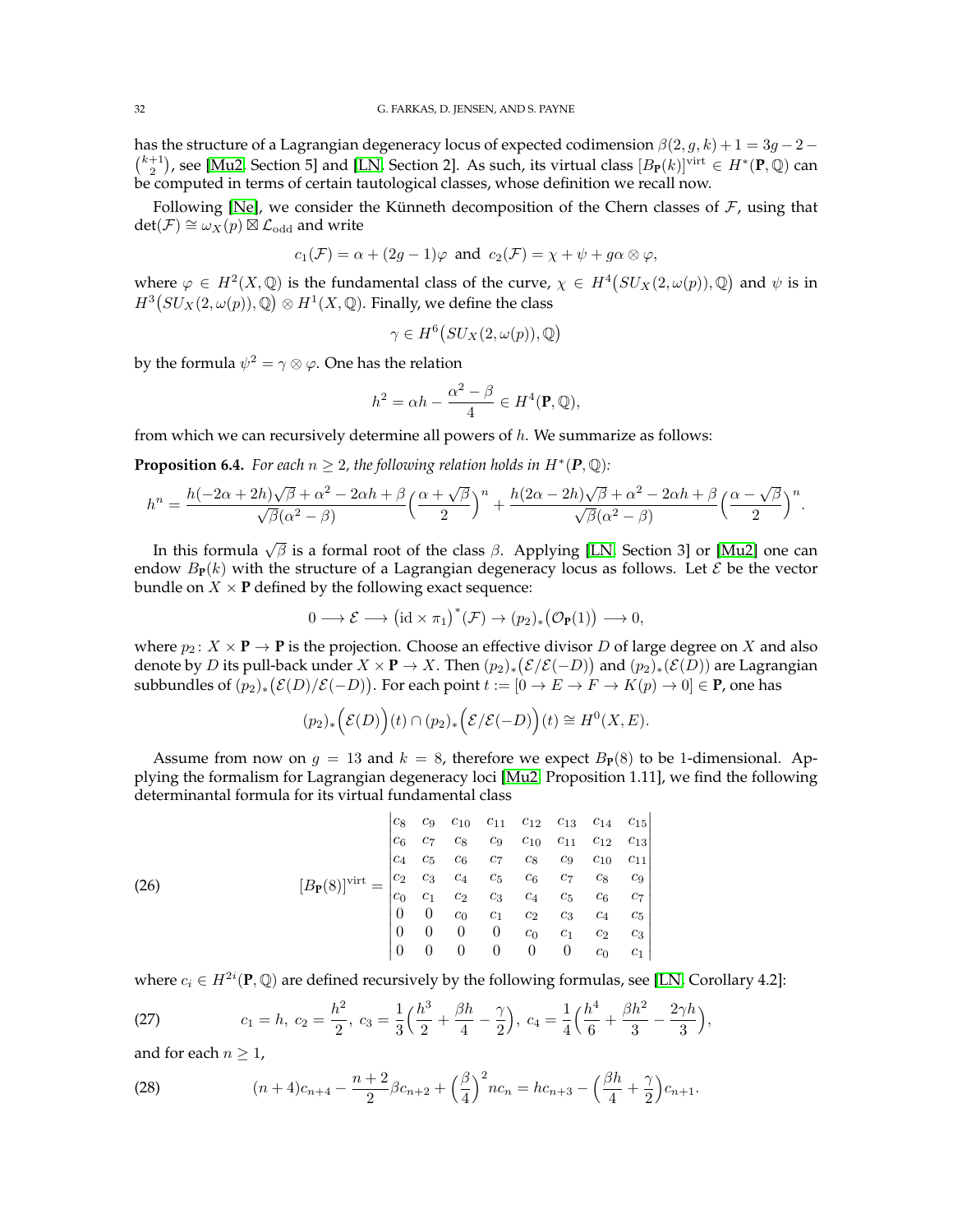In order to evaluate the determinant giving  $[B_{P}(8)]^{virt}$ , we shall use Proposition [6.4](#page-31-0) coupled with the formula of Thaddeus [\[Th\]](#page-42-3) determining all top intersection numbers of tautological classes on  $SU_X(2, \omega(p))$ . Precisely, for  $m + 2n + 3p = 3q - 3$ , one has

(29) 
$$
\int_{SU_X(2,\omega(p))} \alpha^m \cdot \beta^n \cdot \gamma^p = (-1)^{g-p} \frac{g!m!}{(g-p)!q!} 2^{2g-2-p} (2^q-2) B_q,
$$

where  $q = m + p + 1 - g$  and  $B_q$  denotes the Bernoulli number; those appearing in our calculation are:

<span id="page-32-2"></span>
$$
B_2 = \frac{1}{6}, B_4 = -\frac{1}{30}, B_6 = \frac{1}{42}, B_8 = -\frac{1}{30}, B_{10} = \frac{5}{66}, B_{12} = -\frac{691}{2730}, B_{14} = \frac{7}{6},
$$
  

$$
B_{16} = -\frac{3617}{510}, B_{18} = \frac{43867}{798}, B_{20} = -\frac{174611}{330}, B_{22} = \frac{854513}{138}, B_{24} = -\frac{236364091}{2730}.
$$

<span id="page-32-0"></span>**Theorem 6.5.** *For a general curve X of genus* 13, the locus  $SU_X(2,\omega,8)$  consists of three reduced points *corresponding to stable vector bundles.*

*Proof.* As explained, the Lagrangian degeneracy locus  $B_P(8)$  is expected to be a curve and we write

$$
[B_{\mathbf{P}}(8)]^{\text{virt}} = f(\alpha, \beta, \gamma) + h \cdot u(\alpha, \beta, \gamma),
$$

where  $f(\alpha, \beta, \gamma)$  and  $u(\alpha, \beta, \gamma)$  are homogeneous polynomials of degree 36 = 3g − 3 and 35 = 3g − 4, respectively.

Observe that if  $E \in SU_X(2, \omega, 8)$  then necessarily E is a stable bundle. Otherwise E is strictly semistable, in which case  $E = B \oplus (\omega_X \otimes B^{\vee})$ , where  $B \in W^3_{12}(X)$ , which contradicts the Brill-Noether Theorem on X. Since  $\rho$  is a  $\mathbb{P}^1$ -fibration over the locus of stable vector bundles, it follows that  $B_P(8)$  is a  $\mathbb{P}^1$ -fibration over  $SU_X(2,\omega,8)$ . Furthermore, applying [\[T2\]](#page-41-6), the Mukai-Petri map  $\mu_E$ is an isomorphism for each vector bundle  $E \in SU_X(2, \omega, 8)$ , therefore  $SU_X(2, \omega, 8)$  is a reduced zerodimensional cycle. We denote by  $a$  its length, thus we can write

(30) 
$$
[B_{\mathbf{P}}(8)] = [B_{\mathbf{P}}(8)]^{\text{virt}} = a\rho^*([E_0]) = f(\alpha, \beta, \gamma) + h \cdot u(\alpha, \beta, \gamma),
$$

where  $[E_0] \in SU_X(2,\omega)$  is general. Intersecting both sides of [\(30\)](#page-32-1) with h, we obtain

<span id="page-32-1"></span>
$$
h \cdot f(\alpha, \beta, \gamma) = -h \cdot \alpha u(\alpha, \beta, \gamma).
$$

Next observe that  $\rho^*([E_0]) \cdot \alpha = 2$ . Indeed, since  $\rho$  is a  $\mathbb{P}^1$ -fibration over the open locus of stable bundles and  $\omega_{\mathbf{P}} = \rho^*(\mathcal{L}_{\text{ev}}) \otimes \pi^*(-\alpha)$ , it follows that

$$
-2 = \deg(\omega_{\mathbf{P}|\rho^*([E_0])}) = \omega_{\mathbf{P}} \cdot \rho^*([E_0]) = -\alpha \cdot \rho^*([E_0]).
$$

Intersecting both sides of [\(30\)](#page-32-1) with  $\alpha$ , we find  $2a = h \cdot \alpha u(\alpha, \beta, \gamma) = -h \cdot f(\alpha, \beta, \gamma)$ , so

$$
a = |SU_X(2, \omega, 8)| = \frac{1}{2} \int_{\mathbf{P}} h f(\alpha, \beta, \gamma) = \frac{1}{2} \int_{SU_X(2, \omega(p))} f(\alpha, \beta, \gamma).
$$

We are left with the task of computing the degree 36 polynomial  $f(\alpha, \beta, \gamma)$ , which is a long but elementary calculation. We consider the determinant [\(26\)](#page-31-1) computing the class of  $B<sub>P</sub>(8)$ . First we substitute for each of the classes  $c_1, \ldots, c_{15}$  the expression in terms of  $\alpha, \beta, \gamma, h$  given by the recursion [\(28\)](#page-31-2), starting with the initial conditions [\(27\)](#page-31-3). Evaluating this determinant, we obtain a polynomial of degree 36 in the classes  $\alpha, \beta, \gamma$  and h. We recursively express all the powers  $h^n$  with  $n \geq 2$  and obtain a formula of the form  $[B_P(8)] = f(\alpha, \beta, \gamma) + h \cdot u(\alpha, \beta, \gamma)$ . We set  $h = 0$  in this formula and then we evaluate each monomial of degree 36 in  $\alpha$ ,  $\beta$ ,  $\gamma$  using Thaddeus' formulas [\(29\)](#page-32-2). At the end, we obtain  $f(\alpha, \beta, \gamma) = -6$ , which completes the proof of Theorem [6.5](#page-32-0)<sup>[3](#page-32-3)</sup>. . В последните последните под на пример, на пример, на пример, на пример, на пример, на пример, на пример, на<br>В последните под на пример, на пример, на пример, на пример, на пример, на пример, на пример, на пример, на пр

<span id="page-32-3"></span><sup>3</sup>The *Maple* file describing all the calculations explained here can be found at *https://www.mathematik.huberlin.de/farkas/gen13bn.mw*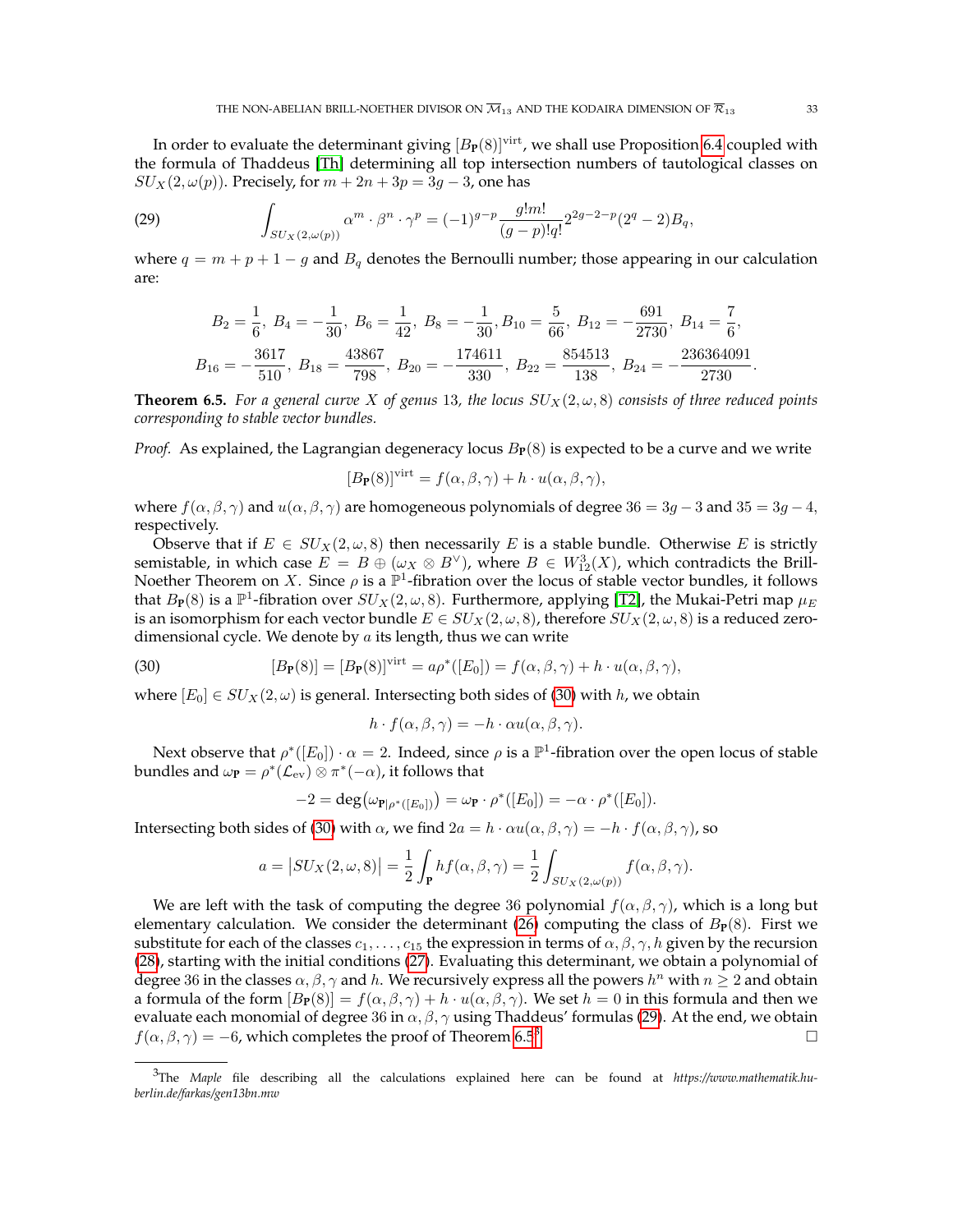### 7. THE NON-ABELIAN BRILL-NOETHER DIVISOR ON  $\overline{\mathcal{M}}_{13}$

<span id="page-33-0"></span>In this section we determine the class of the non-abelian Brill-Noether divisor  $\overline{MP}_{13}$  and prove Theorem [1.1.](#page-1-2) The results in this section also lay the groundwork for the proof that  $\overline{\mathcal{R}}_{13}$  is of general type.

#### 7.1. **Tautological classes on the universal non-abelian Brill-Noether locus.**

**Definition 7.1.** Let  $\mathcal{M}_{13}^\sharp$  be the open subset of  $\overline{\mathcal{M}}_{13}$  consisting of (i) smooth curves  $X$  of genus 13 with  $SU_X(2, \omega, 9) = \emptyset$ , or of (ii) 1-nodal irreducible curves  $[X/y \sim q]$ , where X is a 7-gonal smooth genus 12 curve,  $y, q \in X$ , and such that the multiplication map  $\phi_L \colon \mathrm{Sym}^2 H^0(X, L) \to H^0(X, L^{\otimes 2})$  is surjective for each  $L \in W^5_{15}(X)$ .

Note that  $\mathcal{M}_{13}^\sharp$  and  $\mathcal{M}_{13}\cup\Delta_0$  agree in codimension one, in particular we identify  $CH^1(\mathcal{M}_{13}^\sharp)$  with  $\mathbb{Q}\langle\lambda,\delta_0\rangle$ . We let  ${\cal S}{\cal U}^\sharp_{13}(2,\omega,8)$  be the moduli space of pairs  $[X,E]$ , with  $[X]\in{\cal M}_{13}^\sharp$  and  $E$  is a rank  $2$ vector bundle on  $X$  with  $\det(E)\cong \omega_X$  and  $h^0(X,E)\geq 8.$  We still denote by  $\vartheta\colon \mathcal{SU}_{13}^\sharp(2,\omega,8)\to \mathcal{M}_{13}^\sharp$ the forgetful map.

<span id="page-33-1"></span>**Proposition 7.2.** *The map*  $\vartheta\colon \mathcal{SU}_{13}^\sharp(2,\omega,8)\to \mathcal{M}_{13}^\sharp$  *is proper. Furthermore, for each*  $[X,E]\in \mathcal{SU}_{13}^\sharp(2,\omega,8)$ *the corresponding vector bundle* E *is globally generated.*

*Proof.* Suppose  $X \to T$  is a flat family of stable curves of genus 13, such that its generic fibre  $X_n$  is smooth and the special fibre  $X_0$  corresponds to a 1-nodal curve in  $\mathcal{M}_{13}^\sharp.$  The moduli space  $SU_{X_\eta}(2,\omega)$ specializes to a moduli space  $SU_{X_0}(2,\omega)$  that is a closed subvariety of the moduli space  $U_{X_0}(2,24)$  of *S*-equivalence classes of torsion free sheaves of rank 2 and degree 24 on  $X_0$ . The points in  $SU_{X_0}(2,\omega)$ are described in [\[Su\]](#page-41-34).

We claim that if  $E\in SU_{X_0}(2,\omega)$  satisfies  $h^0(X_0,E)\geq 8$ , then necessarily  $E$  is locally free, in which case  $\bigwedge^2 E \cong \omega_{X_0}$ . Suppose  $\nu \colon X \to X_0$  is the normalization map, let  $y, q \in X$  denote the inverse images of the node p of  $X_0$  and assume E is not locally free at p. Denoting by  $\mathfrak{m}_p \subseteq \mathcal{O}_{X_0,p}$  the maximal ideal, either (i)  $E_p \cong \mathfrak{m}_p \oplus \mathfrak{m}_p$ , or else (ii)  $E_p \cong \mathcal{O}_{X_0,p} \oplus \mathfrak{m}_p$ . In the first case  $E = \nu_*(F)$ , where F is a vector bundle of rank 2 on X with det(F)  $\cong \omega_X$ , that is,  $SU_X(2, \omega, 8) \neq \emptyset$ . Note that

$$
h^0(X, \det(F)) = 12 \le 2h^0(X, F) - 4,
$$

implying that F has a subpencil  $A \hookrightarrow F$ . Then  $A \in W_7^1(X)$  and  $L := \omega_X \otimes A^{\vee} \in W_{15}^5(X)$  is such that  $\phi_L\colon \mathrm{Sym}^2 H^0(X,L) \to H^0(X,L^{\otimes 2})$  is not surjective. This is ruled out by the definition of  $\mathcal{M}^{\sharp}_{13}.$ In case (ii), when  $E_p \cong \mathcal{O}_{X_0,p} \oplus \mathfrak{m}_p$ , one has an exact sequence

$$
0 \longrightarrow E \longrightarrow \nu_*(\widetilde{F}) \longrightarrow K(p) \longrightarrow 0,
$$

where  $\tilde{F} = \nu^*(E)/$  Torsion is a vector bundle on the smooth curve X and satisfies det( $F$ ) =  $\omega_X(y)$ , or det(F)  $\cong \omega_X(q)$ , see also [\[Su,](#page-41-34) 1.2]. Observe that also in this case F necessarily carries a subpencil, and we argue as before to rule out this possibility.

We now turn out to the last part of Proposition [7.2.](#page-33-1) Choose  $[X,E] \in {\cal S}{\cal U}_{13}^{\sharp}(2,\omega,8)$  and assume for simplicity  $X$  is smooth (the case when  $X$  is 1-nodal being similar). Assume  $E$  is not globally generated at a point  $q \in X$ . Then there exists a vector bundle  $F \in SU_X(2, \omega(-q), 8)$ , obtained from F by an elementary transformation at q. Note that  $h^0(X,\det(F)) \leq 2h^0(X,F) - 4$ , which forces F to have a subpencil  $A \hookrightarrow F$ . Necessarily, deg $(A) = 7$ . Since  $h^0(F) = h^0(A) + h^0(\omega_X \otimes A^{\vee}(-q))$ , setting  $L:=\omega_X\otimes A^\vee\in W^6_{17}(X)$ , it follows that the multiplication map

$$
H^0(X, L) \otimes H^0(X, L(-q)) \to H^0(X, L^{\otimes 2}(-q))
$$

is not surjective, and in particular the map  $Sym^2 H^0(X, L) \to H^0(X, L^{\otimes 2})$  is not surjective either. Then X possesses a stable rank 2 vector bundle with canonical determinant and  $9 = h^0(X, A) +$  $h^0(X, L)$  sections, which is not the case.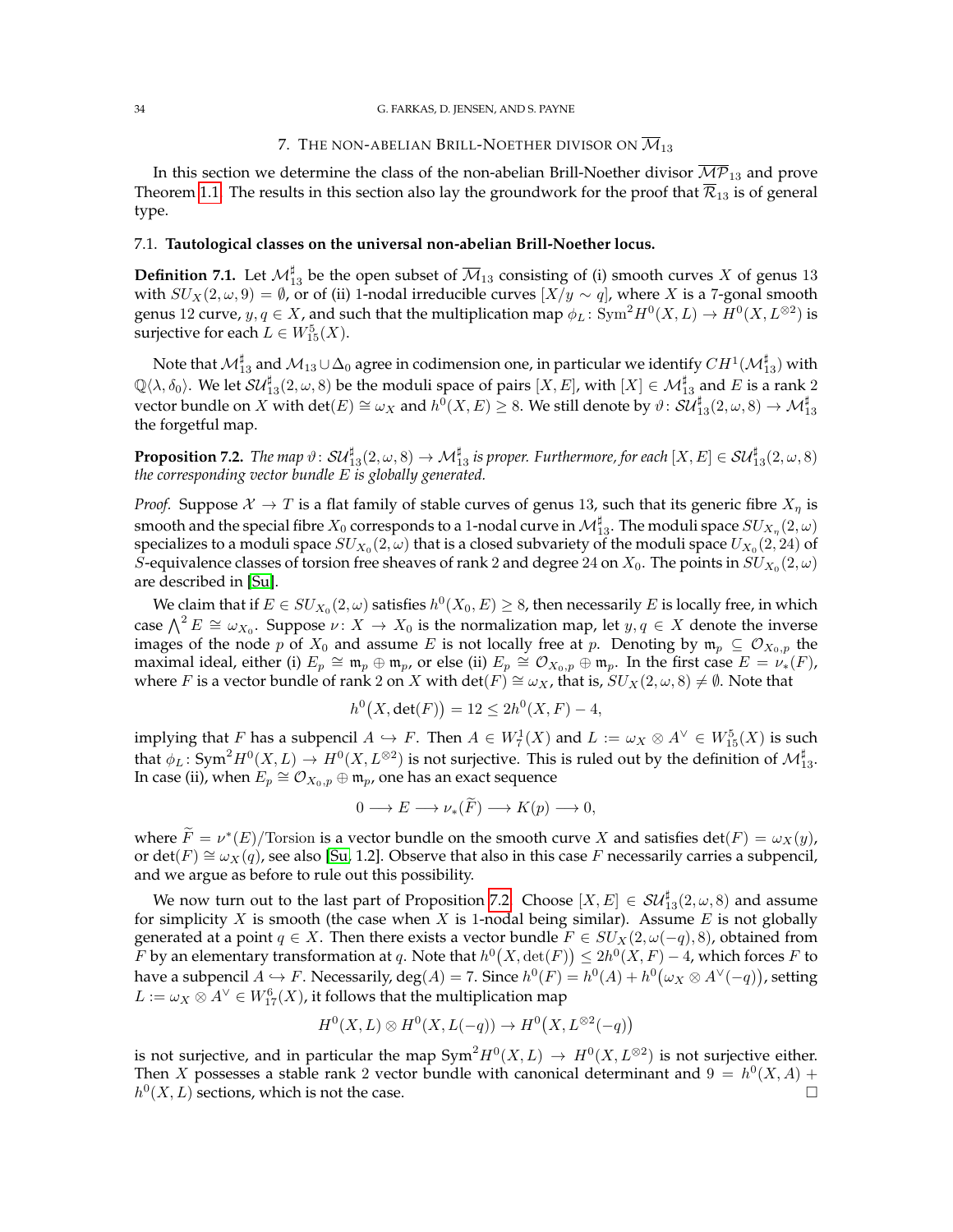Let us consider the universal genus 13 curve

$$
\wp\colon \mathcal{C}_{13}^\sharp\rightarrow \mathcal{SU}_{13}^\sharp(2,\omega,8),
$$

then let  $\mathfrak E$  be the universal rank two bundle over  $\mathcal{SU}_{13}^\sharp(2,\omega,8)$ . Note that we can normalize  $\mathfrak E$  is such a way that det( $\mathfrak{E}$ ) ≅  $\omega_{\wp}$ .

<span id="page-34-0"></span>**Definition 7.3.** We define the tautological class  $\gamma := \wp_*(c_2(\mathfrak{E})) \in CH^1(\mathcal{SU}_{13}^\sharp(2,\omega,8)).$ 

We aim to determine the push-forward to  $\mathcal{M}_{13}^\sharp$  of the class  $\gamma$  in terms of  $\lambda$  and  $\delta_0.$  To that end, we begin with the following:

<span id="page-34-1"></span>**Proposition 7.4.** *The push-forward*  $\wp_*(\mathfrak{E})$  *is a locally free sheaf of rank* 8 *and* 

$$
c_1(\wp_*(\mathfrak{E})) = \vartheta^*(\lambda) - \frac{\gamma}{2} \in CH^1(\mathcal{SU}_{13}^\sharp(2,\omega,8)).
$$

*Proof.* The fact that  $\wp_*(\mathfrak{E})$  is locally free follows from [\[Ha\]](#page-41-35). We apply Grothendieck-Riemann-Roch to the curve  $\wp\colon \mathcal{C}^\sharp_{13}\to \mathcal{SU}^\sharp_{13}(2,\omega,8)$  and to the vector bundle  $\mathfrak C$  to obtain:

$$
\operatorname{ch}(\wp_!(\mathfrak{E})=\wp_*\Big[\Big(2+c_1\big(\mathfrak{E}\big)+\frac{c_1^2(\mathfrak{E})-2c_2(\mathfrak{E})}{2}+\cdots\Big)\cdot\Big(1-\frac{c_1(\Omega_\wp^1)}{2}+\frac{c_1^2(\Omega_\wp^1)+c_2(\Omega_\wp^1)}{12}+\cdots\Big)\Big].
$$

We consider the degree one terms in this equality. Using [\[HM,](#page-41-0) page 49], observe that

$$
c_1(\Omega^1_\wp) = c_1(\omega_\wp) \text{ and } \varphi_*\Big(\frac{c_1^2(\Omega^1_\wp) + c_2(\Omega^1_\wp)}{12}\Big) = \vartheta^*(\lambda).
$$

By Serre duality, observe that  $R^1\wp_*(\mathfrak{E})\cong \wp_*(\mathfrak{E})^\vee$ , therefore one can write:

$$
2c_1(\wp_*(\mathfrak{E})) = c_1(\wp_*(\mathfrak{E})) - c_1(R^1\wp_*(\mathfrak{E})) = 2\vartheta^*(\lambda) - \frac{1}{2}\wp_*(c_1^2(\omega_{\wp})) + \frac{1}{2}\wp_*(c_1^2(\omega_{\wp})) - \gamma,
$$

which leads to the claimed formula.

In view of our future applications to  $\overline{\mathcal{R}}_{13}$ , we introduce the rank 6 vector bundle

<span id="page-34-2"></span>
$$
\mathcal{M}_{\mathfrak{E}} := \operatorname{Ker}\bigl\{\wp^*(\wp_*(\mathfrak{E})) \to \mathfrak{E}\bigr\}.
$$

The fibre  $M_E:=\mathcal{M}_\mathfrak{E}[X,E]$  over a point  $[X,E]\in \mathcal{SU}_{13}^\sharp(2,\omega,8)$  sits in an exact sequence

(31) 
$$
0 \longrightarrow M_E \longrightarrow H^0(X, E) \otimes \mathcal{O}_X \xrightarrow{\text{ev}} E \longrightarrow 0.
$$

<span id="page-34-3"></span>**Proposition 7.5.** *The following formulas hold:*  $c_1(\mathcal{M}_\mathfrak{E}) = \wp^*\Big(\vartheta^*(\lambda) - \frac{\gamma}{2}\Big) - c_1(\omega_\wp)$  and

$$
c_2(\mathcal{M}_\mathfrak{E}) = \wp^* c_2(\wp_* \mathfrak{E}) - c_2(\mathfrak{E}) - c_1(\omega_\wp) \cdot \wp^* \big(\vartheta^*(\lambda) - \frac{\gamma}{2}\big) + c_1^2(\omega_\wp).
$$

*Proof.* This follows from the splitting principle applied to  $M_{\mathfrak{E}}$ , coupled with Proposition [7.4.](#page-34-1)  $\Box$ 

7.2. **The resonance divisor in genus** 13**.** A general curve X of genus 13 has 3 stable vector bundles  $E\in SU_{X}(2,\omega,8).$  In this case  $h^0\big(X,\det(E)\big)=2h^0(X,E)-3,$  which implies that requiring  $E$  to carry a subpencil defines a divisorial condition on the moduli space  $SU_{13}(2,\omega,8)$  and thus on  $\mathcal{M}_{13}$ . For a vector bundle  $E \in SU_X(2, \omega)$ , we denote its determinant map by

$$
d\colon \bigwedge^2 H^0(X,E) \to H^0(X,\omega_X).
$$

**Definition 7.6.** The *resonance divisor*  $\mathfrak{Res}^{\sharp}_{13}$  is the locus of curves  $[X] \in \mathcal{M}^{\sharp}_{13}$  for which

$$
G(2, H^0(X, E)) \cap \mathbb{P}(\text{Ker}(d)) \neq \emptyset,
$$

for some vector bundle  $E\in SU_{X}(2,\omega,8).$  In other words,  $\mathfrak{Res}^{\sharp}_{13}$  is the locus of  $[X]$  for which there exists an element  $0 \neq a \wedge b \in \bigwedge^2 H^0(X, E)$  such that  $d(a \wedge b) = 0$ .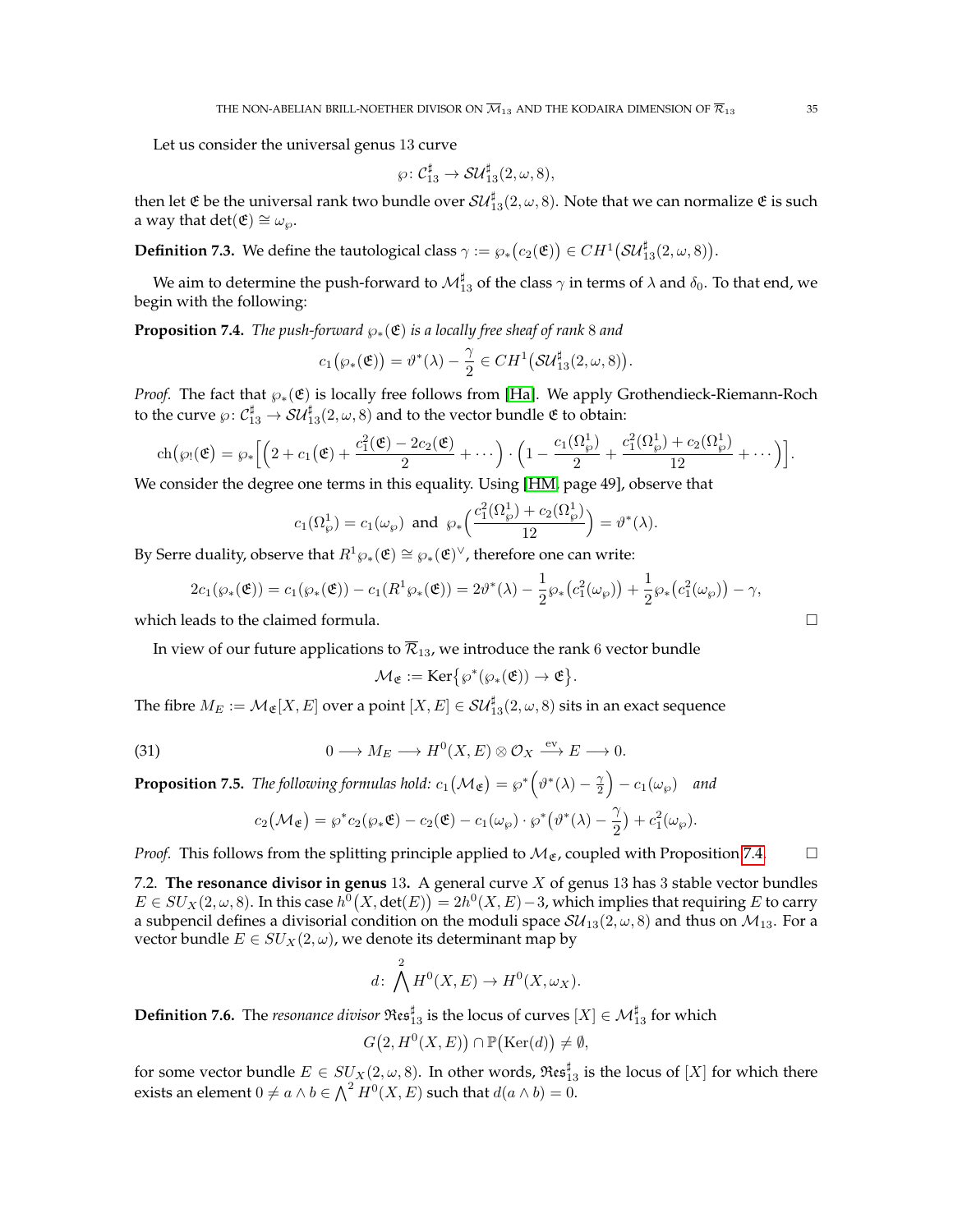We set  $\mathfrak{Res}_{13}:=\mathfrak{Res}^{\sharp}_{13}\cap\mathcal{M}_{13}.$  Note that  $\mathfrak{Res}^{\sharp}_{13}$  comes with an induced scheme structure under the proper map  $\vartheta\colon\mathcal{SU}_{13}^\sharp(2,\omega,8)\to\mathcal{M}_{13}^\sharp.$  The points in  $\mathfrak{Res}^\sharp_{13}$  correspond to those curves  $X$  for which a vector bundle  $E \in SU_X(2, \omega, 8)$  carries a subpencil (which is generated by the sections  $a,b\in H^0(X,E)$  with  $d(a\wedge b)=0$ ). The class  $[\mathfrak{Res}^\sharp_{13}]$  can be computed in terms of certain tautological classes over  $\mathcal{SU}_{13}^\sharp(2,\omega,8)$ . On the other hand, we have a geometric characterization of points in  $\Re \epsilon_{13}$ , and it turns out that the resonance divisor coincides with  $\mathfrak{D}_{13}$  away from the heptagonal locus  $\mathcal{M}_{13,7}^1$ .

*Proof of Theorem [1.7.](#page-3-1)* We show that one has the following equality of effective divisors

$$
\mathfrak{Res}_{13}=\mathfrak{D}_{13}+3\cdot \mathcal{M}^1_{13,7}
$$

on  $\mathcal{M}_{13}$ . Indeed, let us assume  $[X]\in \mathfrak{Res}_{13}\setminus \mathcal{M}_{13,7}^1$  and let  $E\in SU_{X}(2,\omega,8)$  be the vector bundle which can be written as an extension

(32) 
$$
0 \longrightarrow A \longrightarrow E \longrightarrow \omega_X \otimes A^{\vee} \longrightarrow 0,
$$

where  $h^0(X, A) \geq 2$ . Since  $\text{gon}(X) = 8$ , and since  $8 \leq h^0(X, E) \leq h^0(X, A) + h^0(X, \omega_X \otimes A^{\vee})$ , it follows that  $A\in W^1_8(X)$  and  $L:=\omega_X\otimes A^\vee\in W^5_{16}(X).$  If such an extension exists, then the map  $\phi_L$ is not surjective, therefore  $[X] \in \mathfrak{D}_{13}$ .

Conversely, if  $[X] \in \mathfrak{D}_{13}$ , there is some  $L \in W^5_{16}(X)$  such that the multiplication map  $\phi_L$  is not surjective. For [X] a general point of an irreducible component of  $\mathfrak{D}_{13}$ , we may assume that the multiplication map  $\phi_L$  has corank 1, for else  $\varphi_L \colon X \hookrightarrow \mathbb{P}^5$  lies on a  $(2,2,2)$  complete intersection in  $\mathbb{P}^5$ , which is a (possibly degenerate)  $K3$  surface. But the locus of curves  $[X] \in \mathcal{M}_{13}$  lying on a (possibly degenerate) K3 surface cannot exceed  $g + 19 = 32 < 3g - 4$ , a contradiction. We let

$$
E \in \mathbb{P}\big(\mathrm{Ext}^1(L, \omega_X \otimes L^{\vee})\big)
$$

be the *unique* vector bundle with  $h^0(X, E) = h^0(X, L) + h^0(X, \omega_X \otimes L^{\vee}) = 8$ . The argument of Proposition [6.2](#page-28-1) shows that  $E$  is stable, otherwise there would exist an effective divisor  $M$  of degree 4 on X such that  $L(-M) \in W^3_{12}(X)$ . Since  $\rho(13,3,12) = -3$ , the locus of curves  $[X] \in \mathcal{M}_{13}$  with  $W_{12}^3(X) \neq \emptyset$  has codimension at least three in  $\mathcal{M}_{13}$ , hence this situation does not occur along a component of  $\mathfrak{D}_{13}$ . Summarizing, away from the divisor  $\mathcal{M}^1_{13,7}$ , the divisors  $\mathfrak{Res}_{13}$  and  $\mathfrak{D}_{13}$  coincide.

We now show that  $\mathcal{M}^1_{13,7}$  appears with multiplicity 3 inside  $\mathfrak{Res}_{13}$ . Let  $X$  be a general 7-gonal curve of genus 13 and let  $A\in W^1_7(X)$  denote its (unique) degree 7 pencil. Set  $L:=\omega_X\otimes A^\vee\in W^6_{17}(X)$ . Each vector bundle  $E \in SU_X(2, \omega, 8)$  that has a subpencil appears as an extension

(33) 
$$
0 \longrightarrow A \longrightarrow E \stackrel{j}{\longrightarrow} L \longrightarrow 0.
$$

In this case  $h^0(X, E) = h^0(X, A) + h^0(X, L) - 1$ . That is,  $V := \text{Im}\big\{H^0(E) \stackrel{j}{\to} H^0(L)\big\}$  is 6-dimensional. Furthermore, the multiplication map

$$
\mu_V \colon V \otimes H^0(X, L) \to H^0(X, L^{\otimes 2})
$$

is not surjective. Conversely, each 6-dimensional subspace  $V\subseteq H^0(X,L)$  such that  $\mu_V$  is not surjective leads to a vector bundle  $E \in \mathbb{P}(\text{Ext}^1(L, A))$  with  $h^0(X, E) = 8$ . The corresponding bundle E is stable unless V is of the form  $H^0(X, L(-p))$  for a point  $p \in X$ , in which case E can also be realized as an extension

$$
0 \longrightarrow L(-p) \longrightarrow E \longrightarrow A(p) \longrightarrow 0.
$$

To determine the number of such subspaces  $V \subseteq H^0(X,L)$ , we consider the projective space  $\mathbf{P}^6 := \mathbb{P}\big( H^0(X, L)^\vee \big)$  and consider the vector bundle  $\mathcal A$  on  $\mathbf{P}^6$  with fibre

$$
\mathcal{A}(V) = \frac{V \otimes H^0(X, L)}{\bigwedge^2 V}
$$

over a point  $[V]\in \mathbf{P}^6.$  There exists a bundle morphism  $\mu\colon \mathcal{A}\to H^0(X,L^{\otimes 2})\otimes \mathcal{O}_{\mathbf{P}^6}$  given by multiplication and the subspaces  $[V] \in \mathbf{P}^6$  for which  $\mu_V$  is not surjective (or, equivalently,  $\mu^{\vee}$  is not injective)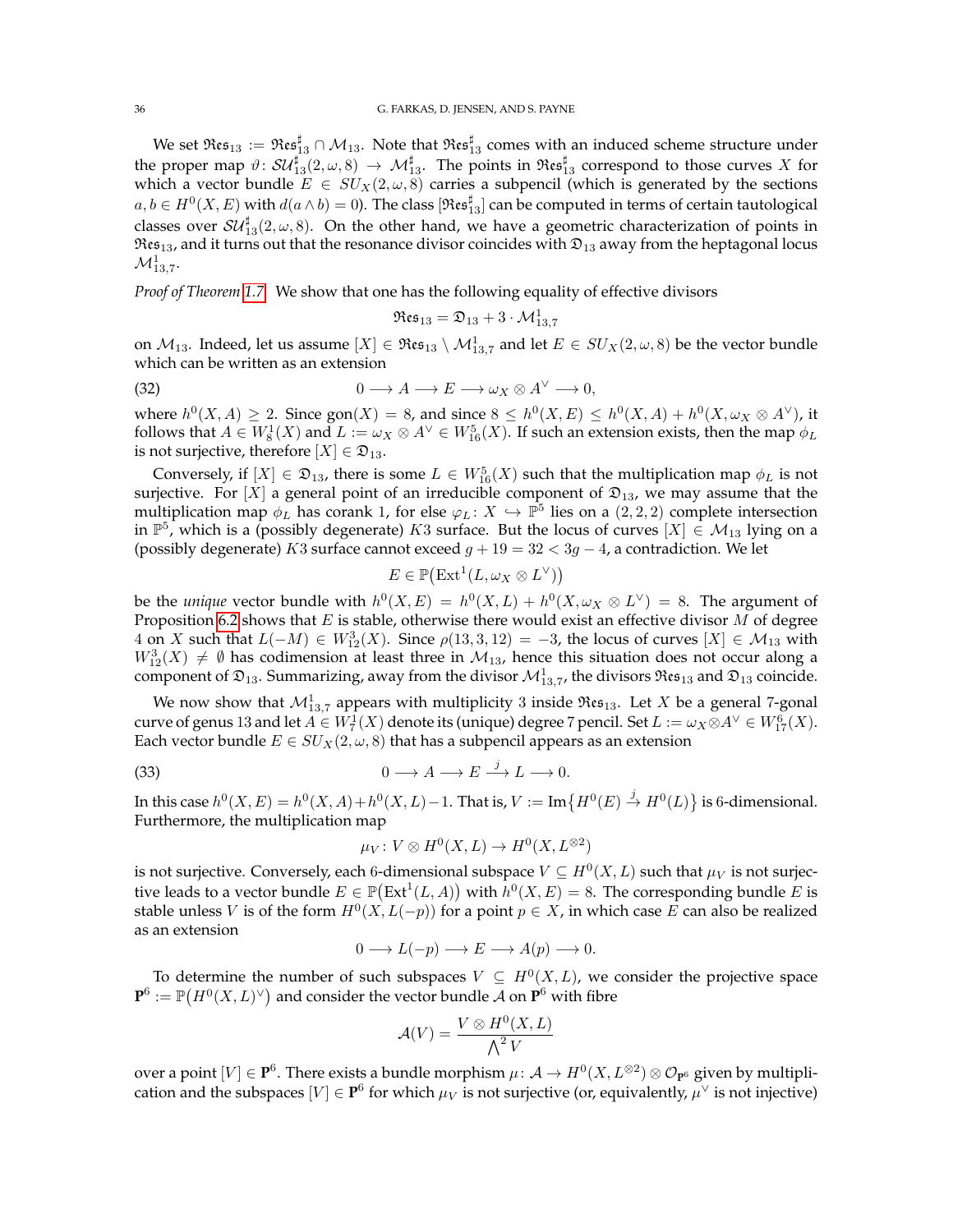are precisely those lying in the degeneracy locus of  $\mu$ , that is, for which  $rk(\mu(V)) = 21$ . Applying the Porteous formula we find

$$
[Z_{21}(\mu)] = c_6 \Big( H^0(X, L^{\otimes 2})^{\vee} \otimes \mathcal{O}_{\mathbf{P}^6} - \mathcal{A}^{\vee} \Big) = c_6(-\mathcal{A}).
$$

To compute the Chern classes of  $A$ , we recall that via the Euler sequence the rank  $6$  vector bundle  $M_{\mathbf{P}^6}$  on  $\mathbf{P}^6$  with  $M_{\mathbf{P}^6}(V) = V ⊆ H^0(X, L)$  can be identified with  $\Omega_{\mathbf{P}^6}(1)$ . Then A is isomorphic to  $M_{\mathbf{P}^6} \otimes H^0(X,L)/\bigwedge^2 M_{\mathbf{P}^6}.$  From the exact sequence

$$
0\longrightarrow \bigwedge^2 M_{\mathbf{P}^6}\longrightarrow \bigwedge^2 H^0(X,L)\otimes \mathcal{O}_{\mathbf{P}^7}\longrightarrow M_{\mathbf{P}^6}(1)\longrightarrow 0,
$$

recalling that  $c_{\text{tot}}(M_{\text{P}^6}) = \frac{1}{1+h}$ , where  $h = c_1(\mathcal{O}_{\text{P}^6}(1))$ , we find  $c_{\text{tot}}(\bigwedge^2 M_{\text{P}^6}) = \frac{1+2h}{(1+h)^7}$ , therefore

$$
[Z_{21}(\mu)] = \left[\frac{1}{(1+h)^7} \cdot \frac{(1+h)^7}{1+2h}\right]_6 = \left[\frac{1}{1+2h}\right]_6 = 2^6 \cdot h^6 = 64.
$$

From this, we subtract the excess contribution corresponding to the locus  $X\stackrel{|L|}{\hookrightarrow} \mathbf{P}^6$ , parametrizing the subspaces  $V = H^0(X, L(-p))$  corresponding to unstable bundles. This locus appears in the class  $[Z_{21}(\mu)]$  with a contribution of

$$
c_1\Big(\mathrm{Ker}(\mu^\vee)\otimes\mathrm{Coker}(\mu^\vee)-N_{X/{\bf P}^6}\Big)=-5c_1\big(\mathrm{Ker}(\mu^\vee)\big)+c_1\big(\mathcal{A}_{|X}^\vee\big)-c_1(N_{X/{\bf P}^6}).
$$

The restriction to  $X\subseteq{\bf P}^6$  of the kernel bundle of  $\mu^\vee$  can be identified with  $L^\vee$ , whereas  $c_1\big({\cal A}_{|X}^\vee\big)=$  $-2c_1(M_{\mathbf{P}^6|X}) = 2 \deg(L)$ . Furthermore  $c_1(N_{X/\mathbf{P}^6}) = 7 \deg(L) + 2g(X) - 2$ . All in all, the excess contribution to  $[Z_{21}(\mu)]$  coming from X equals

$$
10 \deg(L) + 2 \deg(L) - 7 \deg(L) - 2g(X) - 2 = 5 \cdot 17 - 24 = 61.
$$

Therefore, for a general curve  $[X] \in \mathcal{M}^1_{13,7}$ , there are  $3 = 64 - 61$  vector bundles  $E \in SU_X(2, \omega, 8)$ having A as a subpencil, which finishes the proof.

We are now in a position to explain how Theorems [1.3](#page-2-1) and [1.7](#page-3-1) provide enough geometric information to determine the push-forward to  $\mathcal{M}^{\sharp}_{13}$  of the class  $\gamma.$ 

<span id="page-36-0"></span>**Proposition 7.7.** *One has*  $\vartheta_*(\gamma) = \frac{11288}{143} \lambda - \frac{1582}{143} \delta_0 \in CH^1(\mathcal{M}_{13}^{\sharp}).$ 

*Proof.* The divisor  $\mathfrak{Res}^{\sharp}_\mathbf{13}$  is defined as the push-forward under  $\vartheta\colon\mathcal{SU}_{13}^{\sharp}(2,\omega,8)\to\mathcal{M}_{13}^{\sharp}$  of the locus where the fibres of the morphism of vector bundles

$$
d\colon \bigwedge^2 \wp_*(\mathfrak{E}) \to \wp_*(\omega_{\wp})
$$

contain a rank two tensor in their kernel. To compute the class of this locus, we use Proposition [7.4](#page-34-1) in combination with [\[FR,](#page-41-25) Theorem  $1.1]$ <sup>[4](#page-36-1)</sup>:

$$
[\mathfrak{Res}^\sharp_{13}] = 132\Big(c_1\big(\wp_*(\omega_\wp)\big) - \frac{13}{4}c_1\big(\wp_*(\mathfrak{E})\big)\Big) = 132\Big(-\frac{9}{4}\vartheta^*(\lambda) + \frac{13}{8}\gamma\Big).
$$

Using [\[HM\]](#page-41-0) we write  $[{\overline{\mathcal M}}_{1}^{1}]$  $\begin{bmatrix} 1 \\ 13.7 \end{bmatrix} = 6 \cdot (48\lambda - 7\delta_0 - \cdots)$  for the class of the heptagonal locus, while the class  $[\mathfrak{D}_{13}]$  is computed by Theorem [1.4.](#page-2-2) Since  $\deg(\vartheta) = 3$ , we then find

$$
\vartheta_*(\gamma) = \frac{48}{13} \left( \frac{5059}{264} \lambda - \frac{749}{264} \delta_0 + \frac{9}{8} \lambda + \frac{3}{132} (48 \lambda - 7 \delta_0) \right) = \frac{1128}{143} \lambda - \frac{1582}{143} \delta_0.
$$

<span id="page-36-1"></span><sup>&</sup>lt;sup>4</sup>The result in [\[FR\]](#page-41-25) is stated for a morphism of vector bundles of the form Sym<sup>2</sup>(E)  $\to$  F. An immediate inspection of the proof shows though that the *same formula* applies also in the setting of a morphism of the form  $\bigwedge^2(\mathcal{E}) \to \mathcal{F}$ .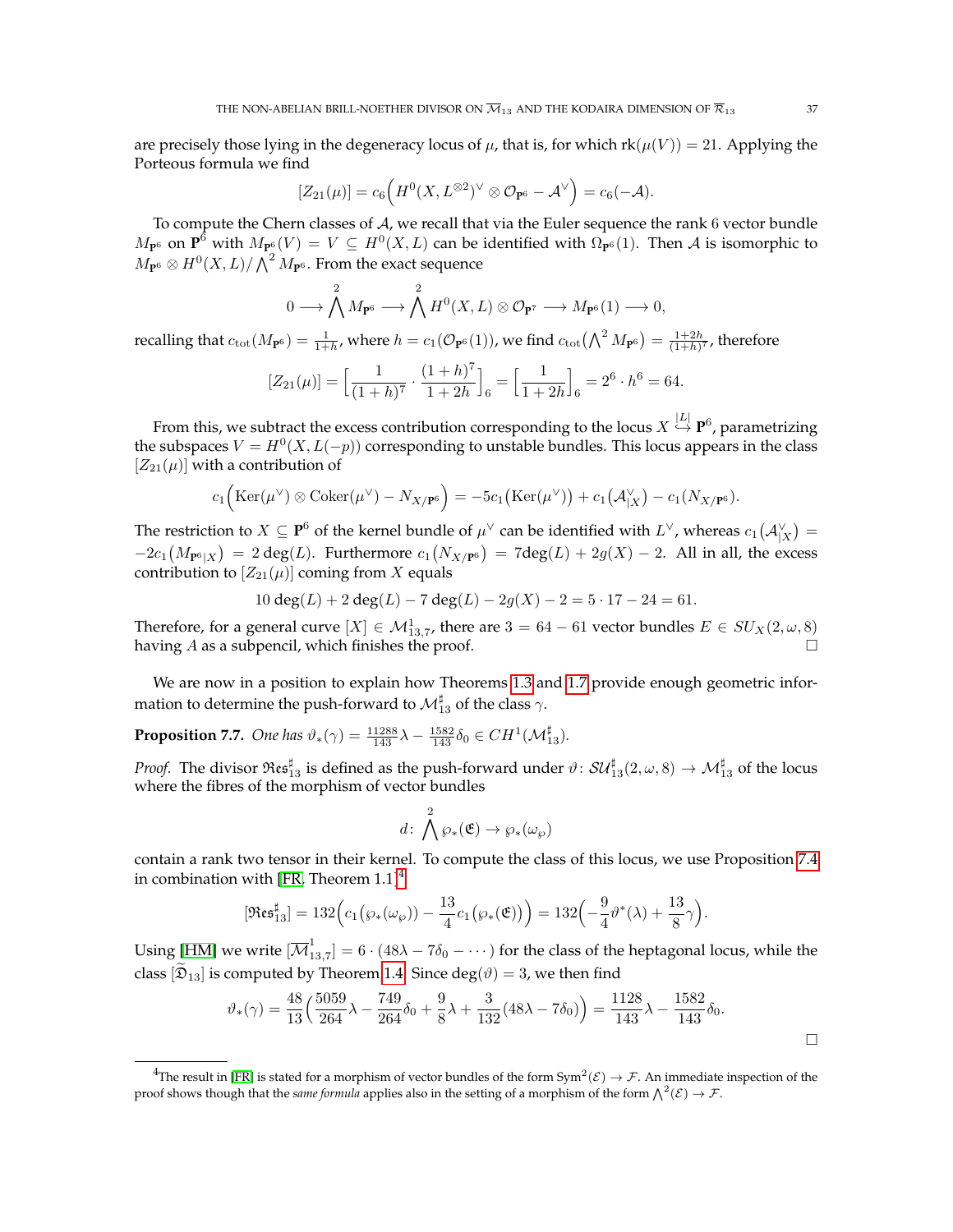38 G. FARKAS, D. JENSEN, AND S. PAYNE

## 7.3. The class of the non-abelian Brill-Noether divisor on  $\overline{\mathcal{M}}_{13}$ .

In the introduction, we defined the non-abelian Brill-Noether divisor  $\mathcal{MP}_{13}^\sharp$  as the locus of curves  $[X] \in \mathcal{M}_{13}^{\sharp}$  for which there exists  $E \in SU_X(2, \omega, 8)$  such that the map

$$
\mu_E \colon \text{Sym}^2 H^0(X, E) \to H^0(X, \text{Sym}^2 E)
$$

is not an isomorphism, or equivalently, the scheme  $SU_X(2,\omega,8)$  is not reduced. We now compute the class of this divisor.

*Proof of Theorem [1.1.](#page-1-2)* The locus  $\mathcal{MP}_{13}^\sharp$  is the push-forward under the proper map  $\vartheta$  of the degeneracy locus of the following map of vector bundles over  ${\cal S}{\cal U}^\sharp_{13}(2,\omega,8)$ :

$$
\text{Sym}^2 \wp_*(\mathfrak{E}) \to \wp_*(\text{Sym}^2 \mathfrak{E}).
$$

Using Grothendieck-Riemann-Roch for  $\wp\colon \mathcal{C}^\sharp_{13}\to \mathcal{SU}^\sharp_{13}(2,\omega,8)$ , we compute

$$
c_1\Big(p_*(\text{Sym}^2 \mathfrak{E})\Big) = \wp_*\Big[\Big(3+3c_1\big(\mathfrak{E}\big)+\frac{5c_1^2(\mathfrak{E})-8c_2(\mathfrak{E})}{2}\Big)\cdot \Big(1-\frac{c_1(\Omega_{\wp}^1)}{2}+\frac{c_1^2(\Omega_{\wp}^1)+c_2(\Omega_{\wp}^1)}{12}\Big)\Big]_2.
$$

Using again that  $\;12\wp_*\Big(c^2_1(\Omega^1_\wp)+c_2(\Omega^1_\wp)\Big)=\vartheta^*(\lambda)$ , we conclude that

$$
c_1(\wp_*(\mathrm{Sym}^2 \mathfrak{E})\Big) = 3\vartheta^*(\lambda) + \wp_*(c_1^2(\omega_{\wp})) - 4\gamma = \vartheta^*\big(15\lambda - \delta_0\big) - 4\gamma.
$$

Via Proposition [7.4,](#page-34-1) we have  $c_1\big(\mathrm{Sym}^2\wp_*(\mathfrak{E})\big)=9c_1\big(\wp_*(\mathfrak{E})\big)=9\big(\vartheta^*(\lambda)-\frac{\gamma}{2}\big)$ , yielding

$$
[\mathcal{MP}^\sharp_{13}] = \vartheta_* \Big( c_1 \big( \wp_*( \mathrm{Sym}^2 \mathfrak{E}) - \mathrm{Sym}^2 \wp_*( \mathfrak{E}) \big) \Big) = 3(6 \lambda - \delta_0) + \frac{\vartheta_* (\gamma)}{2}
$$

Substituting via Proposition [7.7,](#page-36-0) we find  $[\mathcal{MP}^\sharp_{13}] = \frac{1}{143} (8218 \lambda - 1220 \delta_0)$ 

# 8. THE KODAIRA DIMENSION OF  $\overline{\mathcal{R}}_{13}$ .

<span id="page-37-0"></span>We turn our attention to showing that the Prym moduli space  $\overline{\mathcal{R}}_{13}$  is a variety of general type. We begin by recalling basics on the geometry of the moduli of Prym variety, referring to [\[FL\]](#page-41-17) for details. We denote by  $\overline{\Re}_g := \overline{\Re}_g (\mathcal{B} \mathbb{Z}_2)$  the Deligne-Mumford stack of *Prym curves* of genus g classifying triples  $[Y, \eta, \beta]$ , where Y is a nodal curve of genus g such that each of its rational components meets the rest of the curve in at least two points,  $\eta \in Pic^0(Y)$  is a line bundle of total degree 0 such that  $\eta_{|R} = \mathcal{O}_R(1)$  for every rational component  $R \subseteq Y$  with  $|R \cap \overline{Y \setminus R}| = 2$  (such a component is called *exceptional*), and  $\beta \colon \eta^{\otimes 2} \to \mathcal{O}_Y$  is a morphism generically non-zero along each non-exceptional component of Y. Let  $\overline{\mathcal{R}}_g$  be the coarse moduli space of  $\mathfrak{R}_g$ . One has a finite cover

$$
\pi\colon \overline{\mathcal{R}}_g\rightarrow \overline{\mathcal{M}}_g.
$$

8.1. **The boundary divisors of**  $\overline{\mathcal{R}}_g$ . The geometry of the boundary of  $\overline{\mathcal{R}}_g$  is described in [\[FL\]](#page-41-17) and we recall some facts. If  $[X_{yq} = X/y \sim q] \in \Delta_0 \subseteq \overline{\mathcal{M}}_q$  is such that  $[X, y, q] \in \mathcal{M}_{q-1, 2}$ , denoting by  $\nu: X \to X_{yq}$  the normalization map, there are three types of Prym curves in the fibre  $\pi^{-1}([X_{yq}]).$ First, one can choose a non-trivial 2-torsion point  $\eta \in Pic^0(X_{yq})$ . If  $\nu^*(\eta) \neq \mathcal{O}_X$ , this amounts to choosing a 2-torsion point  $\eta_X \in \text{Pic}^0(X)[2]\setminus \{\mathcal{O}_X\}$  together with an identification of the fibres  $\eta_X(y)$ and  $\eta_X(q)$  at the points y and q respectively. As we vary  $[X, y, q]$ , points of this type fill-up the boundary divisor  $\Delta_0^{'}$  in  $\overline{\mathcal{R}}_g$ . The Prym curves corresponding to the situation  $\nu^*(\eta)\cong\mathcal{O}_X$  fill-up the boundary divisor  $\Delta_0^{"}$ . Finally, choosing a line bundle  $\eta_X$  on  $X$  with  $\eta_X^{\otimes 2} \cong \mathcal{O}_X(-y-q)$  leads to a Prym curve  $[Y := X \cup_{y,q} R, \eta, \beta]$ , where R is a smooth rational curve meeting X at y and q and  $\eta \in \text{Pic}^0(Y)$  is a line bundle such that  $\eta_{|X} = \eta_X$  and  $\eta_{|R} = \mathcal{O}_R(1)$ . Points of this type fill-up the boundary divisor  $\Delta_0^{\rm ram}$  of  $\overline{\mathcal{R}}_g.$ 

. — Первый профессиональный профессиональный профессиональный профессиональный профессиональный профессиональн<br>В профессиональный профессиональный профессиональный профессиональный профессиональный профессиональный профес

.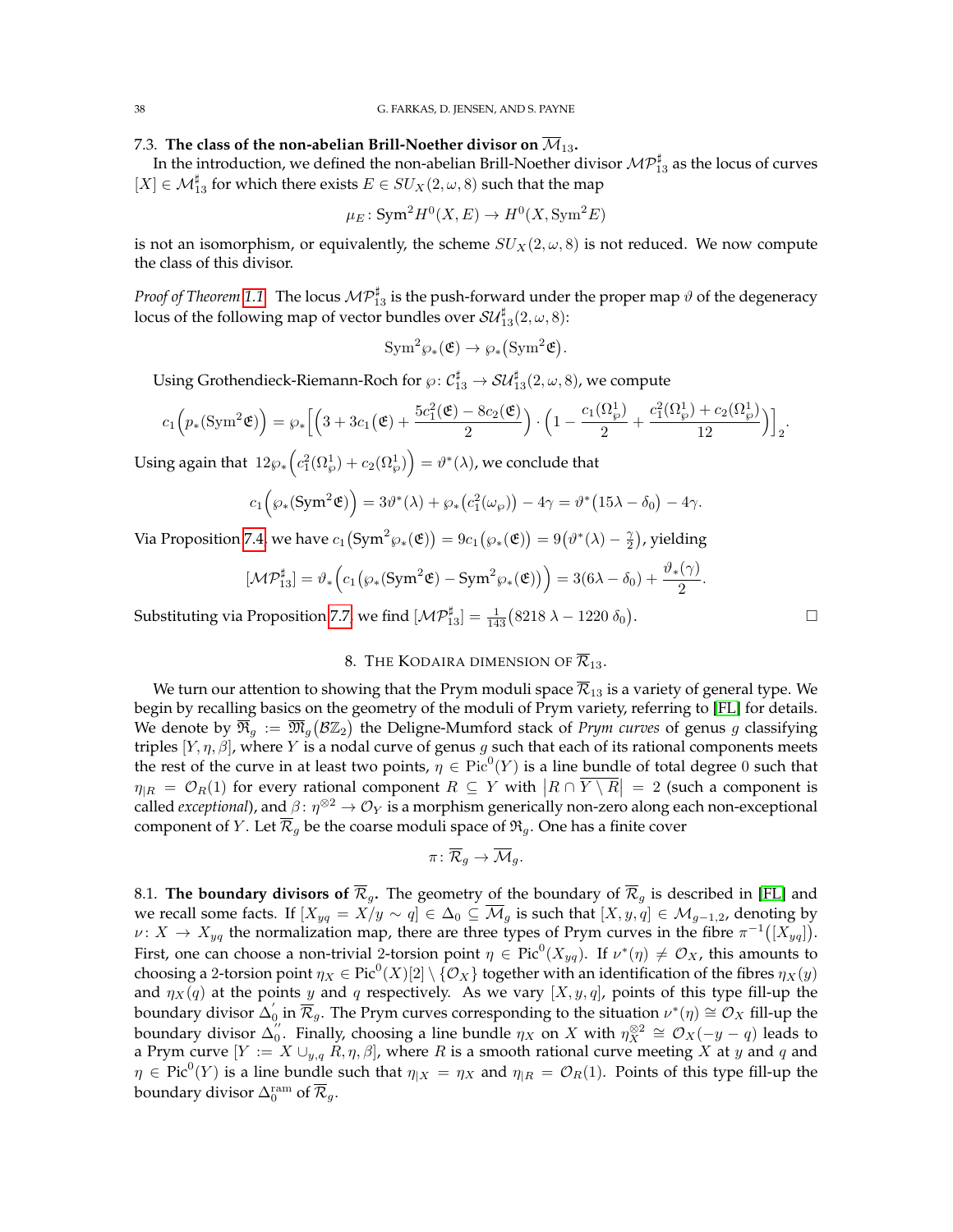Denoting by  $\delta_0^{'}:=[\Delta_0^{'}],$   $\delta_0^{''}:=[\Delta_0^{''}]$  and  $\delta_0^{\mathrm{ram}}:=[\delta_0^{\mathrm{ram}}]$  the corresponding divisor classes, one has the following relation in  $CH^1(\overline{\mathcal{R}}_g)$ , see [\[FL\]](#page-41-17):

$$
\pi^*(\delta_0) = \delta_0' + \delta_0'' + 2\delta_0^{\mathrm{ram}}.
$$

The finite morphism  $\pi\colon\overline{\mathcal{R}}_g\to\overline{\mathcal{M}}_g$  being ramified only along the divisor  $\Delta_0^\text{ram}$ , one has

<span id="page-38-2"></span>(34) 
$$
K_{\overline{\mathcal{R}}_g} = 13\lambda - 2(\delta_0' + \delta_0'') - 3\delta_0^{\text{ram}} - 2\sum_{i=1}^{\lfloor \frac{g}{2} \rfloor} (\delta_i + \delta_{g-i} + \delta_{i:g-i}) - (\delta_1 + \delta_{g-1} + \delta_{1:g-1}),
$$

where  $\pi^*(\delta_i) = \delta_i + \delta_{g-i} + \delta_{i:g-i}$ , see [\[FL,](#page-41-17) Theorem 1.5] for details.

### 8.2. The universal theta divisor on  $\overline{\mathcal{R}}_{13}$ .

For a semistable vector bundle  $E \in SU_X(2, \omega)$  on a smooth curve X of genus g, its *Raynaud theta divisor*  $\Theta_E := \left\{ \xi \in \text{Pic}^0(X) : H^0(X, E \otimes \xi) \neq 0 \right\}$  is a 2*θ*-divisor inside the Jacobian of X, see [\[Ray\]](#page-41-36).

**Definition 8.1.** The universal theta divisor  $\Theta_{13}$  on  $\mathcal{R}_{13}$  is defined as the locus of smooth Prym curves  $[X, \eta] \in \mathcal{R}_{13}$  for which there exists a vector bundle  $E \in SU_X(2, \omega, 8)$  such that  $H^0(X, E \otimes \eta) \neq 0$ .

We first show that, as expected, this definition gives rise to a divisor on  $\mathcal{R}_{13}$ .

<span id="page-38-1"></span>**Proposition 8.2.** *For a general Prym curve*  $[X, \eta] \in \mathcal{R}_{13}$  *one has*  $H^0(X, E \otimes \eta) = 0$  *for all*  $E \in SU_X(2, \omega, 8)$ *. It follows that*  $\Theta_{13}$  *is an effective divisor on*  $\mathcal{R}_{13}$ *.* 

*Proof.* Consider the subvariety of  $\mathcal{R}_{13} \times_{\mathcal{M}_{13}} \mathcal{SU}_{13}(2,\omega,8)$ 

$$
\mathcal{Z} := \{ [X, \eta, E] : H^0(X, E \otimes \eta) \neq 0 \}.
$$

Assume for contradiction that  $\mathcal Z$  surjects onto  $\mathcal R_{13}$ . Then  $\mathcal Z$  is a union of *irreducible* components of  $\mathcal{R}_{13} \times_{\mathcal{M}_{13}} \mathcal{SU}_{13}(2,\omega,8)$ . In particular Z surjects onto the irreducible variety  $\mathcal{SU}_{13}(2,\omega,8)$ ; see Corollary [6.3.](#page-30-0) Therefore, for every pair  $[X, E] \in SU_{13}(2, \omega, 8)$ , there exists a 2-torsion point  $\eta \in$  $\operatorname{Pic}^0(X)$  with  $H^0(X, E \otimes \eta) \neq 0$ .

We now specialize to the case when  $E$  is a strictly semistable bundle of the type

$$
E = A^{\otimes 3} \oplus (\omega_X \otimes A^{\otimes (-3)}),
$$

where  $[X, A]$  is a general tetragonal curve of genus 13. Note that  $h^0(X, A^{\otimes 3}) = 4$ , by [\[CM,](#page-41-37) Proposition 2.1]. In particular  $h^0(X, E) = 8$ . Using [\[BF2\]](#page-41-38) the space  $\mathcal{R}_{13} \times_{\mathcal{M}_{13}} \mathcal{M}_{13,4}^1$  parametrizing Prym curves over tetragonal curves of genus 13 is irreducible, therefore  $H^0(X, A^{\otimes 3} \otimes \eta) \neq 0$  for *every* triple  $[X, \eta, A] \in \mathcal{R}_{13} \times_{\mathcal{M}_{13}} \mathcal{M}_{13,4}^1$ . We now further specialize the tetragonal curve X to a hyperelliptic curve and  $A = A_0(x + y)$ , where  $A_0 \in W_2^1(X)$  and  $x, y \in X$  are general points, whereas

$$
\eta = \mathcal{O}_X(p_1 + p_2 + p_3 + p_4 - q_1 - q_2 - q_3 - q_4) \in \text{Pic}^0(X)[2],
$$

with  $p_1, \ldots, p_4, q_1, \ldots, q_4$  being mutually distinct Weierstrass points of X. It immediately follows that for these choices  $H^0(X, A^{\otimes 3} \otimes \eta) = 0$ , which is a contradiction.

We consider the open substack  $\mathcal{R}^\sharp_{13}:=\pi^{-1}(\mathcal{M}^\sharp_{13})$  of  $\overline{\mathcal{R}}_{13}$  and identify  $CH^1(\mathcal{R}^\sharp_{13})$  with the space  $\mathbb{Q}\langle\lambda,\delta_0',\delta_0'',\delta_0^{\text{ram}}\rangle.$  In what follows we extend the structure on the universal theta divisor  $\Theta_{13}$  to  $\mathcal{R}_{13}^\sharp$ and realize it as the push-forward of the degeneracy locus of a map of vector bundles of the same rank over the fibre product

<span id="page-38-0"></span>
$$
\mathcal{RSU}_{13}^{\sharp}(2,\omega,8):=\mathcal{R}_{13}^{\sharp}\times_{\mathcal{M}_{13}^{\sharp}}\mathcal{SU}_{13}^{\sharp}(2,\omega,8).
$$

We start with a triple  $[X,\eta,E]\in \mathcal{RSU}_{13}^{\sharp}(2,\omega,8).$  Via Proposition [7.2](#page-33-1) the vector bundle  $E$  is globally generated and we let  $M_E := \text{Ker}\{H^0(X,E)\otimes {\mathcal O}_X \to E\}$ . By tensoring with  $\eta$  and taking cohomology in the exact sequence [\(31\)](#page-34-2), we observe that  $H^0(X, E \otimes \eta) \neq 0$  if and only if the coboundary map

(35) 
$$
v: H^1(X, M_E \otimes \eta) \to H^0(X, E) \otimes H^0(X, \omega_X \otimes \eta)^\vee
$$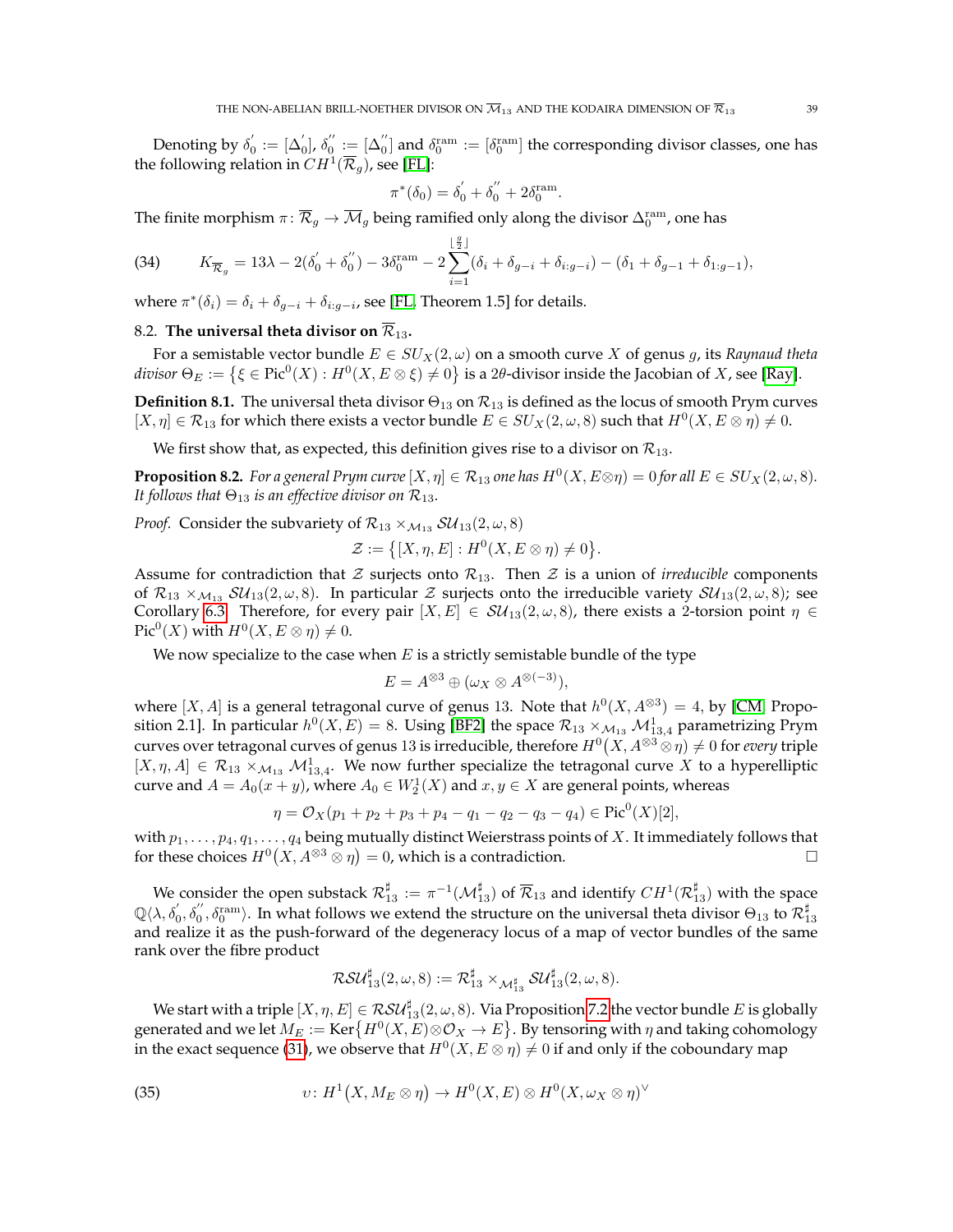is not injective. Since clearly  $H^0(X, M_E\otimes \eta)=0$ , it follows that

$$
h^{1}(X, M_{E} \otimes \eta) = -\deg(M_{E}) + 6(g - 1) = 96 = 8 \cdot 12 = h^{0}(X, E) \cdot h^{0}(X, \omega_{X} \otimes \eta).
$$

That is,  $v$  is a map between vector space of the same dimension.

By slightly abusing notation, we still denote by

$$
\wp \colon \mathcal{RC}_{13}^\sharp \to \mathcal{RSU}_{13}^\sharp(2,\omega,8)
$$

the universal curve of genus 13 over  $\mathcal{RSU}_{13}^{\sharp}(2,\omega,8)$ . It comes equipped with a universal rank  $2$  vector bundle  $\mathfrak E$  such that  $\bigwedge^2 \mathfrak E \cong \omega_{\wp}$  and  $\wp_*(\mathfrak E)$  is locally free of rank 8 (cf. Proposition [7.4\)](#page-34-1), as well as with a universal Prym line bundle  ${\mathcal L}$  with  ${\mathcal L}_{|\wp^{-1}([X,\eta,E])}\cong \eta$ , for any point  $[X,\eta,E]\in \mathcal{RSU}^\sharp_{13}(2,\omega,8).$ 

We consider the rank  $6$  vector bundle  $\mathcal{M}_{\mathfrak{E}}$  on  $\mathcal{RC}_{13}^\sharp$  defined by the exact sequence

<span id="page-39-1"></span> $0 \longrightarrow \mathcal{M}_{\mathfrak{E}} \longrightarrow \wp^*(\wp_*\mathfrak{E}) \longrightarrow \mathfrak{E} \longrightarrow 0,$ 

then introduce the following sheaves over  $\mathcal{RSU}^{\sharp}_{13}(2,\omega,8)$ :

$$
\mathcal{A}:=R^1\wp_*\big(\mathcal{M}_\mathfrak{E}\otimes \mathcal{L}\big)\quad\text{and}\quad \mathcal{B}:=\wp_* (\mathfrak{E})\otimes \wp_*\big(\omega_\wp\otimes \mathcal{L}\big)^\vee.
$$

Both  $A$  and  $B$  are locally free of the same rank  $96$ , and there exists a morphism

$$
(36) \t\t\t v: \mathcal{A} \to \mathcal{B}
$$

whose fibre restrictions are the maps [\(35\)](#page-38-0). Recall that the forgetful map  $\vartheta\colon\mathcal{RSU}^\sharp_{13}(2,\omega,8)\to\mathcal{R}^\sharp_{13}$  is generically finite of degree 3. We denote by  $\Theta_{13}^\sharp$  the push-forward to  $\mathcal{R}_{13}^\sharp$  of the degeneracy locus of the morphism  $v$  given by [\(36\)](#page-39-1). Observe that  $\Theta_{13}^\sharp\cap\mathcal{M}_{13}=\Theta_{13}.$ 

<span id="page-39-0"></span>**Theorem 8.3.** *The class of the universal theta divisor*  $\Theta_{13}^{\sharp}$  *on*  $\mathcal{R}_{13}$  *is given by* 

$$
\left[\Theta^{\sharp}_{13}\right]=\frac{1}{143}\Big(10430\;\lambda-1582\;\big(\delta_{0}^{'}+\delta_{0}^{''}\big)-\frac{5899}{2}\delta_{0}^{\mathrm{ram}}\Big)\in CH^{1}\big(\mathcal{R}_{13}^{\sharp}\big)
$$

.

*Proof.* From Proposition [8.2](#page-38-1) it follows that  $v$  is generically non-degenerate, therefore

$$
[\Theta_{13}^{\sharp}] = c_1(\mathcal{B} - \mathcal{A}).
$$

Computing the class  $c_1(\mathcal{B})$  is straightforward. We find that  $c_1(\wp_*(\omega_\wp \otimes \mathcal{L})) = \vartheta^*(\lambda - \frac{\delta_0^{\mathrm{ram}}}{4})$ , using [\[FL,](#page-41-17) Proposition 1.7]. Then via Proposition [7.4,](#page-34-1) we compute

$$
c_1(\mathcal{B}) = 12c_1(\wp_*\mathfrak{E}) - 8c_1(\wp_*(\omega_{\wp}\otimes \mathcal{L})) = 12(\vartheta^*(\lambda) - \frac{\gamma}{2}) - 8(\vartheta^*(\lambda - \frac{\delta_0^{\text{ram}}}{4}))
$$
  
=  $\vartheta^*(4\lambda + 2\delta_0^{\text{ram}}) - 6\gamma$ .

To determine  $c_1(\mathcal{A})$  we apply Grothendieck-Riemann-Roch to the morphism  $\varphi$ :

$$
\operatorname{ch}(\wp_!(\mathcal{M}_{\mathfrak{E}} \otimes \mathcal{L})) = \wp_* \Big[ \Big( 6 + c_1(\mathcal{M}_{\mathfrak{E}} \otimes \mathcal{L}) + \frac{c_1^2(\mathcal{M}_{\mathfrak{E}} \otimes \mathcal{L}) - 2c_2(\mathcal{M}_{\mathfrak{E}} \otimes \mathcal{L})}{2} + \cdots \Big) \cdot \Big( 1 - \frac{c_1(\Omega_\wp^1)}{2} + \frac{c_1^2(\Omega_\wp^1) + c_2(\Omega_\wp^1)}{12} + \cdots \Big) \Big].
$$
\n(37)

Observe by direct calculation that the following formulas hold:

 $c_1(\mathcal{M}_\mathfrak{E} \otimes \mathcal{L}) = c_1(\mathcal{M}_\mathfrak{E}) + 6c_1(\mathfrak{L}), \ \ c_2(\mathcal{M}_\mathfrak{E} \otimes \mathcal{L}) = c_2(\mathcal{M}_\mathfrak{E}) + 5c_1(\mathcal{M}_\mathfrak{E}) \cdot c_1(\mathcal{L}) + 15c_1^2(\mathcal{L}),$ therefore

$$
\begin{aligned} \wp_*\Big(\frac{c_1^2(\mathcal{M}_\mathfrak{E}\otimes \mathcal{L})-2c_2(\mathcal{M}_\mathfrak{E}\otimes \mathcal{L})}{2}\Big)&=\wp_*\Big(\frac{c_1^2(\mathcal{M}_\mathfrak{E})-2c_2(\mathcal{M}_\mathfrak{E})}{2}+c_1(\mathcal{M}_\mathfrak{E})\cdot c_1(\mathcal{L})+3c_1^2(\mathcal{L})\Big)\\&=\gamma-\frac{1}{2}\wp_*(c_1^2(\omega_\wp))=\gamma-\frac{1}{2}\Big(\vartheta^*\big(12\lambda-\delta_0^{'}-\delta_0^{''}-2\delta_0^{\mathrm{ram}}\big)\Big), \end{aligned}
$$

where in the last formula we have used Proposition [7.5,](#page-34-3) Mumford's formula [\[HM\]](#page-41-0) for the class  $\wp_*(c_1^2(\omega_{\wp}))$ , and  $2\wp_*(c_1^2(\mathcal{L}))=-\vartheta^*(\delta_0^{\mathrm{ram}})$ ; see [\[FL,](#page-41-17) Proposition 1.6].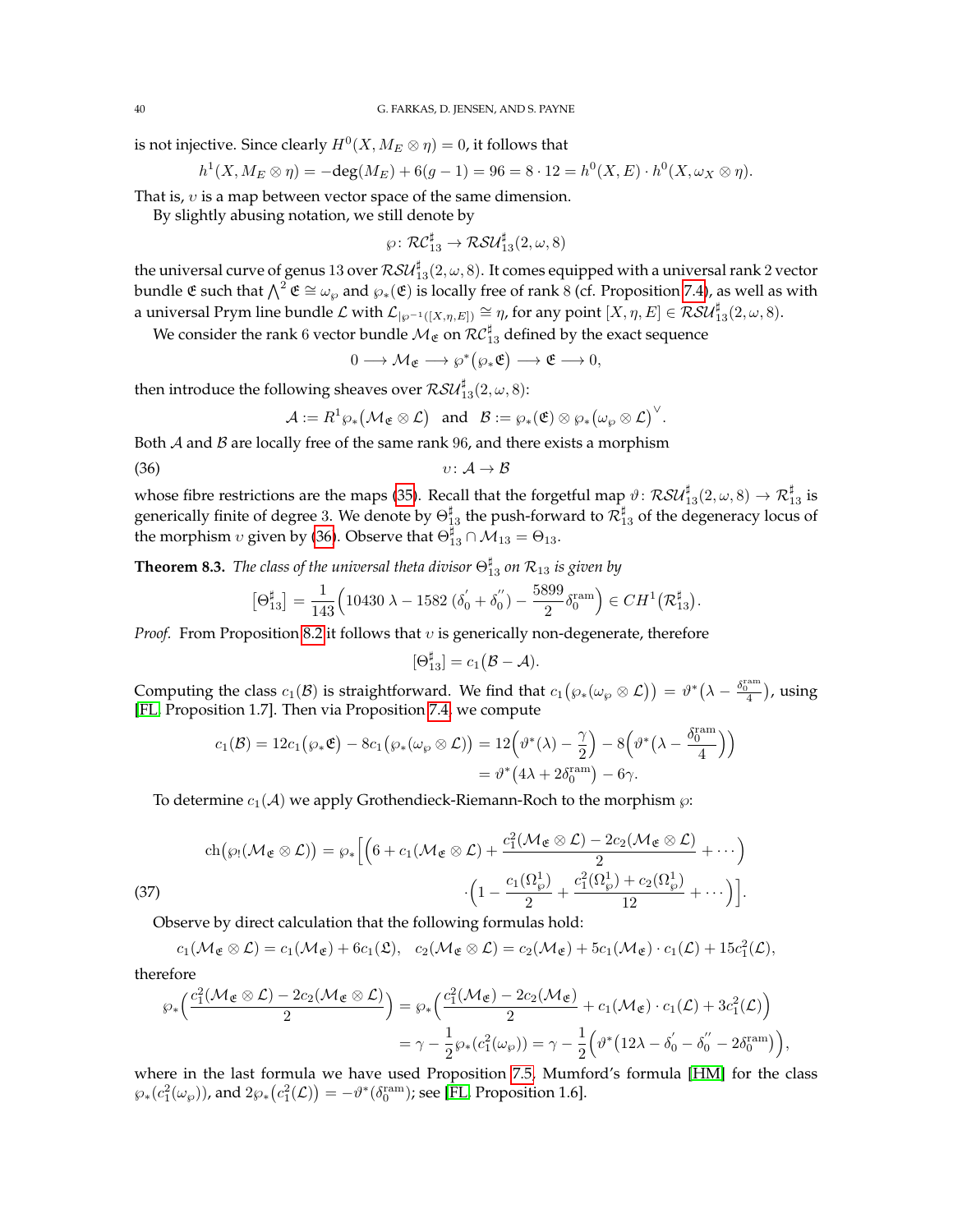Substituting in the equation [\(37\)](#page-0-1), coupled with Proposition [7.5](#page-34-3) and also using that via the pushpull formula  $\wp_*(\wp^*(\hat{\lambda}) - \frac{\gamma}{2}) \cdot c_1(\omega_{\wp})) = (g-1) \cdot (\hat{\vartheta^*}(\lambda) - \frac{\gamma}{2})$ , we obtain

$$
c_1(\mathcal{A}) = -7\gamma + \vartheta^*(6\lambda + \frac{3}{2}\delta_0^{\text{ram}}).
$$

Putting everything together we find

$$
[\Theta^{\sharp}_{13}] = \vartheta_* c_1 (\mathcal{B} - \mathcal{A}) = \vartheta_* \left(\gamma - 2\lambda + \frac{\delta^{\mathrm{ram}}_0}{2}\right) = 2 \vartheta_* (\gamma) - 6\lambda + \frac{3}{2} \delta^{\mathrm{ram}}_0.
$$

Finally Proposition [7.7](#page-36-0) gives  $143\ \vartheta_*(\gamma)=11288\lambda-1582(\delta_0^{'}+\delta_0^{''}+2\delta_0^{\mathrm{ram}})$  and the conclusion follows.  $\Box$ 

We can now complete the proof that  $\overline{\mathcal{R}}_{13}$  is of general type.

*Proof of Theorem [1.2.](#page-2-0)* It is shown in [\[FL,](#page-41-17) Theorem 6.1] that any g pluricanonical forms defined on R<sup>g</sup> automatically extend to any resolution of singularities, therefore  $\overline{\mathcal{R}}_g$  is of general type if and only if the canonical class  $K_{\overline{\mathcal{R}}_g}$  is big. To that end, we shall use apart from the closure  $\overline{\Theta}_{13}$  of the universal theta divisor, the divisor  $D_{13:2}$  on  $\mathcal{R}_{13}$  consisting of pairs  $[X, \eta]$  where the 2-torsion point  $\eta$  lies in the divisorial *difference variety*

$$
X_6 - X_6 = \left\{ \mathcal{O}_X(D - E) : D, E \in X_6 \right\} \subseteq \text{Pic}^0(X).
$$

It is shown in [\[FL,](#page-41-17) Theorem 0.2] that up to a positive rational constant, the closure of  $D_{13:2}$  inside $\overline{\mathcal{R}}_{13}$ is given by  $[\overline{D}_{13:2}] = 19\lambda - 3(\delta_0' + \delta_0'') - \frac{13}{4}\delta_0^{\text{ram}} - \cdots \in CH^1(\overline{\mathcal{R}}_{13})$ . We then consider the following effective divisor on  $\overline{\mathcal{R}}_{13}$ :

$$
\mathcal{D} := \frac{65}{674} [\overline{\Theta}_{13}] + \frac{1153}{3707} [\overline{D}_{13:2}] = \frac{4362}{337} \lambda - 2(\delta_0' + \delta_0'') - 3\delta_0^{\text{ram}} - \sum_{i=1}^{12} a_i \delta_i - \sum_{i=1}^{6} a_{i,13-i} \delta_{i:13-i}.
$$

By a simple argument using pencils on  $K3$  surfaces, one can show that each of the coefficients  $a_1, \ldots, a_{12}$  or  $a_{1,12}, \ldots, a_{6,7}$  is at least equal to 3, see [\[FL,](#page-41-17) Proposition 1.9]. Since  $\frac{4362}{337} = 12.943... < 13$ , comparing the class of  ${\cal D}$  to the one of  $K_{\overline {\cal R}_{13}}$  given in [\(34\)](#page-38-2), we conclude that  $K_{\overline {\cal R}_{13}}$  can be written as a positive combination of  $[D]$  and a multiple of  $\lambda$ , hence it is big.

8.3. **The Kodaira dimension of**  $\overline{M}_{13,n}$ . We indicate how our results on divisors on  $\overline{M}_{13}$  can be used to determine the Kodaira dimension of the moduli space  $\overline{\mathcal{M}}_{13,n}$ .

*Proof of Theorem* [1.6.](#page-3-2) It suffices to show that  $\overline{M}_{13,9}$  is of general type to conclude that the same holds for  $\overline{\mathcal{M}}_{13,n}$  when  $n \geq 10$ . We use the divisor  $\mathcal{D}_{13:2^4,1^5}$  considered by Logan [\[Log\]](#page-41-22) and defined as the  $\mathfrak{S}_9$ -orbit (under the action permuting the marked points) of the locus of pointed curves  $[X, p_1, \ldots, p_9] \in M_{13,9}$  such that

$$
h^{0}(X, \mathcal{O}_{X}(2p_{1} + \cdots + 2p_{4} + p_{5} + \cdots + p_{9})) \geq 2.
$$

Up to a positive constant the class of the closure in  $\mathcal{M}_{13,9}$  of  $D_{13:2^4,1^5}$  equals

$$
[\overline{\mathcal{D}}_{13:2^4,1^5}] = -\lambda + \frac{17}{9} \sum_{i=1}^{9} \psi_i - \frac{25}{6} \delta_{0:2} - \dots \in CH^1(\overline{\mathcal{M}}_{13,9}).
$$

(See [\[F\]](#page-41-9) or [\[Log\]](#page-41-22) for the standard notation on the generators of  $CH^1(\overline{\mathcal{M}}_{g,n}).$ ) If  $\pi\colon \overline{\mathcal{M}}_{13,9}\to \overline{\mathcal{M}}_{13}$ is the map forgetting the marked points, a routine calculation shows that the canonical class  $K_{\overline{M}_{13,9}}$ can be expressed as a positive linear combination of  $[{\overline{\cal D}}_{13:2^4,1^5}]$  and  $\pi^*([D])$ , where  $D\in \mathrm{Eff}({\overline{\cal M}}_{13})$  if and only if  $2s(D)-\frac{9}{17} < 13$ . Observe that the class of the non-abelian Brill-Noether divisor  $\overline{[{\cal MP}_{13}]}$ verifies this inequality, and the result follows.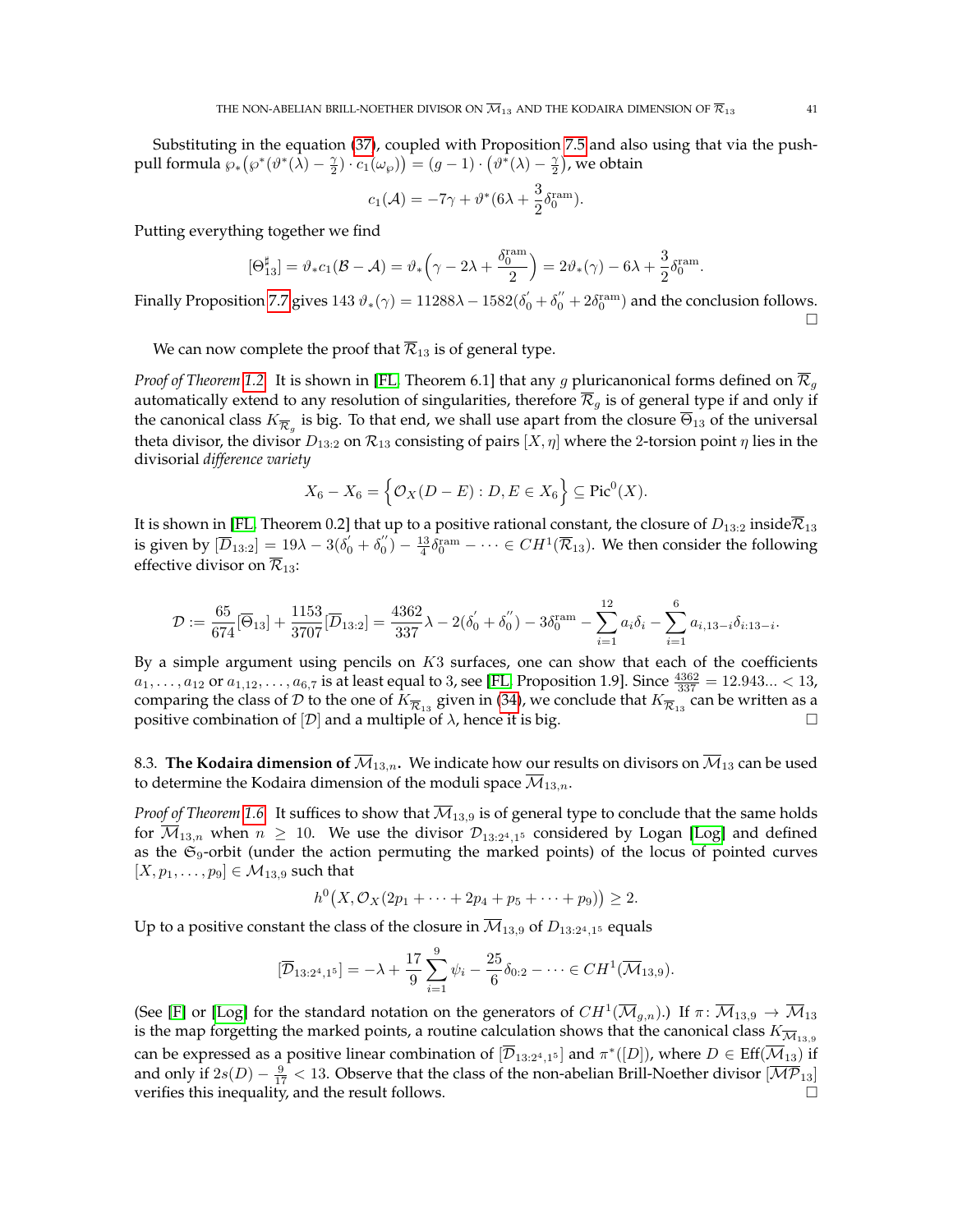#### 42 G. FARKAS, D. JENSEN, AND S. PAYNE

### **REFERENCES**

- <span id="page-41-23"></span>[AB] D. Agostini and I. Barros, *Pencils on surfaces with normal crossings and the Kodaira dimension of*  $\overline{M}_{g,n}$ , Forum of Mathematics Sigma Volume 9, 2021.
- <span id="page-41-19"></span>[AF] M. Aprodu and G. Farkas, *Koszul cohomology and applications to moduli*, Clay Mathematics Proceedings Vol. **14**, 2011, 25–50.
- <span id="page-41-24"></span>[AFPRW] M. Aprodu, G. Farkas, S. Papadima, C. Raicu, J. Weyman, *Topological invariants of groups and Koszul modules*, arXiv:1806.01702, to appear in Duke Mathematical Journal.
- <span id="page-41-27"></span>[ACGH] E. Arbarello, M. Cornalba, P. Griffiths and J. Harris, *Geometry of algebraic curves*, Grundlehren der mathematischen Wissenschaften 267, Springer.
- <span id="page-41-15"></span>[B] A. Beauville, *Prym varieties and the Schottky problem*, Inventiones Math. **41** (1977), 149–96.
- <span id="page-41-5"></span>[BF1] A. Bertram and B. Feinberg, *On Stable Rank Two Bundles with Canonical Determinant and Many Sections*, Algebraic Geometry (Catania 1993/Barcelona 1994), Lecture Notes in Pure and Applied Math. **200** (1998), 259–269.
- <span id="page-41-38"></span>[BF2] R. Biggers and M. Fried, *Irreducibility of moduli spaces of cyclic unramified covers of genus* g *curves*, Transactions of the American Math. Society **295** (1986), 59–70.
- <span id="page-41-18"></span>[Br] G. Bruns,  $\overline{\mathcal{R}}_{15}$  *is of general type*, Algebra & Number Theory **10** (2016), 1949–1964.
- <span id="page-41-12"></span>[CFM] D. Chen, G. Farkas and I. Morrison, *Effective divisors on moduli spaces of curves and abelian varieties*, in: A Celebration of Algebraic Geometry 131–169, Clay Math. Proceedings, Volume 18, 2013.
- <span id="page-41-29"></span>[CDPR] F. Cools, J. Draisma, S. Payne, and E. Robeva, *A tropical proof of the Brill-Noether theorem*, Advances in Math. **230** (2012), 759–776.
- <span id="page-41-37"></span>[CM] M. Coppens and G. Martens, *Linear series on general* k*-gonal curves*, Abhandlungen aus dem Mathem. Seminar Univ. Hamburg **69** (1999), 347–371.
- <span id="page-41-31"></span>[CGZ] E. Cotterill, A. Alonso Gonzalo, and N. Zhang, *The Strong Maximal Rank conjecture and higher rank Brill–Noether theory*, Journal of the London Math. Society **104** (2021), 169–205.
- <span id="page-41-26"></span>[EH1] D. Eisenbud and J. Harris, *Limit linear series: Basic theory*, Inventiones Math. **85** (1986), 337–371.
- <span id="page-41-1"></span>[EH2] D. Eisenbud and J. Harris, *The Kodaira dimension of the moduli space of curves of genus* ≥ 23 , Inventiones Math. **90** (1987), 359–387.
- <span id="page-41-9"></span>[F] G. Farkas, *Koszul divisors on moduli spaces of curves*, American J. of Math. **131** (2009), 819–869.
- <span id="page-41-11"></span>[FJP] G. Farkas, D. Jensen and S. Payne, *The Kodaira dimension of*  $\overline{M}_{22}$  *and*  $\overline{M}_{23}$ , arXiv:2005.00622.
- <span id="page-41-17"></span>[FL] G. Farkas and K. Ludwig, *The Kodaira dimension of the moduli space of Prym varieties*, Journal of the European Math. Society **12** (2010), 755–795.
- <span id="page-41-2"></span>[FP] G. Farkas and M. Popa, *Effective divisors on* Mg*, curves on* K3 *surfaces and the Slope Conjecture*, Journal of Algebraic Geometry **14** (2005), 151–174.
- <span id="page-41-25"></span>[FR] G. Farkas and R. Rimányi, Quadric rank loci on moduli of curves and K3 surfaces, Annales Scientifiques de L'Ecole Normale Superieure **53** (2020), 945–992.
- <span id="page-41-16"></span>[FV] G. Farkas and A. Verra, *Prym varieties and moduli of polarized Nikulin surfaces*, Advances in Math. **290** (2016), 314–328.
- <span id="page-41-13"></span>[HMo] J. Harris and I. Morrison, *Slopes of effective divisors on the moduli space of curves*, Inventiones Math. **99** (1990), 321–355.
- <span id="page-41-0"></span>[HM] J. Harris and D. Mumford, *On the Kodaira dimension of* Mg, Inventiones Math. **67** (1982), 23–88.
- <span id="page-41-28"></span>[HT] J. Harris and L. Tu, *Chern numbers of kernel and cokernel bundles*, Inventiones Math. **75** (1984), 467–475.
- <span id="page-41-35"></span>[Ha] R. Hartshorne, *Stable reflexive sheaves*, Mathematische Annalen **254** (1980), 121–176.
- <span id="page-41-20"></span>[JP1] D. Jensen and S. Payne, *Tropical independence I: Shapes of divisors and a proof of the Gieseker-Petri theorem*, Algebra Number Theory **8** (2014), 2043–2066.
- <span id="page-41-21"></span>[JP2] D. Jensen and S. Payne, *Tropical independence II: The maximal rank conjecture for quadrics*, Algebra Number Theory **10** (2016), 1601–1640.
- <span id="page-41-10"></span>[Kh] D. Khosla, *Moduli spaces of curves with linear series and the Slope Conjecture*, arXiv:0704.1340.
- <span id="page-41-30"></span>[LN] H. Lange and M. S. Narasimhan, *Maximal subbundles of rank two vector bundles on curves*, Math. Annalen **266** (1983), 55–72.
- <span id="page-41-7"></span>[LNP] H. Lange, P. Newstead and S. Park *Nonemptiness of Brill–Noether Loci in* M(2, K), Communications in Algebra, **44** (2016), 746–767.
- <span id="page-41-3"></span>[Laz] R. Lazarsfeld, *Brill-Noether-Petri without degenerations*, J. of Diff. Geometry **23** (1986), 299–307.
- <span id="page-41-22"></span>[Log] A. Logan, *The Kodaira dimension of moduli spaces of curves with marked points*, American Journal of Math. **125** (2003), 105–138.
- <span id="page-41-32"></span>[Mu1] S. Mukai, *Curves,* K3 *surfaces and Fano manifolds of genus* ≤ 10, in: Algebraic Geometry in honor of M. Nagata (1988), 367–377.
- <span id="page-41-4"></span>[Mu2] S. Mukai, *Non-Abelian Brill-Noether theory and Fano* 3*-folds*, Sugaku **49** (1997), 1–24, alg-geom/9704015.
- <span id="page-41-33"></span>[Ne] P. Newstead, *Characteristic classes of stable bundles of rank* 2 *over an algebraic curve*, Transactions of the American Math. Soc. **169** (1972), 337–345.
- <span id="page-41-36"></span>[Ray] M. Raynaud, *Sections des fibrés vectoriels sur une courbe*, Bull. Soc. Math. France 110 (1982), 103-125.
- <span id="page-41-34"></span>[Su] X. Sun, *Moduli spaces of* SLr *bundles on singular irreducible curves*, Asian Journal of Math. **7** (2003), 609–626.
- <span id="page-41-14"></span>[Ta] S.-L. Tan, *On the slopes of the moduli spaces of curves*, International J. of Math. **9** (1998), 119–127.
- <span id="page-41-8"></span>[T1] M. Teixidor i Bigas, *Rank two bundles with canonical determinant*, Mathematische Nachrichten **265** (2004), 100–106.
- <span id="page-41-6"></span>[T2] M. Teixidor i Bigas, *Petri map for rank two bundles with canonical determinant*, Compositio Math. **144** (2008), 705–720.